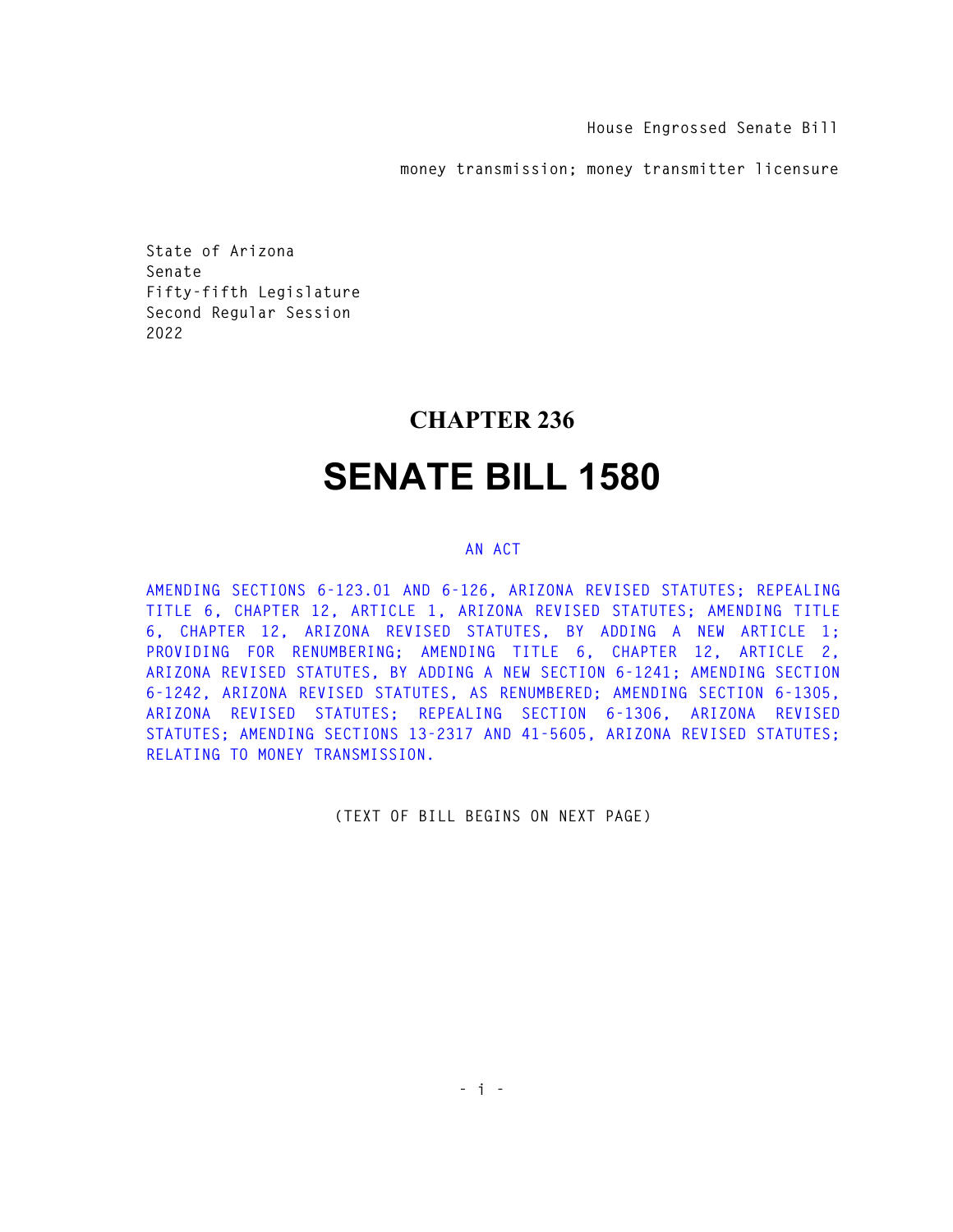**1 Be it enacted by the Legislature of the State of Arizona: 2 Section 1. Section 6-123.01, Arizona Revised Statutes, is amended 3 to read:** 

**4 6-123.01. Fingerprint requirements; fees**

**5 A. Before receiving and holding a license, permit, certificate or 6 permission to organize a bank, savings and loan association or credit 7 union, the deputy director may require an applicant, licensee, active 8 manager or responsible individual, or an organizer, director or officer of 9 any corporate applicant or licensee, ANY INDIVIDUAL IN CONTROL OF A 10 LICENSEE OR APPLICANT, ANY INDIVIDUAL WHO SEEKS TO ACQUIRE CONTROL OF A 11 LICENSEE OR EACH KEY INDIVIDUAL to submit a full set of fingerprints and 12 fees to the department. The department of insurance and financial 13 institutions shall submit the fingerprints and fees to the department of 14 public safety, or the nationwide mortgage licensing system and registry 15 established by the secure and fair enforcement for mortgage licensing act 16 of 2008 (P.L. 110-289; 122 Stat. 2810; 12 United States Code sections 5101 17 through 5116) or its successor, for the purpose of obtaining a state and 18 federal criminal records check pursuant to section 41-1750 and Public Law 19 92-544. The department of public safety may exchange this fingerprint 20 data with the federal bureau of investigation.** 

**21 B. The fees that the department collects under subsection A of this 22 section shall be credited pursuant to section 35-148.** 

**23 C. The applicant is responsible for providing the department with 24 readable fingerprints. The applicant shall pay any costs that are 25 attributable to refingerprinting due to the unreadability of any 26 fingerprints and any fees that are required for the resubmission of 27 fingerprints.** 

**28 D. The department may issue a temporary license or certificate or 29 grant temporary permission to organize to an original applicant before the 30 department receives the results of a criminal records check if there is 31 not evidence or reasonable suspicion that the applicant has a criminal 32 history background that would be cause for denial of a license, 33 certificate or permission to organize. The department may terminate the 34 temporary license or certificate or permission to organize if a 35 fingerprint card is returned as unreadable and the applicant fails to 36 submit new fingerprints within ten days after being notified by the 37 department that the original card was unreadable or if the results of the 38 criminal records check reveal grounds for the denial of the license or 39 certificate or permission to organize. The temporary license or 40 certificate or permission to organize shall not be effective longer than 41 one hundred eighty days.** 

**42 E. The deputy director may require a current licensee, organizer, 43 director, active manager, responsible individual or officer of any 44 corporate licensee to submit a full set of fingerprints to the department. 45 The department of insurance and financial institutions shall submit the**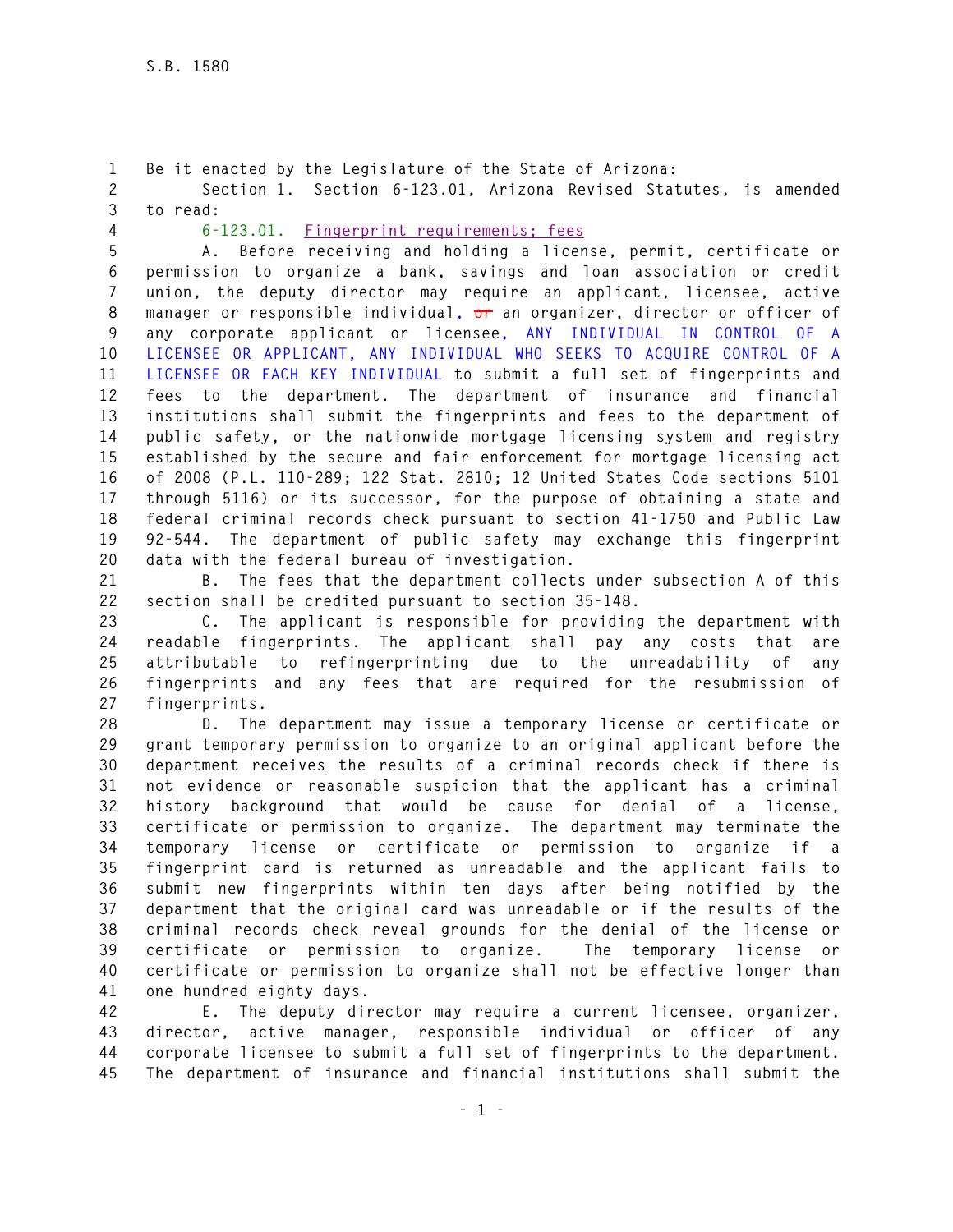**1 fingerprints and fees to the department of public safety for the purpose 2 of obtaining a state and federal criminal records check pursuant to 3 section 41-1750 and Public Law 92-544. The department of public safety 4 may exchange this fingerprint data with the federal bureau of 5 investigation. 6 F. This section does not affect the department's authority to 7 otherwise issue, deny, cancel, terminate, suspend or revoke a license. 8 Sec. 2. Section 6-126, Arizona Revised Statutes, is amended to 9 read: 10 6-126. Application fees for financial institutions and 11 enterprises 12 A. The following nonrefundable fees are payable to the department 13 with the filing of the following: 14 1. To apply for a banking permit, \$1,000. 15 2. To apply for an amendment to a banking or savings and loan 16 association permit, \$1,000. 17 3. To establish each banking branch office, \$750. 18 4. To move a banking office to other than an established office of 19 a bank, \$1,000. 20 5. To apply for a savings and loan association permit, \$5,000. 21 6. To establish each savings and loan association branch office, 22 \$1,500. 23 7. To move an office of a savings and loan association to other 24 than an established office, \$1,000. 25 8. To organize and establish a credit union, \$100. 26 9. To establish each credit union branch or to move a credit union 27 office to other than an established office of a credit union, \$250. 28 10. To organize and establish any other financial institutions for 29 which an application or investigation fee is not otherwise provided by 30 law, \$1,000. 31 11. To acquire control of a financial institution other than a 32 consumer lender, \$5,000. 33 12. To apply for a trust company license, \$1,000. 34 13. To apply for a commercial mortgage banker, mortgage banker, 35 escrow agent or consumer lender license, \$1,000. 36 14. To apply for a mortgage broker, commercial mortgage broker, 37 sales finance company or debt management company license, \$500. 38 15. To apply for a collection agency license, \$1,500. 39 16. To apply for a branch office of an escrow agent, consumer 40 lender, commercial mortgage banker, mortgage banker or trust company, 41 \$500. 42 17. To apply for a branch office of a mortgage broker, commercial 43 mortgage broker, debt management company or sales finance company, \$250.**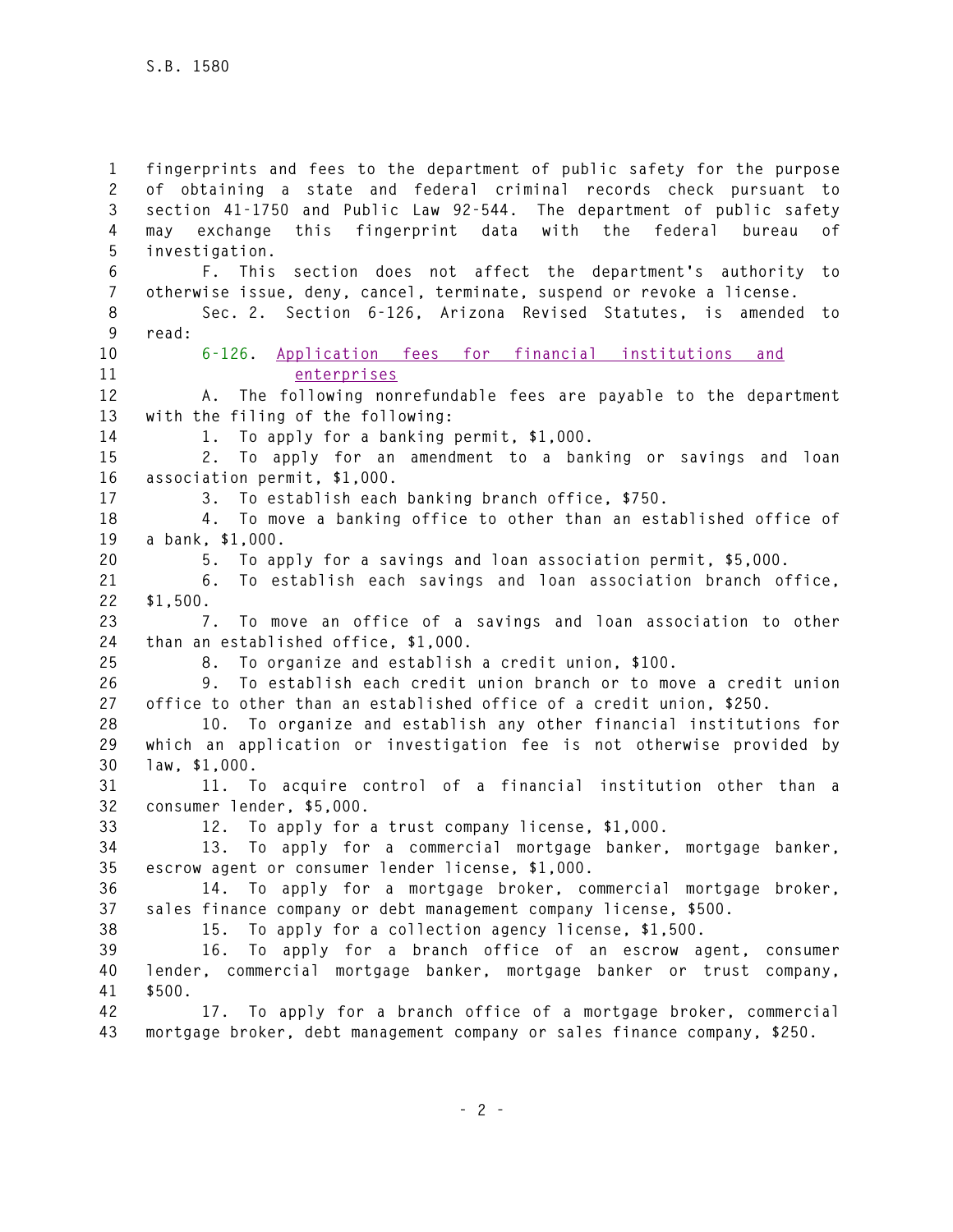**1 18. To apply for approval for the merger or consolidation of two or 2 more financial institutions, \$5,000 per institution. 3 19. To apply for approval to convert from a national bank or 4 federal savings and loan charter to a state chartered institution, \$1,000. 5 20. To apply for approval to convert from a federal credit union to 6 a state chartered credit union, \$500. 7 21. To apply for approval to merge or consolidate two or more 8 credit unions, \$500 per credit union. 9 22. To change the licensee name on a financial institution or 10 enterprise license, except for a loan originator or appraiser license, not 11 more than \$250. 12 23. To apply for a money transmitter license PURSUANT TO CHAPTER 13 12, ARTICLE 1 OF THIS TITLE, \$1,500 plus \$25 for each branch office and 14 authorized delegate to a maximum of \$4,500. 15 24. To acquire control of any money transmitter A PERSON THAT IS 16 LICENSED PURSUANT TO CHAPTER 12, ARTICLE 1 OF THIS TITLE or A controlling 17 person pursuant to chapter 12 of this title, \$2,500. 18 25. To receive the following publications: 19 (a) Quarterly bank and savings and loan statement of condition, not 20 more than \$10 per copy. 21 (b) Monthly summary of actions report, not more than \$5 per copy. 22 (c) A list of licensees, a monthly pending actions report and all 23 other in-house prepared reports or listings made available to the public, 24 not more than \$1 per page. 25 26. To apply for a loan originator license, an amount to be 26 determined by the deputy director. 27 27. To apply for a loan originator license transfer, an amount to 28 be determined by the deputy director. 29 28. To apply for a conversion from a mortgage banker license to a 30 mortgage broker license, an amount to be determined by the deputy 31 director. 32 29. For a premium finance company, \$300 plus \$300 for each branch 33 office. 34 30. For an advance fee loan broker, \$50. 35 B. On application for a license or permit for an enterprise or 36 consumer lender, the applicant shall pay the first year's annual 37 assessment listed in subsection D of this section, prorated according to 38 the number of quarters remaining until the date of the next annual 39 assessment or renewal. If the result of the application ends in a denial, 40 the department shall refund the prorated annual assessment that the 41 applicant paid. Annual renewal fees are nonrefundable.**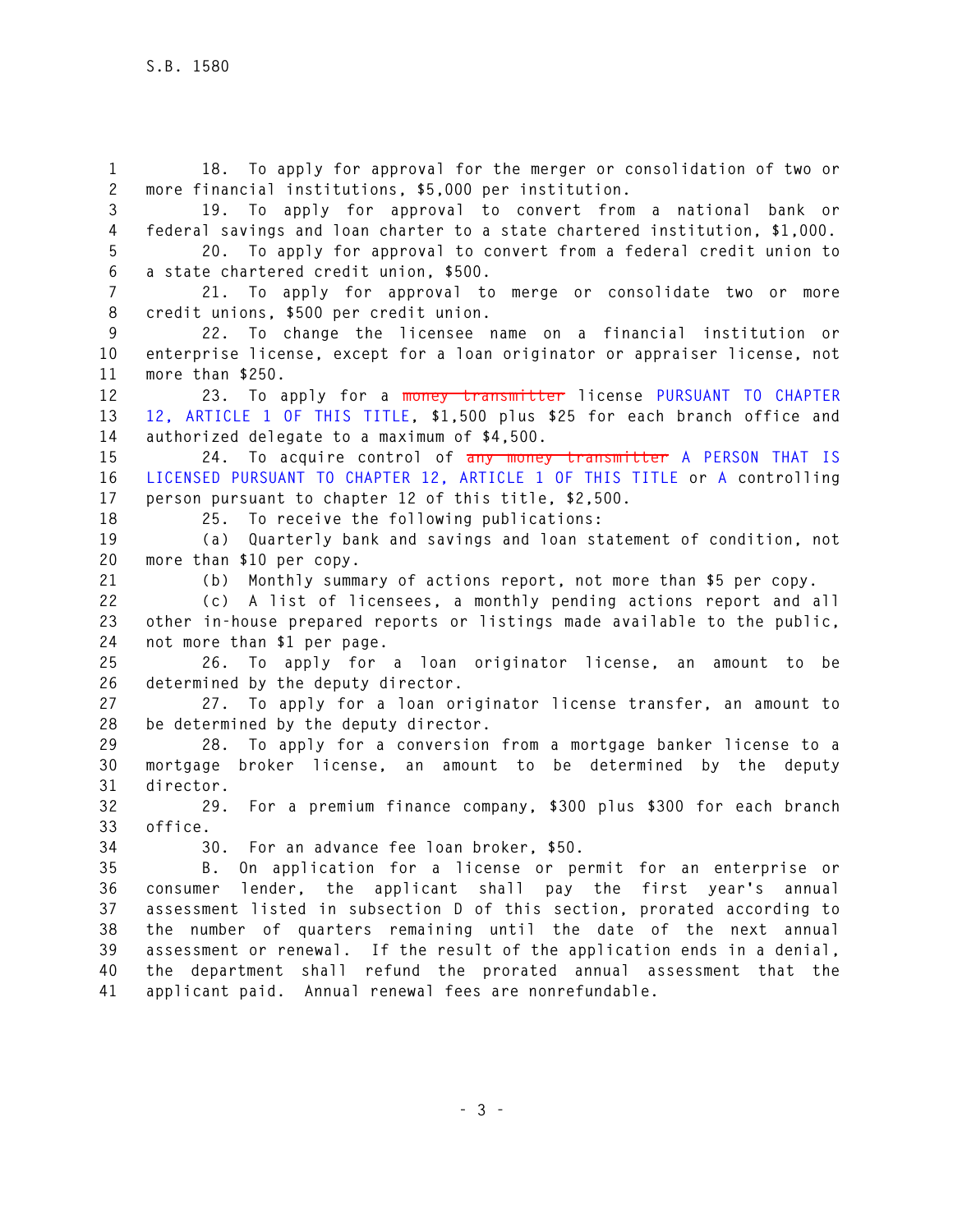**1 C. On issuance of a license or permit for a financial institution, 2 the department shall collect the first year's annual assessment or renewal 3 fee for the financial institution, except for a consumer lender that paid 4 on application, prorated according to the number of quarters remaining 5 until the date of the next annual assessment or renewal.** 

**6 D. The following annual assessments and renewal fees shall be paid 7 each year:** 

**8 1. For an escrow agent or trust company, \$1,000 plus \$250 for each 9 branch office.** 

**10 2. For a debt management company or sales finance company, \$500 11 plus \$200 for each branch office.** 

**12 3. For a collection agency, \$600.** 

**13 4. For an inactive mortgage broker or commercial mortgage broker, 14 \$250.** 

**15 5. For a mortgage banker that negotiates or closes in the aggregate 16 one hundred loans or less in the immediately preceding calendar year, 17 \$750, and for a mortgage banker that negotiates or closes in the aggregate 18 over one hundred loans in the immediately preceding calendar year, 19 \$1,250. In addition, a mortgage banker shall pay \$250 for each branch 20 office.** 

**21 6. For a commercial mortgage banker, \$1,250. In addition, a 22 commercial mortgage banker shall pay \$250 for each branch office.** 

**23 7. For a mortgage broker or commercial mortgage broker that 24 negotiates or closes in the aggregate fifty loans or less in the 25 immediately preceding calendar year, \$250 and for a mortgage broker or 26 commercial mortgage broker that negotiates or closes in the aggregate more 27 than fifty loans in the immediately preceding calendar year, \$500. In 28 addition, a mortgage broker or commercial mortgage broker shall pay \$200 29 for each branch office.** 

**30 8. For a consumer lender, \$1,000 plus \$200 for each branch office.** 

**31 9. For a money transmitter LICENSEE PURSUANT TO CHAPTER 12, ARTICLE 32 1 OF THIS TITLE, \$500 plus \$25 for each branch office and each authorized 33 delegate to a maximum of \$2,500.** 

**34 10. For a loan originator, an amount to be determined by the deputy 35 director.** 

**36 11. For a loan originator change to inactive status, an amount to 37 be determined by the deputy director.** 

**38 12. For a premium finance company, \$300 plus \$300 for each branch 39 office.** 

**40 13. For an advance fee loan broker, \$25.** 

**41 Sec. 3. Repeal**

**42 Title 6, chapter 12, article 1, Arizona Revised Statutes, is 43 repealed.**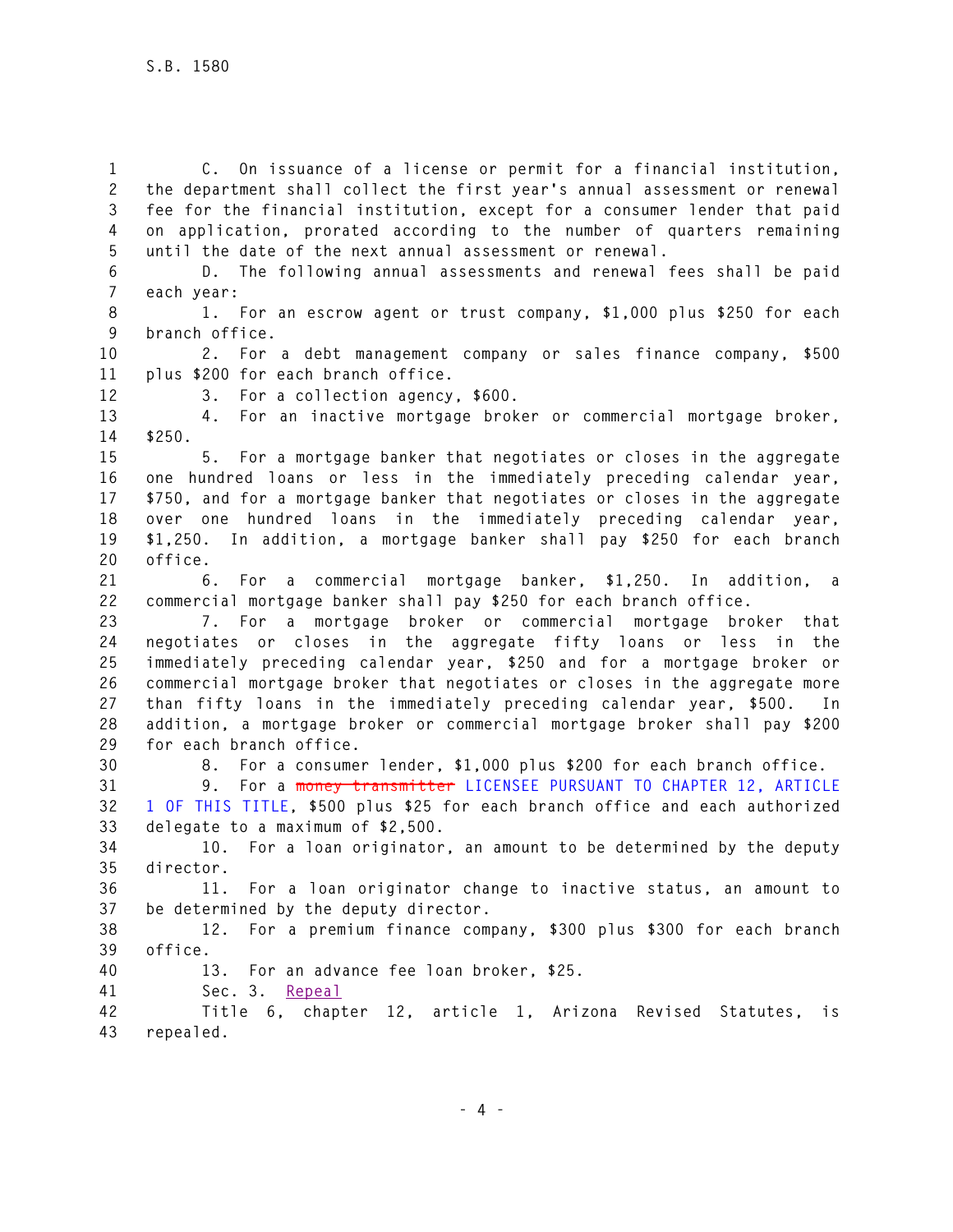**1 Sec. 4. Title 6, chapter 12, Arizona Revised Statutes, is amended 2 by adding a new article 1, to read: 3 ARTICLE 1. MONEY TRANSMISSION 4 6-1201. Definitions 5 IN THIS ARTICLE, UNLESS THE CONTEXT OTHERWISE REQUIRES: 6 1. "ACTING IN CONCERT" MEANS PERSONS KNOWINGLY ACTING TOGETHER WITH 7 A COMMON GOAL OF JOINTLY ACQUIRING CONTROL OF A LICENSEE WHETHER OR NOT 8 PURSUANT TO AN EXPRESS AGREEMENT. 9 2. "AUTHORIZED DELEGATE" MEANS A PERSON THAT A LICENSEE DESIGNATES 10 TO ENGAGE IN MONEY TRANSMISSION ON BEHALF OF THE LICENSEE. 11 3. "AVERAGE DAILY MONEY TRANSMISSION LIABILITY" MEANS THE AMOUNT OF 12 THE LICENSEE'S OUTSTANDING MONEY TRANSMISSION OBLIGATIONS AT THE END OF 13 EACH DAY IN QUARTERS ENDING MARCH 31, JUNE 30, SEPTEMBER 30 AND 14 DECEMBER 31, ADDED TOGETHER AND DIVIDED BY THE TOTAL NUMBER OF DAYS IN 15 EACH QUARTER. 16 4. "CLOSED LOOP STORED VALUE" MEANS STORED VALUE THAT IS REDEEMABLE 17 BY THE ISSUER ONLY FOR GOODS OR SERVICES PROVIDED BY THE ISSUER OR ITS 18 AFFILIATE OR FRANCHISEES OF THE ISSUER OR ITS AFFILIATE, EXCEPT TO THE 19 EXTENT REQUIRED BY APPLICABLE LAW TO BE REDEEMABLE IN CASH FOR ITS CASH 20 VALUE. 21 5. "CONTROL" MEANS: 22 (a) THE POWER TO VOTE, DIRECTLY OR INDIRECTLY, AT LEAST TWENTY-FIVE 23 PERCENT OF THE OUTSTANDING VOTING SHARES OR VOTING INTERESTS OF A LICENSEE 24 OR PERSON IN CONTROL OF A LICENSEE. 25 (b) THE POWER TO ELECT OR APPOINT A MAJORITY OF KEY INDIVIDUALS OR 26 EXECUTIVE OFFICERS, MANAGERS, DIRECTORS, TRUSTEES OR OTHER PERSONS 27 EXERCISING MANAGERIAL AUTHORITY OF A PERSON IN CONTROL OF A LICENSEE. 28 (c) THE POWER TO EXERCISE, DIRECTLY OR INDIRECTLY, A CONTROLLING 29 INFLUENCE OVER THE MANAGEMENT OR POLICIES OF A LICENSEE OR PERSON IN 30 CONTROL OF A LICENSEE. 31 6. "ELIGIBLE RATING" MEANS A CREDIT RATING OF ANY OF THE THREE 32 HIGHEST RATING CATEGORIES PROVIDED BY AN ELIGIBLE RATING SERVICE AND EACH 33 CATEGORY MAY INCLUDE RATING CATEGORY MODIFIERS SUCH AS "PLUS" OR "MINUS" 34 FOR STANDARD AND POOR'S OR THE EQUIVALENT FOR ANY OTHER ELIGIBLE RATING 35 SERVICE. 36 7. "ELIGIBLE RATING SERVICE" MEANS ANY NATIONALLY RECOGNIZED 37 STATISTICAL RATING ORGANIZATION AS DEFINED BY THE UNITED STATES SECURITIES 38 AND EXCHANGE COMMISSION AND ANY OTHER ORGANIZATION DESIGNATED BY THE 39 DIRECTOR. 40 8. "FEDERALLY INSURED DEPOSITORY FINANCIAL INSTITUTION" MEANS A 41 BANK, CREDIT UNION, SAVINGS AND LOAN ASSOCIATION, TRUST COMPANY, SAVINGS 42 ASSOCIATION, SAVINGS BANK, INDUSTRIAL BANK OR INDUSTRIAL LOAN COMPANY 43 ORGANIZED UNDER THE LAWS OF THE UNITED STATES OR ANY STATE OF THE UNITED 44 STATES, WHEN THE BANK, CREDIT UNION, SAVINGS AND LOAN ASSOCIATION, TRUST**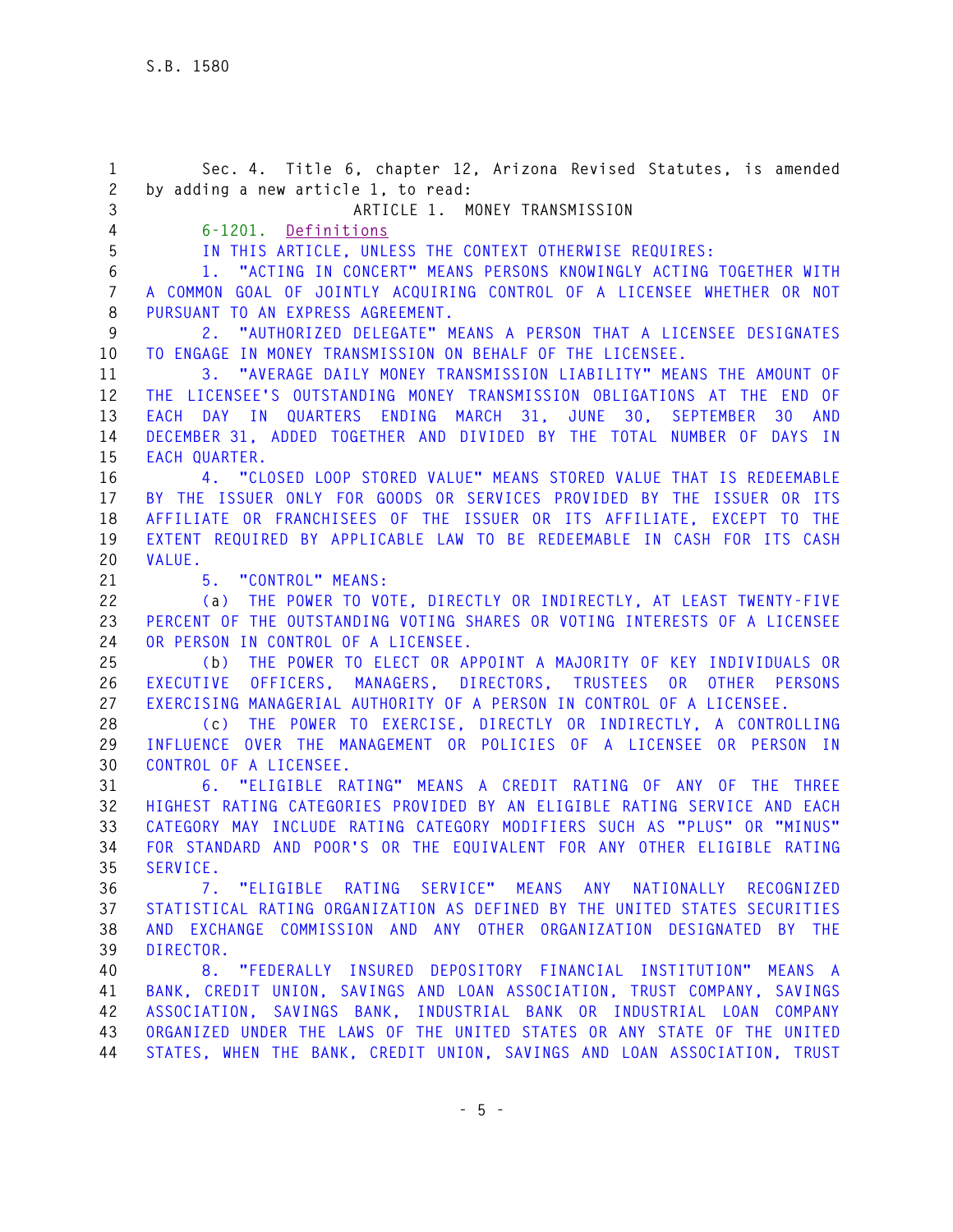**1 COMPANY, SAVINGS ASSOCIATION, SAVINGS BANK, INDUSTRIAL BANK OR INDUSTRIAL 2 LOAN COMPANY HAS FEDERALLY INSURED DEPOSITS. 3 9. "INDIVIDUAL" MEANS A NATURAL PERSON. 4 10. "IN THIS STATE": 5 (a) MEANS AT A PHYSICAL LOCATION WITHIN THIS STATE IF A TRANSACTION 6 IS REQUESTED IN PERSON. 7 (b) INCLUDES ANY OF THE FOLLOWING IF A PERSON REQUESTS A 8 TRANSACTION ELECTRONICALLY OR BY TELEPHONE: 9 (i) THE LOCATION OF THE PERSON'S RESIDENTIAL ADDRESS IF THE PERSON 10 IS AN INDIVIDUAL. 11 (ii) A PERSON'S PRINCIPAL PLACE OF BUSINESS OR OTHER PHYSICAL 12 ADDRESS LOCATION WITHIN THIS STATE IF THE PERSON IS A BUSINESS ENTITY. 13 (iii) ANY ADDRESS WITHIN THIS STATE THAT IS ASSOCIATED WITH AN 14 ACCOUNT BASED ON RECORDS THAT THE MONEY TRANSMISSION PROVIDER HAS OR 15 INFORMATION THAT THE PERSON PROVIDES. 16 11. "KEY INDIVIDUAL" MEANS ANY INDIVIDUAL ULTIMATELY RESPONSIBLE 17 FOR ESTABLISHING OR DIRECTING POLICIES AND PROCEDURES OF THE LICENSEE, 18 SUCH AS AN EXECUTIVE OFFICER, MANAGER, DIRECTOR OR TRUSTEE. 19 12. "LICENSEE" MEANS A PERSON LICENSED UNDER THIS ARTICLE. 20 13. "MATERIAL LITIGATION" MEANS LITIGATION THAT, ACCORDING TO 21 UNITED STATES GENERALLY ACCEPTED ACCOUNTING PRINCIPLES, IS SIGNIFICANT TO 22 A PERSON'S FINANCIAL HEALTH AND WOULD BE REQUIRED TO BE DISCLOSED IN THE 23 PERSON'S ANNUAL AUDITED FINANCIAL STATEMENTS, REPORT TO SHAREHOLDERS OR 24 SIMILAR RECORDS. 25 14. "MONETARY VALUE" MEANS A MEDIUM OF EXCHANGE, WHETHER OR NOT 26 REDEEMABLE IN MONEY. 27 15. "MONEY": 28 (a) MEANS A MEDIUM OF EXCHANGE THAT IS AUTHORIZED OR ADOPTED BY THE 29 UNITED STATES OR A FOREIGN GOVERNMENT. 30 (b) INCLUDES A MONETARY UNIT OF ACCOUNT ESTABLISHED BY AN 31 INTERGOVERNMENTAL ORGANIZATION OR BY AGREEMENT BETWEEN TWO OR MORE 32 GOVERNMENTS. 33 16. "MONEY SERVICES BUSINESS ACCREDITED STATE" MEANS A STATE AGENCY 34 THAT IS ACCREDITED BY A CONFERENCE OF STATE BANK SUPERVISORS AND MONEY 35 TRANSMITTER REGULATORS ASSOCIATION FOR MONEY TRANSMISSION LICENSING AND 36 SUPERVISION. 37 17. "MONEY TRANSMISSION": 38 (a) MEANS ANY OF THE FOLLOWING: 39 (i) SELLING OR ISSUING PAYMENT INSTRUMENTS TO A PERSON LOCATED IN 40 THIS STATE. 41 (ii) SELLING OR ISSUING STORED VALUE TO A PERSON LOCATED IN THIS 42 STATE. 43 (iii) RECEIVING MONEY FOR TRANSMISSION FROM A PERSON LOCATED IN 44 THIS STATE.**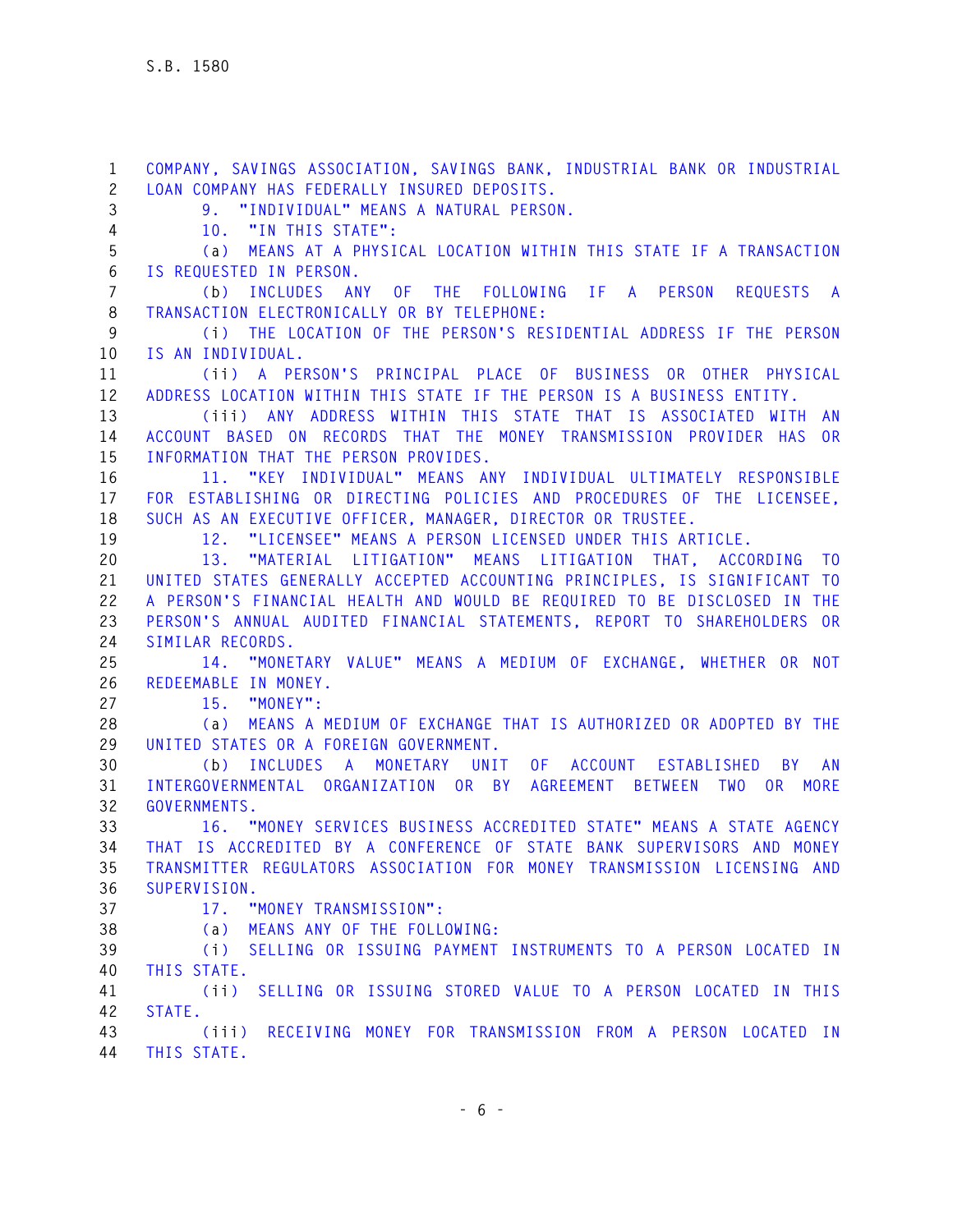**1 (b) DOES NOT INCLUDE PROVIDING SOLELY ONLINE TELECOMMUNICATIONS 2 SERVICES OR NETWORK ACCESS. 3 18. "MULTISTATE LICENSING PROCESS" MEANS A PROCEDURE AMONG STATE 4 REGULATORS RELATING TO THE COORDINATED PROCESSING OF APPLICATIONS FOR 5 MONEY TRANSMISSION LICENSES, APPLICATIONS FOR THE ACQUISITION OF CONTROL 6 OF A LICENSEE, CONTROL DETERMINATIONS OR NOTICE AND INFORMATION 7 REQUIREMENTS FOR A CHANGE OF KEY INDIVIDUALS. 8 19. "NMLS" MEANS THE NATIONWIDE MULTISTATE LICENSING SYSTEM AND 9 REGISTRY THAT IS DEVELOPED BY A CONFERENCE OF STATE BANK SUPERVISORS AND 10 THE AMERICAN ASSOCIATION OF RESIDENTIAL MORTGAGE REGULATORS AND THAT IS 11 OWNED AND OPERATED BY A STATE REGULATORY REGISTRY FOR THE LICENSING AND 12 REGISTRATION OF PERSONS IN FINANCIAL SERVICES INDUSTRIES. 13 20. "OUTSTANDING MONEY TRANSMISSION OBLIGATION" MEANS EITHER OF THE 14 FOLLOWING: 15 (a) ANY PAYMENT INSTRUMENT OR STORED VALUE ISSUED OR SOLD BY THE 16 LICENSEE TO A PERSON LOCATED IN THE UNITED STATES OR REPORTED AS SOLD BY 17 AN AUTHORIZED DELEGATE OF THE LICENSEE TO A PERSON THAT IS LOCATED IN THE 18 UNITED STATES THAT HAS NOT YET BEEN PAID OR REFUNDED BY OR FOR THE 19 LICENSEE OR ESCHEATED IN ACCORDANCE WITH APPLICABLE ABANDONED PROPERTY 20 LAWS. 21 (b) ANY MONEY RECEIVED FOR TRANSMISSION BY THE LICENSEE OR AN 22 AUTHORIZED DELEGATE IN THE UNITED STATES FROM A PERSON LOCATED IN THE 23 UNITED STATES THAT HAS NOT BEEN RECEIVED BY THE PAYEE OR REFUNDED TO THE 24 SENDER OR ESCHEATED IN ACCORDANCE WITH APPLICABLE ABANDONED PROPERTY LAWS. 25 21. "PASSIVE INVESTOR" MEANS A PERSON THAT: 26 (a) DOES NOT HAVE THE POWER TO ELECT A MAJORITY OF KEY INDIVIDUALS 27 OR EXECUTIVE OFFICERS, MANAGERS, DIRECTORS, TRUSTEES OR OTHER PERSONS 28 EXERCISING MANAGERIAL AUTHORITY OF A PERSON IN CONTROL OF A LICENSEE. 29 (b) IS NOT EMPLOYED BY AND DOES NOT HAVE ANY MANAGERIAL DUTIES OF 30 THE LICENSEE OR PERSON IN CONTROL OF A LICENSEE. 31 (c) DOES NOT HAVE THE POWER TO EXERCISE, DIRECTLY OR INDIRECTLY, A 32 CONTROLLING INFLUENCE OVER THE MANAGEMENT OR POLICIES OF A LICENSEE OR 33 PERSON IN CONTROL OF A LICENSEE. 34 (d) DOES EITHER OF THE FOLLOWING: 35 (i) ATTESTS TO SUBDIVISIONS (a), (b) AND (c) OF THIS PARAGRAPH IN A 36 FORM AND IN A MEDIUM PRESCRIBED BY THE DIRECTOR. 37 (ii) COMMITS TO THE PASSIVITY CHARACTERISTICS OF SUBDIVISIONS (a), 38 (b) AND (c) OF THIS PARAGRAPH IN A WRITTEN DOCUMENT. 39 22. "PAYMENT INSTRUMENT": 40 (a) MEANS A WRITTEN OR ELECTRONIC CHECK, DRAFT, MONEY ORDER, 41 TRAVELER'S CHECK OR OTHER WRITTEN OR ELECTRONIC INSTRUMENT FOR THE 42 TRANSMISSION OR PAYMENT OF MONEY OR MONETARY VALUE, WHETHER OR NOT 43 NEGOTIABLE.**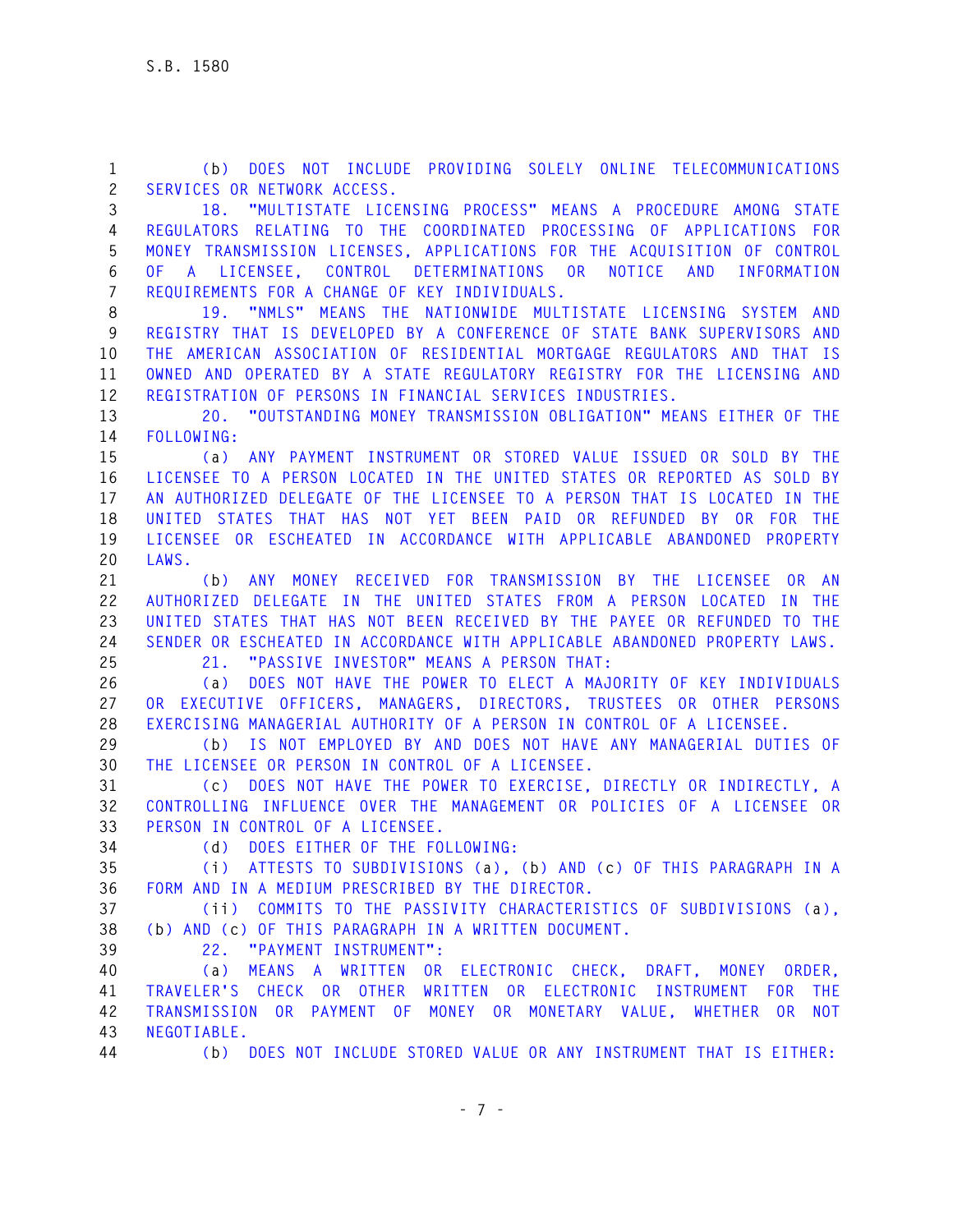**1 (i) REDEEMABLE BY THE ISSUER ONLY FOR GOODS OR SERVICES PROVIDED BY 2 THE ISSUER OR ITS AFFILIATE OR FRANCHISEES OF THE ISSUER OR ITS AFFILIATE, 3 EXCEPT TO THE EXTENT REQUIRED BY APPLICABLE LAW TO BE REDEEMABLE IN CASH 4 FOR ITS CASH VALUE. 5 (ii) NOT SOLD TO THE PUBLIC BUT ISSUED AND DISTRIBUTED AS PART OF A 6 LOYALTY, REWARDS OR PROMOTIONAL PROGRAM. 7 23. "PERSON" MEANS ANY INDIVIDUAL, GENERAL PARTNERSHIP, LIMITED 8 PARTNERSHIP, LIMITED LIABILITY COMPANY, CORPORATION, TRUST, ASSOCIATION, 9 JOINT STOCK CORPORATION OR OTHER CORPORATE ENTITY IDENTIFIED BY THE 10 DIRECTOR. 11 24. "RECEIVING MONEY FOR TRANSMISSION" OR "MONEY RECEIVED FOR 12 TRANSMISSION" MEANS RECEIVING MONEY OR MONETARY VALUE IN THE UNITED STATES 13 FOR TRANSMISSION WITHIN OR OUTSIDE THE UNITED STATES BY ELECTRONIC OR 14 OTHER MEANS. 15 25. "STORED VALUE": 16 (a) MEANS MONETARY VALUE REPRESENTING A CLAIM AGAINST THE ISSUER 17 THAT IS EVIDENCED BY AN ELECTRONIC OR DIGITAL RECORD AND THAT IS INTENDED 18 AND ACCEPTED FOR USE AS A MEANS OF REDEMPTION FOR MONEY OR MONETARY VALUE 19 OR PAYMENT FOR GOODS OR SERVICES. 20 (b) INCLUDES PREPAID ACCESS AS DEFINED IN 31 CODE OF FEDERAL 21 REGULATIONS SECTION 1010.100. 22 (c) DOES NOT INCLUDE A PAYMENT INSTRUMENT OR CLOSED LOOP STORED 23 VALUE OR STORED VALUE NOT SOLD TO THE PUBLIC BUT ISSUED AND DISTRIBUTED AS 24 PART OF A LOYALTY, REWARDS OR PROMOTIONAL PROGRAM. 25 26. "TANGIBLE NET WORTH" MEANS THE AGGREGATE ASSETS OF A LICENSEE 26 EXCLUDING ALL INTANGIBLE ASSETS, MINUS LIABILITIES, AS DETERMINED IN 27 ACCORDANCE WITH UNITED STATES GENERALLY ACCEPTED ACCOUNTING PRINCIPLES. 28 6-1202. Exemptions 29 A. THIS ARTICLE DOES NOT APPLY TO ANY OF THE FOLLOWING: 30 1. AN OPERATOR OF A PAYMENT SYSTEM THAT PROVIDES PROCESSING, 31 CLEARING OR SETTLEMENT SERVICES BETWEEN OR AMONG PERSONS EXEMPTED BY THIS 32 SECTION OR LICENSEES IN CONNECTION WITH WIRE TRANSFERS, CREDIT CARD 33 TRANSACTIONS, DEBIT CARD TRANSACTIONS, STORED VALUE TRANSACTIONS, 34 AUTOMATED CLEARINGHOUSE TRANSFERS OR SIMILAR TRANSFERS OF MONEY. 35 2. A PERSON APPOINTED AS AN AGENT OF A PAYEE TO COLLECT AND PROCESS 36 A PAYMENT FROM A PAYOR TO THE PAYEE FOR GOODS OR SERVICES, OTHER THAN 37 MONEY TRANSMISSION, PROVIDED TO THE PAYOR BY THE PAYEE, IF ALL OF THE 38 FOLLOWING APPLY: 39 (a) A WRITTEN AGREEMENT EXISTS BETWEEN THE PAYEE AND THE AGENT 40 DIRECTING THE AGENT TO COLLECT AND PROCESS PAYMENTS FROM PAYORS ON THE 41 PAYEE'S BEHALF. 42 (b) THE PAYEE HOLDS THE AGENT OUT TO THE PUBLIC AS ACCEPTING 43 PAYMENTS FOR GOODS OR SERVICES ON THE PAYEE'S BEHALF. 44 (c) PAYMENT FOR THE GOODS AND SERVICES IS TREATED AS RECEIVED BY 45 THE PAYEE ON RECEIPT BY THE AGENT SO THAT THE PAYOR'S OBLIGATION IS**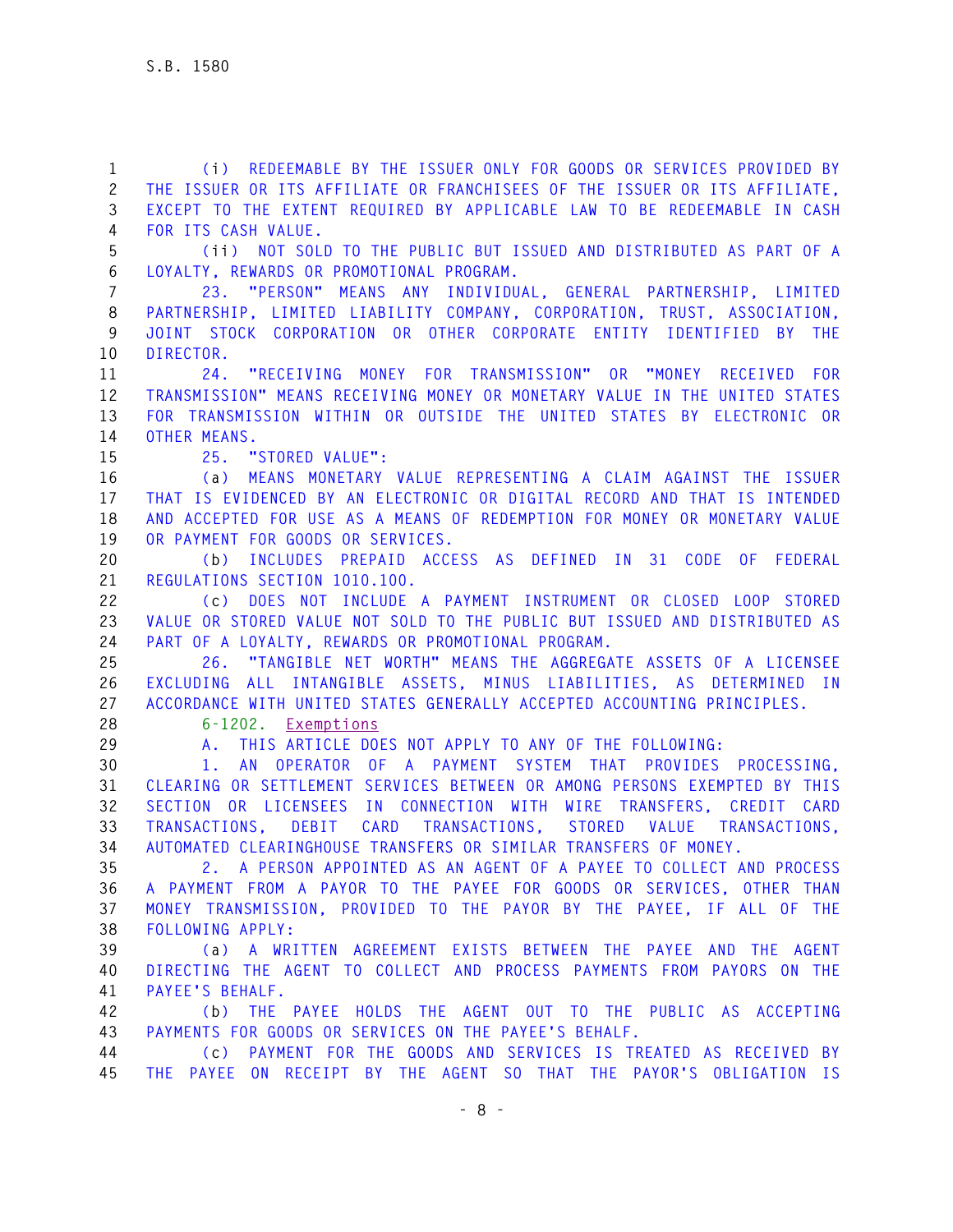**2 TO REMIT THE MONEY TO THE PAYEE. 3 3. A PERSON THAT ACTS AS AN INTERMEDIARY BY PROCESSING PAYMENTS 4 BETWEEN AN ENTITY THAT HAS DIRECTLY INCURRED AN OUTSTANDING MONEY 5 TRANSMISSION OBLIGATION TO A SENDER AND THE SENDER'S DESIGNATED RECIPIENT, 6 IF THE ENTITY MEETS ALL OF THE FOLLOWING CRITERIA: 7 (a) IS PROPERLY LICENSED OR EXEMPT FROM THE LICENSING REQUIREMENTS 8 UNDER THIS ARTICLE. 9 (b) PROVIDES A RECEIPT, ELECTRONIC RECORD OR OTHER WRITTEN 10 CONFIRMATION TO THE SENDER IDENTIFYING THE ENTITY AS THE PROVIDER OF MONEY 11 TRANSMISSION IN THE TRANSACTION. 12 (c) BEARS SOLE RESPONSIBILITY TO SATISFY THE OUTSTANDING MONEY 13 TRANSMISSION OBLIGATION TO THE SENDER, INCLUDING THE OBLIGATION TO MAKE 14 THE SENDER WHOLE IN CONNECTION WITH ANY FAILURE TO TRANSMIT THE MONEY TO 15 THE SENDER'S DESIGNATED RECIPIENT. 16 4. THE UNITED STATES OR A DEPARTMENT, AN AGENCY OR AN 17 INSTRUMENTALITY OF THE UNITED STATES OR ITS AGENT. 18 5. MONEY TRANSMISSION BY THE UNITED STATES POSTAL SERVICE OR BY AN 19 AGENT OF THE UNITED STATES POSTAL SERVICE. 20 6. A STATE, COUNTY, CITY OR TOWN OR ANY OTHER GOVERNMENTAL AGENCY 21 OR GOVERNMENTAL SUBDIVISION OR INSTRUMENTALITY OF A STATE OR ITS AGENT. 22 7. A FEDERALLY INSURED DEPOSITORY FINANCIAL INSTITUTION, BANK 23 HOLDING COMPANY, OFFICE OF AN INTERNATIONAL BANKING CORPORATION, FOREIGN 24 BANK THAT ESTABLISHES A FEDERAL BRANCH PURSUANT TO 12 UNITED STATES CODE 25 SECTION 3102, A CORPORATION ORGANIZED AS A BANK SERVICE COMPANY PURSUANT 26 TO 12 UNITED STATES CODE SECTIONS 1861 THROUGH 1867 OR A CORPORATION 27 ORGANIZED PURSUANT TO 12 UNITED STATES CODE SECTIONS 611 THROUGH 633. 28 8. ELECTRONIC FUNDS TRANSFER OF GOVERNMENTAL BENEFITS FOR A 29 FEDERAL, STATE, COUNTY OR GOVERNMENTAL AGENCY BY A CONTRACTOR ON BEHALF OF 30 THE UNITED STATES OR A DEPARTMENT, AGENCY OR INSTRUMENTALITY OF THE UNITED 31 STATES OR ON BEHALF OF A STATE OR GOVERNMENTAL SUBDIVISION, AGENCY OR 32 INSTRUMENTALITY OF A STATE. 33 9. A BOARD OF TRADE DESIGNATED AS A CONTRACT MARKET UNDER THE 34 COMMODITY EXCHANGE ACT (7 UNITED STATES CODE SECTIONS 1 THROUGH 26) OR A 35 PERSON THAT, IN THE ORDINARY COURSE OF BUSINESS, PROVIDES CLEARANCE AND 36 SETTLEMENT SERVICES FOR A BOARD OF TRADE TO THE EXTENT OF ITS OPERATION AS 37 OR FOR THE BOARD OF TRADE.** 

**1 EXTINGUISHED AND THERE IS NO RISK OF LOSS TO THE PAYOR IF THE AGENT FAILS** 

**38 10. A REGISTERED FUTURES COMMISSION MERCHANT UNDER THE FEDERAL 39 COMMODITIES LAWS TO THE EXTENT OF ITS OPERATION AS A MERCHANT.** 

**40 11. A PERSON REGISTERED AS A SECURITIES BROKER OR DEALER UNDER 41 FEDERAL OR STATE SECURITIES LAWS TO THE EXTENT OF THE PERSON'S OPERATION.** 

**42 12. AN INDIVIDUAL EMPLOYED BY A LICENSEE, AN AUTHORIZED DELEGATE OR 43 ANY PERSON EXEMPT FROM THE LICENSING REQUIREMENTS OF THIS ARTICLE WHEN 44 ACTING WITHIN THE SCOPE OF EMPLOYMENT AND UNDER THE SUPERVISION OF THE**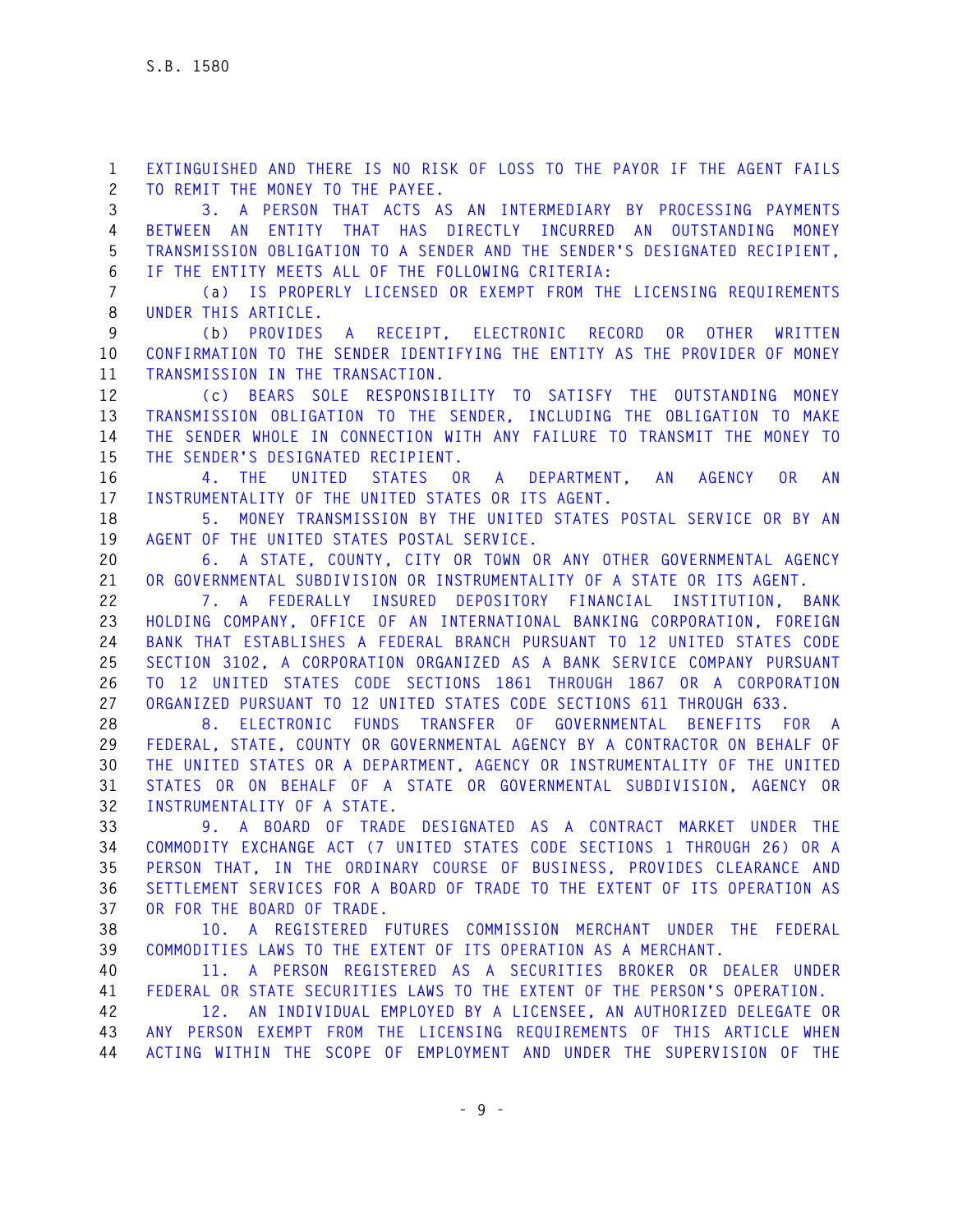**1 LICENSEE, AUTHORIZED DELEGATE OR EXEMPT PERSON AS AN EMPLOYEE AND NOT AS 2 AN INDEPENDENT CONTRACTOR.** 

**3 13. A PERSON EXPRESSLY APPOINTED AS A THIRD-PARTY SERVICE PROVIDER 4 TO OR AGENT OF AN ENTITY EXEMPT UNDER PARAGRAPH 7 OF THIS SUBSECTION 5 SOLELY TO THE EXTENT THAT BOTH:** 

**6 (a) THE SERVICE PROVIDER OR AGENT IS ENGAGING IN MONEY TRANSMISSION 7 ON BEHALF OF AND PURSUANT TO A WRITTEN AGREEMENT WITH THE EXEMPT ENTITY 8 THAT SETS FORTH THE SPECIFIC FUNCTIONS THAT THE SERVICE PROVIDER OR AGENT 9 IS TO PERFORM.** 

**10 (b) THE EXEMPT ENTITY ASSUMES ALL RISK OF LOSS AND ALL LEGAL 11 RESPONSIBILITY FOR SATISFYING THE OUTSTANDING MONEY TRANSMISSION 12 OBLIGATIONS OWED TO PURCHASERS AND HOLDERS OF THE OUTSTANDING MONEY 13 TRANSMISSION OBLIGATIONS ON RECEIPT OF THE PURCHASER'S OR HOLDER'S MONEY 14 OR MONETARY VALUE BY THE SERVICE PROVIDER OR AGENT.** 

**15 14. A PERSON EXEMPT BY REGULATION OR ORDER IF THE DIRECTOR FINDS 16 SUCH EXEMPTION TO BE IN THE PUBLIC INTEREST AND THAT REGULATING THE PERSON 17 IS NOT NECESSARY FOR THE PURPOSES OF THIS ARTICLE.** 

**18 B. THE DIRECTOR MAY REQUIRE THAT ANY PERSON CLAIMING TO BE EXEMPT 19 FROM LICENSING PURSUANT TO THIS SECTION PROVIDE INFORMATION AND 20 DOCUMENTATION TO THE DIRECTOR DEMONSTRATING THAT THE PERSON QUALIFIES FOR 21 ANY CLAIMED EXEMPTION.**

**22 6-1203. Implementation; fees** 

**23 A. TO IMPLEMENT THIS ARTICLE, THE DIRECTOR MAY:** 

**24 1. ENTER INTO AGREEMENTS OR RELATIONSHIPS WITH OTHER GOVERNMENT 25 OFFICIALS OR FEDERAL AND STATE REGULATORY AGENCIES AND REGULATORY 26 ASSOCIATIONS IN ORDER TO IMPROVE EFFICIENCIES AND REDUCE REGULATORY BURDEN 27 BY STANDARDIZING METHODS OR PROCEDURES, PROVIDING FOR LICENSURE BY 28 RECIPROCITY AND SHARING RESOURCES, RECORDS OR RELATED INFORMATION OBTAINED 29 UNDER THIS ARTICLE.** 

**30 2. USE, HIRE, CONTRACT OR EMPLOY ANALYTICAL SYSTEMS, METHODS OR 31 SOFTWARE TO EXAMINE OR INVESTIGATE ANY PERSON SUBJECT TO THIS ARTICLE.** 

**32 3. ACCEPT THE FOLLOWING FROM OTHER STATE OR FEDERAL GOVERNMENT 33 AGENCIES OR OFFICIALS:** 

**34 (a) LICENSING, EXAMINATION OR INVESTIGATION REPORTS MADE BY OTHER 35 STATE OR FEDERAL GOVERNMENT AGENCIES OR OFFICIALS.** 

**36 (b) AUDIT REPORTS MADE BY AN INDEPENDENT CERTIFIED PUBLIC 37 ACCOUNTANT OR OTHER QUALIFIED THIRD-PARTY AUDITOR FOR AN APPLICANT OR 38 LICENSEE AND INCORPORATE THE AUDIT REPORT IN ANY REPORT OF EXAMINATION OR 39 INVESTIGATION.** 

**40 B. THE DIRECTOR SHALL ADMINISTER, INTERPRET AND ENFORCE THIS 41 ARTICLE AND ADOPT RULES TO IMPLEMENT THIS ARTICLE. THE DIRECTOR MAY 42 IMPOSE FEES TO ADMINISTER AND ENFORCE THIS ARTICLE.**

**43 6-1204. Examinations; investigations; records** 

**44 A. THE DIRECTOR MAY CONDUCT AN EXAMINATION OR INVESTIGATION AND 45 TAKE ACTION AUTHORIZED BY THIS TITLE OR BY A RULE ADOPTED OR ORDER ISSUED**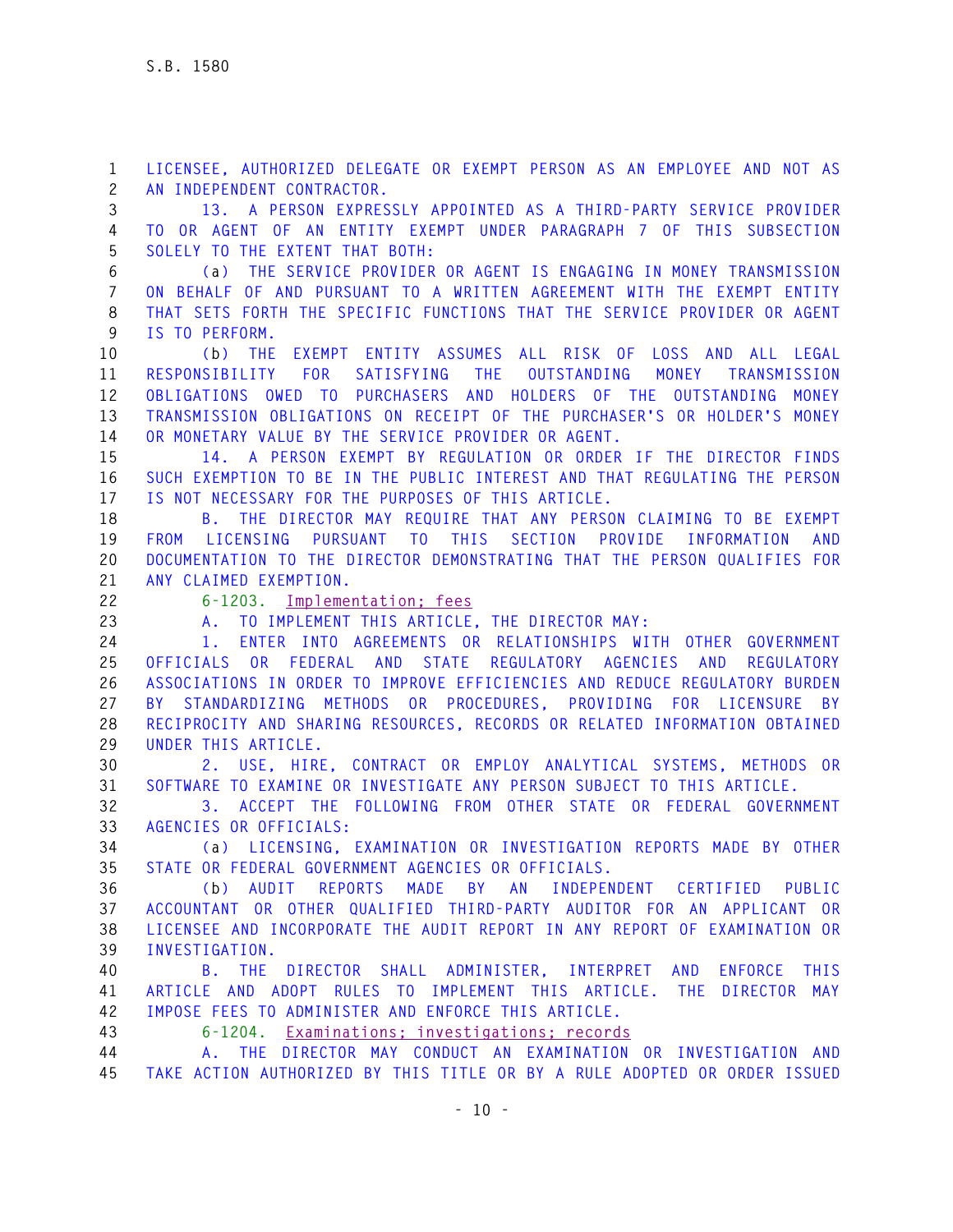**1 UNDER THIS TITLE TO ADMINISTER AND ENFORCE THIS ARTICLE AND OTHER 2 APPLICABLE LAW, INCLUDING THE BANK SECRECY ACT (P.L. 91-508; 84 STAT. 3 1114) AND THE PATRIOT ACT (P.L. 107-56; 115 STAT. 272).** 

**4 B. PERSONS WHOSE ACTIVITY IS REGULATED UNDER THIS ARTICLE SHALL 5 PROVIDE, AND THE DIRECTOR SHALL HAVE FULL AND COMPLETE ACCESS TO, ALL 6 RECORDS THE DIRECTOR MAY REASONABLY REQUIRE TO CONDUCT A COMPLETE 7 EXAMINATION OR INVESTIGATION. THE RECORDS MUST BE PROVIDED AT THE 8 LOCATION AND IN THE FORMAT SPECIFIED BY THE DIRECTOR. THE DIRECTOR MAY 9 USE MULTISTATE RECORD PRODUCTION STANDARDS AND EXAMINATION PROCEDURES WHEN 10 THE STANDARDS REASONABLY ACHIEVE THE REQUIREMENTS OF THIS SUBSECTION.** 

**11 6-1205. Multistate supervision** 

**12 A. THE DIRECTOR MAY PARTICIPATE IN MULTISTATE SUPERVISORY PROCESSES 13 ESTABLISHED BETWEEN STATES FOR ALL LICENSEES THAT HOLD LICENSES IN THIS 14 STATE AND OTHER STATES. AS A PARTICIPANT IN MULTISTATE SUPERVISION, THE 15 DIRECTOR SHALL:** 

**16 1. COOPERATE, COORDINATE AND SHARE INFORMATION WITH OTHER STATE AND 17 FEDERAL REGULATORS IN ACCORDANCE WITH THIS TITLE.** 

**18 2. ENTER INTO WRITTEN COOPERATION, COORDINATION OR 19 INFORMATION-SHARING CONTRACTS OR AGREEMENTS WITH ORGANIZATIONS THAT HAVE 20 STATE OR FEDERAL GOVERNMENTAL AGENCIES AS MEMBERS.** 

**21 3. COOPERATE, COORDINATE AND SHARE INFORMATION WITH ORGANIZATIONS 22 THAT HAVE STATE OR FEDERAL GOVERNMENTAL AGENCIES AS MEMBERS IF THE 23 ORGANIZATIONS AGREE IN WRITING TO MAINTAIN THE CONFIDENTIALITY AND 24 SECURITY OF THE SHARED INFORMATION PURSUANT TO SECTION 6-129.** 

**25 B. THE DIRECTOR MAY NOT WAIVE AND THIS SECTION DOES NOT CONSTITUTE 26 A WAIVER OF THE DIRECTOR'S AUTHORITY TO CONDUCT AN EXAMINATION OR 27 INVESTIGATION OR OTHERWISE TAKE ACTION AUTHORIZED BY THIS TITLE OR A RULE 28 ADOPTED OR ORDER ISSUED UNDER THIS TITLE TO ENFORCE COMPLIANCE WITH AN 29 APPLICABLE STATE OR FEDERAL LAW.** 

**30 C. A JOINT EXAMINATION OR INVESTIGATION OR ACCEPTANCE OF AN 31 EXAMINATION OR INVESTIGATION REPORT DOES NOT WAIVE AN EXAMINATION 32 ASSESSMENT PROVIDED FOR IN THIS TITLE.**

**33 6-1206. Relationship to federal law** 

**34 A. IF A STATE MONEY TRANSMISSION JURISDICTION IS CONDITIONED ON A 35 FEDERAL LAW, ANY INCONSISTENCIES BETWEEN THIS ARTICLE AND THE FEDERAL LAW 36 RELATING TO MONEY TRANSMISSION SHALL BE GOVERNED BY THE APPLICABLE FEDERAL 37 LAW TO THE EXTENT OF THE INCONSISTENCY.** 

**38 B. IF THERE IS AN INCONSISTENCY BETWEEN THIS ARTICLE AND A FEDERAL 39 LAW THAT GOVERNS PURSUANT TO SUBSECTION A OF THIS SECTION, THE DIRECTOR 40 MAY PROVIDE INTERPRETIVE GUIDANCE THAT IDENTIFIES BOTH OF THE FOLLOWING:** 

**41 1. THE INCONSISTENCY.** 

**42 2. THE APPROPRIATE MEANS OF COMPLIANCE WITH FEDERAL LAW.**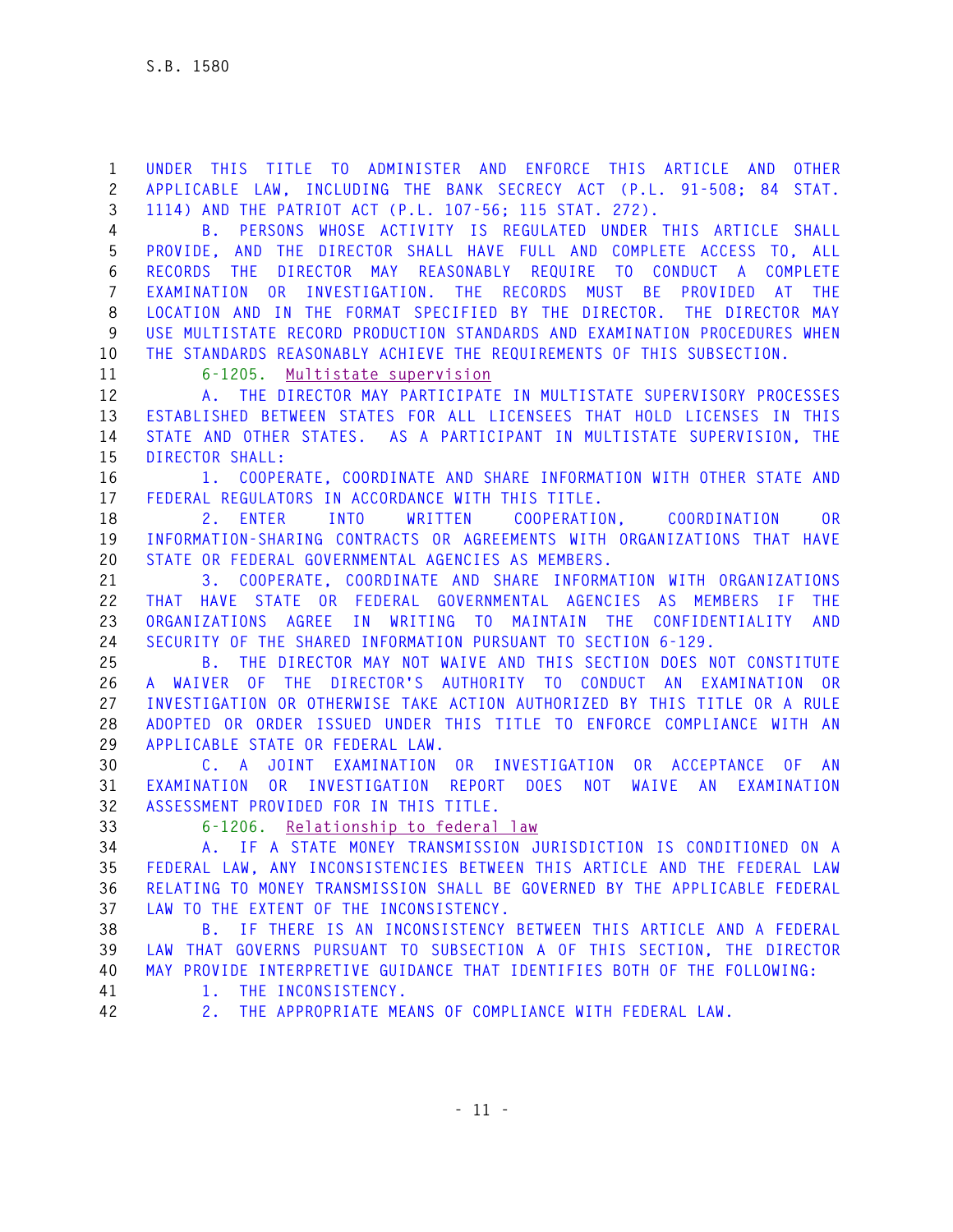| $\mathbf{1}$          | 6-1207. Licensure: prohibition: applicability                                     |
|-----------------------|-----------------------------------------------------------------------------------|
| $\mathbf{2}^{\prime}$ | A. A PERSON MAY NOT ENGAGE IN THE BUSINESS OF MONEY TRANSMISSION OR               |
| 3                     | ADVERTISE, SOLICIT OR HOLD ITSELF OUT AS PROVIDING MONEY TRANSMISSION             |
| $\overline{4}$        | UNLESS THE PERSON IS LICENSED UNDER THIS ARTICLE.                                 |
| 5                     | B. SUBSECTION A OF THIS SECTION DOES NOT APPLY TO EITHER OF THE                   |
| 6                     | FOLLOWING:                                                                        |
| $\overline{7}$        | 1. A PERSON THAT IS AN AUTHORIZED DELEGATE OF A PERSON LICENSED                   |
| 8                     | UNDER THIS ARTICLE THAT IS ACTING WITHIN THE SCOPE OF AUTHORITY CONFERRED         |
| 9                     | BY A WRITTEN CONTRACT WITH THE LICENSEE.                                          |
| 10                    | A PERSON THAT IS EXEMPT PURSUANT TO SECTION 6-1202 AND DOES NOT<br>2.             |
| 11                    | ENGAGE IN MONEY TRANSMISSION OUTSIDE THE SCOPE OF THE EXEMPTION.                  |
| 12                    | C. A LICENSE ISSUED UNDER SECTION 6-1211 IS NOT TRANSFERABLE OR                   |
| 13                    | ASSIGNABLE.                                                                       |
| 14                    | 6-1208. Consistent licensure                                                      |
| 15                    | A. TO ESTABLISH CONSISTENT LICENSURE BETWEEN THIS STATE AND OTHER                 |
| 16                    | STATES, THE DIRECTOR MAY DO BOTH OF THE FOLLOWING:                                |
| 17                    | 1. IMPLEMENT ALL LICENSING PROVISIONS OF THIS ARTICLE IN A MANNER                 |
| 18                    | THAT IS CONSISTENT WITH OTHER STATES THAT HAVE ADOPTED LAWS THAT ARE              |
| 19                    | SUBSTANTIVELY SIMILAR TO THIS ARTICLE OR MULTISTATE LICENSING PROCESSES.          |
| 20                    | PARTICIPATE IN NATIONWIDE PROTOCOLS FOR LICENSING COOPERATION<br>2.               |
| 21                    | AND COORDINATION AMONG STATE REGULATORS IF THE PROTOCOLS ARE CONSISTENT           |
| 22                    | WITH THIS ARTICLE.                                                                |
| 23                    | B. THE DIRECTOR MAY ESTABLISH RELATIONSHIPS OR CONTRACTS WITH NMLS                |
| 24                    | OR OTHER ENTITIES DESIGNATED BY NMLS TO ENABLE THE DIRECTOR TO DO ALL OF          |
| 25                    | THE FOLLOWING:                                                                    |
| 26                    | 1. COLLECT AND MAINTAIN RECORDS.                                                  |
| 27                    | 2. COORDINATE MULTISTATE LICENSING PROCESSES AND<br>SUPERVISION                   |
| 28                    | PROCESSES.                                                                        |
| 29                    | 3. PROCESS FEES.                                                                  |
| 30                    | FACILITATE COMMUNICATION BETWEEN THIS STATE AND LICENSEES OR<br>4.                |
| 31                    | OTHER PERSONS SUBJECT TO THIS ARTICLE.                                            |
| 32                    | THE DIRECTOR MAY USE NMLS FOR ALL ASPECTS OF LICENSURE PURSUANT<br>$\mathsf{C}$ . |
| 33                    | THIS ARTICLE, INCLUDING LICENSE APPLICATIONS, APPLICATIONS FOR<br>T <sub>0</sub>  |
| 34                    | ACQUISITIONS OF CONTROL, SURETY BONDS, REPORTING,<br>CRIMINAL HISTORY             |
| 35                    | BACKGROUND CHECKS, CREDIT CHECKS, FEE PROCESSING AND EXAMINATIONS.                |
| 36                    | D. THE DIRECTOR MAY USE NMLS FORMS. PROCESSES AND FUNCTIONALITIES                 |
| 37                    | PURSUANT TO THIS ARTICLE. IF NMLS DOES NOT PROVIDE FUNCTIONALITY, FORMS           |
| 38                    | OR PROCESSES FOR A PROVISION OF THIS ARTICLE, THE DIRECTOR MAY STRIVE TO          |
| 39                    | IMPLEMENT THE REQUIREMENTS IN A MANNER THAT FACILITATES UNIFORMITY WITH           |
| 40                    | RESPECT TO LICENSING, SUPERVISION, REPORTING AND REGULATION OF LICENSEES          |
| 41                    | THAT ARE LICENSED IN MULTIPLE JURISDICTIONS.                                      |
| 42                    | E. FOR THE PURPOSE OF PARTICIPATING IN NMLS, THE DIRECTOR MAY WAIVE               |
| 43                    | OR MODIFY, IN WHOLE OR IN PART, BY RULE OR ORDER, ANY OR ALL OF THE               |
| 44                    | REQUIREMENTS AND ESTABLISH NEW REQUIREMENTS AS REASONABLY NECESSARY TO            |
| 45                    | PARTICIPATE IN NMLS.                                                              |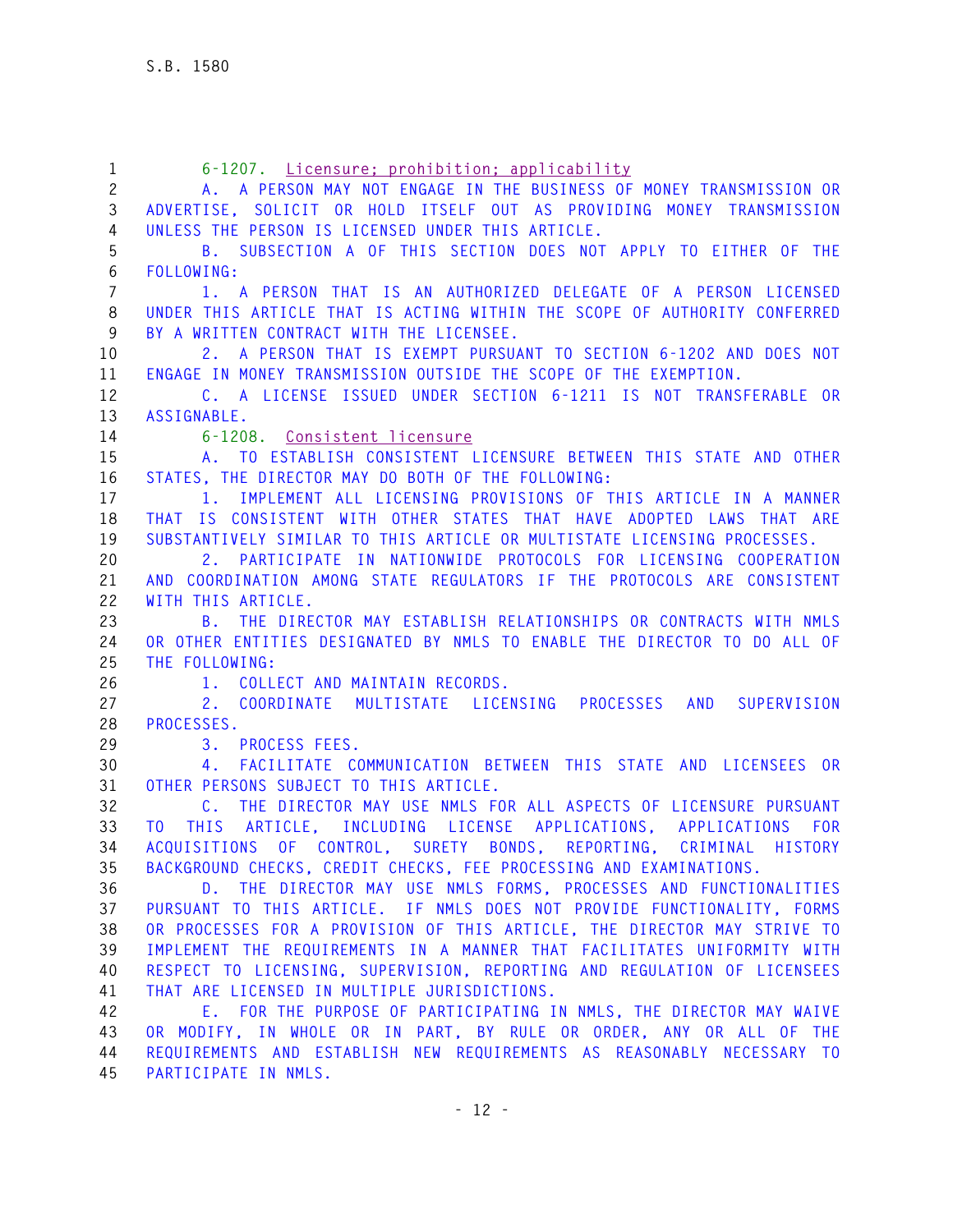| $\mathbf{1}$          | 6-1209. Application for licensure                                          |
|-----------------------|----------------------------------------------------------------------------|
| $\mathbf{2}^{\prime}$ | A. AN APPLICANT FOR A LICENSE SHALL APPLY IN A FORM PRESCRIBED BY          |
| 3                     | THE DIRECTOR AND PAY ALL APPLICABLE NONREFUNDABLE FEES AS PRESCRIBED IN    |
| 4                     | SECTION 6-126. THE APPLICATION MUST CONTAIN ALL OF THE FOLLOWING:          |
| 5                     | 1. THE LEGAL NAME AND RESIDENTIAL AND BUSINESS ADDRESSES OF THE            |
| 6                     | APPLICANT AND ANY FICTITIOUS OR TRADE NAME USED BY THE APPLICANT IN        |
| $\overline{7}$        | CONDUCTING THE APPLICANT'S BUSINESS.                                       |
| 8                     | 2. A LIST OF ANY CRIMINAL CONVICTIONS OF THE APPLICANT AND ANY             |
| 9                     | MATERIAL LITIGATION IN WHICH THE APPLICANT HAS BEEN INVOLVED IN THE        |
| 10                    | TEN-YEAR PERIOD PRECEDING THE SUBMISSION OF THE APPLICATION.               |
| 11                    | 3. A DESCRIPTION OF ANY MONEY TRANSMISSION PREVIOUSLY PROVIDED BY          |
| 12                    | THE APPLICANT AND THE MONEY TRANSMISSION THAT THE APPLICANT SEEKS TO       |
| 13                    | PROVIDE IN THIS STATE.                                                     |
| 14                    | 4. A LIST OF THE APPLICANT'S PROPOSED AUTHORIZED DELEGATES AND THE         |
| 15                    | LOCATIONS IN THIS STATE WHERE THE APPLICANT AND ITS AUTHORIZED DELEGATES   |
| 16                    | PROPOSE TO ENGAGE IN MONEY TRANSMISSION.                                   |
| 17                    | 5. A LIST OF OTHER STATES IN WHICH THE APPLICANT IS LICENSED TO            |
| 18                    | ENGAGE IN MONEY TRANSMISSION AND ANY LICENSE REVOCATIONS OR SUSPENSIONS OR |
| 19                    | OTHER DISCIPLINARY ACTION TAKEN AGAINST THE APPLICANT IN ANOTHER STATE.    |
| 20                    | 6. INFORMATION CONCERNING ANY<br>BANKRUPTCY OR<br>RECEIVERSHIP             |
| 21                    | PROCEEDINGS AFFECTING THE LICENSEE OR A PERSON IN CONTROL OF THE LICENSEE. |
| 22                    | 7. A SAMPLE FORM OF A CONTRACT FOR AUTHORIZED DELEGATES, IF                |
| 23                    | APPLICABLE.                                                                |
| 24                    | 8. A SAMPLE FORM OF A PAYMENT INSTRUMENT OR STORED VALUE, AS               |
| 25                    | APPLICABLE.                                                                |
| 26                    | <b>NAME</b><br>AND ADDRESS OF ANY FEDERALLY INSURED DEPOSITORY<br>9. THE   |
| 27                    | FINANCIAL INSTITUTION THROUGH WHICH THE APPLICANT PLANS TO CONDUCT MONEY   |
| 28                    | TRANSMISSION.                                                              |
| 29                    | 10. ANY OTHER INFORMATION THE DIRECTOR REASONABLY REQUIRES WITH            |
| 30                    | RESPECT TO THE APPLICANT.                                                  |
| 31                    | B. IN ADDITION TO THE REQUIREMENTS PRESCRIBED IN SUBSECTION A OF           |
| 32                    | THIS SECTION, IF AN APPLICANT IS A CORPORATION, LIMITED LIABILITY COMPANY, |
| 33                    | PARTNERSHIP OR OTHER LEGAL ENTITY, THE APPLICANT SHALL ALSO PROVIDE ALL OF |
| 34                    | THE FOLLOWING:                                                             |
| 35                    | THE DATE OF THE APPLICANT'S INCORPORATION OR FORMATION AND THE<br>1.       |
| 36                    | STATE OR COUNTRY OF INCORPORATION OR FORMATION.                            |
| 37                    | 2. IF APPLICABLE, A CERTIFICATE OF GOOD STANDING FROM THE STATE OR         |
| 38                    | COUNTRY IN WHICH THE APPLICANT IS INCORPORATED OR FORMED.                  |
| 39                    | 3. A BRIEF DESCRIPTION OF THE STRUCTURE OR ORGANIZATION OF THE             |
| 40                    | APPLICANT, INCLUDING ANY PARENTS OR SUBSIDIARIES OF THE APPLICANT, AND     |
| 41                    | WHETHER ANY PARENTS OR SUBSIDIARIES ARE PUBLICLY TRADED.                   |
| 42                    | 4. THE LEGAL NAME, ANY FICTITIOUS OR TRADE NAME, ALL BUSINESS AND          |
| 43                    | RESIDENTIAL ADDRESSES AND THE EMPLOYMENT, AS APPLICABLE, IN THE TEN-YEAR   |
| 44                    | PERIOD IMMEDIATELY PRECEDING THE SUBMISSION OF THE APPLICATION OF EACH KEY |
| 45                    | INDIVIDUAL AND PERSON IN CONTROL OF THE APPLICANT.                         |
|                       |                                                                            |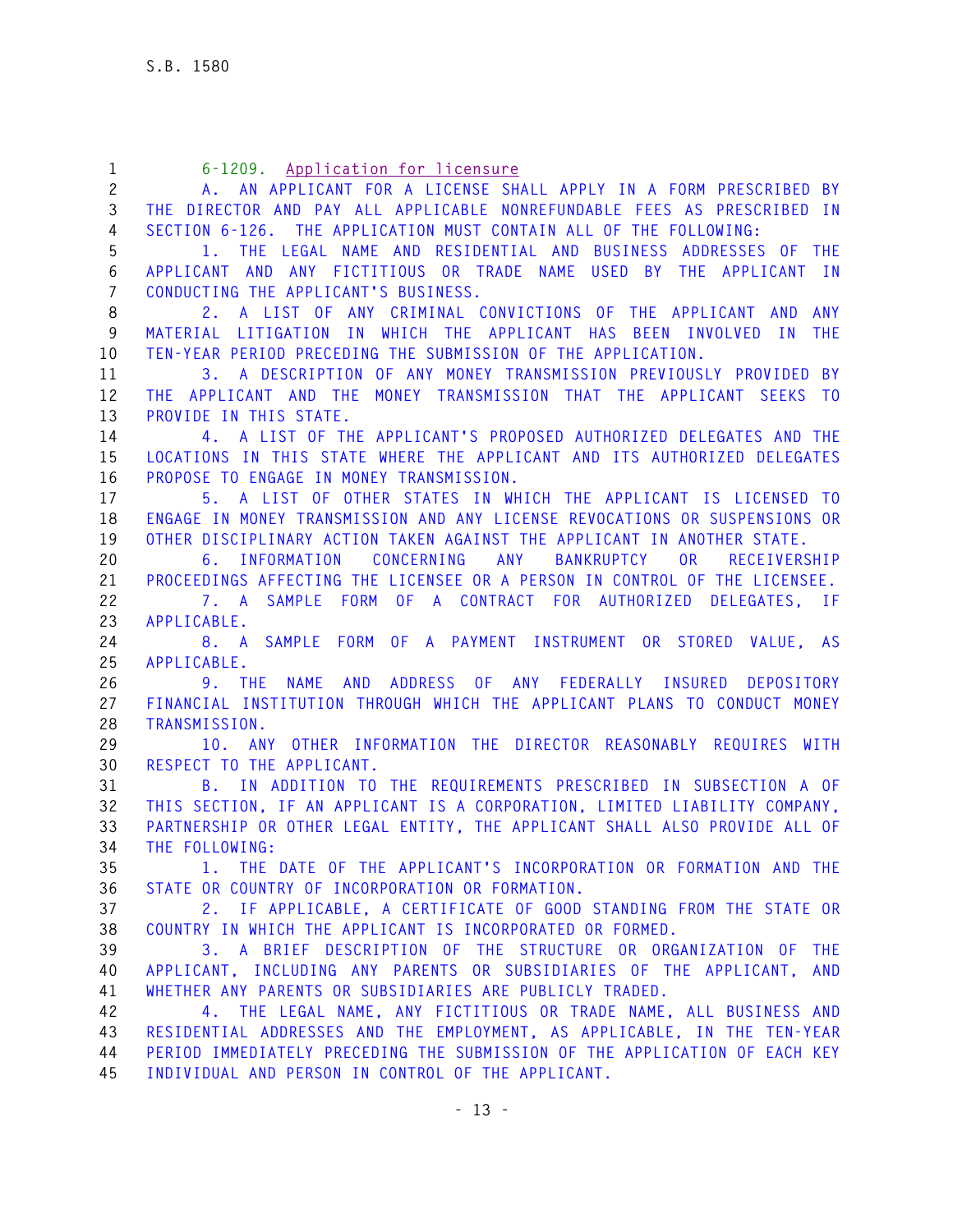**1 5. A LIST OF ANY CRIMINAL CONVICTIONS AND MATERIAL LITIGATION IN 2 WHICH A PERSON IN CONTROL OF THE APPLICANT THAT IS NOT AN INDIVIDUAL HAS 3 BEEN INVOLVED IN THE TEN-YEAR PERIOD IMMEDIATELY PRECEDING THE SUBMISSION 4 OF THE APPLICATION. 5 6. A COPY OF AUDITED FINANCIAL STATEMENTS OF THE APPLICANT FOR THE 6 MOST RECENT FISCAL YEAR AND FOR THE TWO-YEAR PERIOD IMMEDIATELY PRECEDING 7 THE SUBMISSION OF THE APPLICATION OR, IF DETERMINED TO BE ACCEPTABLE TO 8 THE DIRECTOR, UNAUDITED FINANCIAL STATEMENTS FOR THE MOST RECENT FISCAL 9 YEAR OR OTHER PERIOD ACCEPTABLE TO THE DIRECTOR. 10 7. A COPY OF UNAUDITED FINANCIAL STATEMENTS OF THE APPLICANT FOR 11 THE MOST RECENT FISCAL QUARTER. 12 8. IF THE APPLICANT IS A PUBLICLY TRADED CORPORATION, A COPY OF THE 13 MOST RECENT REPORT FILED WITH THE UNITED STATES SECURITIES AND EXCHANGE 14 COMMISSION PURSUANT TO 15 UNITED STATES CODE SECTION 78m. 15 9. IF THE APPLICANT IS A WHOLLY OWNED SUBSIDIARY OF: 16 (a) A CORPORATION PUBLICLY TRADED IN THE UNITED STATES, A COPY OF 17 AUDITED FINANCIAL STATEMENTS FOR THE PARENT CORPORATION FOR THE MOST 18 RECENT FISCAL YEAR OR A COPY OF THE PARENT CORPORATION'S MOST RECENT 19 REPORT FILED PURSUANT TO 15 UNITED STATES CODE SECTION 78m. 20 (b) A CORPORATION PUBLICLY TRADED OUTSIDE THE UNITED STATES, A COPY 21 OF SIMILAR DOCUMENTATION FILED WITH THE REGULATOR OF THE PARENT 22 CORPORATION'S DOMICILE OUTSIDE THE UNITED STATES. 23 10. THE NAME AND ADDRESS OF THE APPLICANT'S REGISTERED AGENT IN 24 THIS STATE. 25 11. ANY OTHER INFORMATION THE DIRECTOR REASONABLY REQUIRES. 26 C. THE DIRECTOR MAY WAIVE ONE OR MORE REQUIREMENTS OF SUBSECTIONS A 27 AND B OF THIS SECTION OR ALLOW AN APPLICANT TO SUBMIT OTHER INFORMATION IN 28 LIEU OF THE REQUIRED INFORMATION. 29 6-1210. Information requirements for certain individuals 30 A. ANY INDIVIDUAL IN CONTROL OF A LICENSEE OR APPLICANT, ANY 31 INDIVIDUAL WHO SEEKS TO ACQUIRE CONTROL OF A LICENSEE AND EACH KEY 32 INDIVIDUAL SHALL SUBMIT BOTH: 33 1. A FULL SET OF FINGERPRINTS PURSUANT TO SECTION 6-123.01. 34 2. THE INDIVIDUAL'S PERSONAL HISTORY AND EXPERIENCE TO THE DIRECTOR 35 IN A FORM PRESCRIBED BY THE DIRECTOR SO THE DIRECTOR MAY OBTAIN THE 36 FOLLOWING: 37 (a) AN INDEPENDENT CREDIT REPORT FROM A CONSUMER REPORTING AGENCY 38 IF THE INDIVIDUAL HAS A SOCIAL SECURITY NUMBER. 39 (b) INFORMATION RELATED TO ANY CRIMINAL CONVICTIONS OR PENDING 40 CHARGES. 41 (c) INFORMATION RELATED TO ANY REGULATORY OR ADMINISTRATIVE ACTION 42 AND ANY CIVIL LITIGATION INVOLVING CLAIMS OF FRAUD, MISREPRESENTATION, 43 CONVERSION, MISMANAGEMENT OF FUNDS, BREACH OF FIDUCIARY DUTY OR BREACH OF 44 CONTRACT.**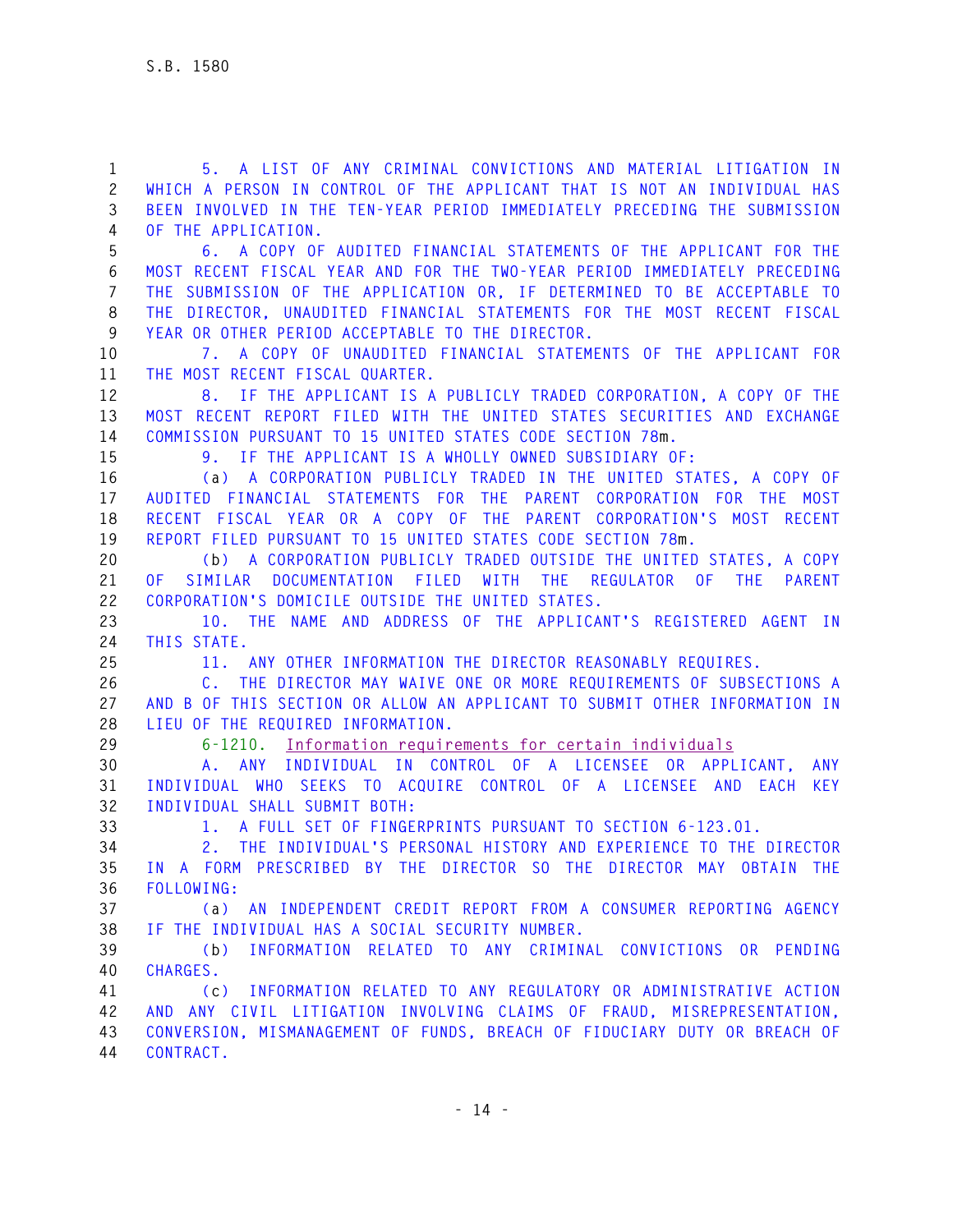**1 B. A PERSON IS PRESUMED TO EXERCISE A CONTROLLING INFLUENCE WHEN 2 THE PERSON HOLDS THE POWER TO VOTE, DIRECTLY OR INDIRECTLY, AT LEAST TEN 3 PERCENT OF THE OUTSTANDING VOTING SHARES OR VOTING INTERESTS OF A LICENSEE 4 OR PERSON IN CONTROL OF A LICENSEE. A PERSON PRESUMED TO EXERCISE A 5 CONTROLLING INFLUENCE MAY REBUT THE PRESUMPTION OF CONTROL IF THE PERSON 6 IS A PASSIVE INVESTOR. 7 C. IF THE INDIVIDUAL HAS RESIDED OUTSIDE OF THE UNITED STATES AT 8 ANY TIME IN THE LAST TEN YEARS, THE INDIVIDUAL SHALL ALSO PROVIDE AN 9 INVESTIGATIVE BACKGROUND REPORT PREPARED BY AN INDEPENDENT SEARCH FIRM 10 THAT MEETS THE FOLLOWING REQUIREMENTS: 11 1. AT A MINIMUM, THE SEARCH FIRM SHALL DO BOTH OF THE FOLLOWING: 12 (a) DEMONSTRATE THAT IT HAS SUFFICIENT KNOWLEDGE, RESOURCES AND 13 EMPLOYS ACCEPTED AND REASONABLE METHODOLOGIES TO CONDUCT THE RESEARCH OF 14 THE BACKGROUND REPORT. 15 (b) NOT BE AFFILIATED WITH OR HAVE AN INTEREST IN THE INDIVIDUAL IT 16 IS RESEARCHING. 17 2. AT A MINIMUM, THE INVESTIGATIVE BACKGROUND REPORT SHALL BE 18 WRITTEN IN ENGLISH AND SHALL CONTAIN THE FOLLOWING: 19 (a) IF AVAILABLE IN THE INDIVIDUAL'S CURRENT JURISDICTION OF 20 RESIDENCY, A COMPREHENSIVE CREDIT REPORT OR ANY EQUIVALENT INFORMATION 21 OBTAINED OR GENERATED BY THE INDEPENDENT SEARCH FIRM TO ACCOMPLISH THE 22 REPORT, INCLUDING A SEARCH OF THE COURT DATA IN THE COUNTRIES, PROVINCES, 23 STATES, CITIES, TOWNS AND CONTIGUOUS AREAS WHERE THE INDIVIDUAL RESIDED 24 AND WORKED. 25 (b) CRIMINAL RECORDS INFORMATION FOR THE PAST TEN YEARS, INCLUDING 26 FELONIES, MISDEMEANORS OR SIMILAR CONVICTIONS FOR VIOLATIONS OF LAW IN THE 27 COUNTRIES, PROVINCES, STATES, CITIES, TOWNS AND CONTIGUOUS AREAS WHERE THE 28 INDIVIDUAL RESIDED AND WORKED. 29 (c) EMPLOYMENT HISTORY. 30 (d) MEDIA HISTORY, INCLUDING AN ELECTRONIC SEARCH OF NATIONAL AND 31 LOCAL PUBLICATIONS, WIRE SERVICES AND BUSINESS APPLICATIONS. 32 (e) FINANCIAL SERVICES-RELATED REGULATORY HISTORY, INCLUDING MONEY 33 TRANSMISSION, SECURITIES, BANKING, INSURANCE AND MORTGAGE-RELATED 34 INDUSTRIES. 35 6-1211. License issuance 36 A. WHEN AN APPLICATION FOR AN ORIGINAL LICENSE UNDER THIS ARTICLE 37 INCLUDES ALL OF THE REQUIRED ITEMS AND ADDRESSES, THE APPLICATION IS 38 COMPLETE AND THE DIRECTOR SHALL PROMPTLY NOTIFY THE APPLICANT IN A RECORD 39 OF THE DATE ON WHICH THE APPLICATION IS DETERMINED TO BE COMPLETE. THE 40 DIRECTOR SHALL APPROVE OR DENY THE APPLICATION WITHIN ONE HUNDRED TWENTY 41 DAYS AFTER THE COMPLETION DATE. IF THE APPLICATION IS NOT APPROVED OR 42 DENIED WITHIN ONE HUNDRED TWENTY DAYS AFTER THE COMPLETION DATE, ALL OF 43 THE FOLLOWING APPLY:** 

**44 1. THE APPLICATION IS APPROVED.**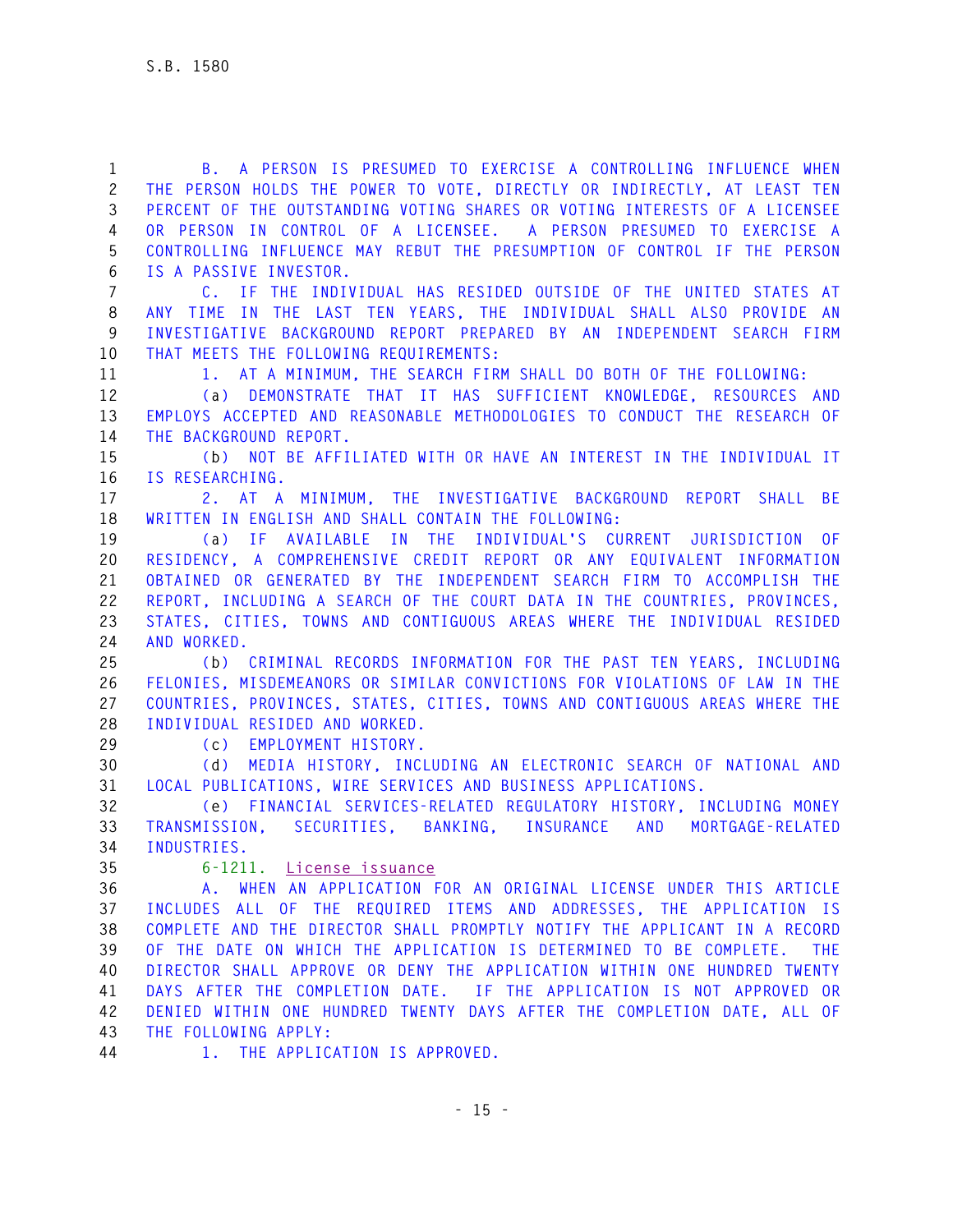**1 2. THE LICENSE TAKES EFFECT AS OF THE FIRST BUSINESS DAY AFTER 2 EXPIRATION OF THE ONE HUNDRED TWENTY-DAY PERIOD.** 

**3 3. THE DIRECTOR FOR GOOD CAUSE MAY EXTEND THE APPLICATION PERIOD.** 

**4 B. THE DIRECTOR'S DETERMINATION THAT AN APPLICATION IS COMPLETE AND 5 IS ACCEPTED FOR PROCESSING MEANS ONLY THAT THE APPLICATION, ON ITS FACE, 6 APPEARS TO INCLUDE ALL OF THE ITEMS, INCLUDING THE CRIMINAL BACKGROUND 7 CHECK RESPONSE FROM THE FEDERAL BUREAU OF INVESTIGATION, AND TO ADDRESS 8 ALL OF THE MATTERS THAT ARE REQUIRED, AND IS NOT AN ASSESSMENT OF THE 9 SUBSTANCE OF THE APPLICATION OR OF THE SUFFICIENCY OF THE INFORMATION 10 PROVIDED.** 

**11 C. WHEN AN APPLICATION IS FILED AND CONSIDERED COMPLETE UNDER THIS 12 SECTION, THE DIRECTOR SHALL INVESTIGATE THE APPLICANT'S FINANCIAL 13 CONDITION AND RESPONSIBILITY, FINANCIAL AND BUSINESS EXPERIENCE, CHARACTER 14 AND GENERAL FITNESS. THE DIRECTOR MAY CONDUCT AN ON-SITE INVESTIGATION OF 15 THE APPLICANT, THE REASONABLE COST OF WHICH THE APPLICANT MUST PAY. THE 16 DIRECTOR SHALL ISSUE A LICENSE TO AN APPLICANT UNDER THIS SECTION IF THE 17 DIRECTOR FINDS THAT ALL OF THE FOLLOWING CONDITIONS HAVE BEEN FULFILLED:** 

**18 1. THE APPLICANT HAS COMPLIED WITH SECTIONS 6-1209 AND 6-1210.** 

**19 2. THE FINANCIAL CONDITION AND RESPONSIBILITY, FINANCIAL AND 20 BUSINESS EXPERIENCE, COMPETENCE, CHARACTER AND GENERAL FITNESS OF THE 21 APPLICANT AND THE COMPETENCE, EXPERIENCE, CHARACTER AND GENERAL FITNESS OF 22 THE KEY INDIVIDUALS AND PERSONS IN CONTROL OF THE APPLICANT INDICATE THAT 23 IT IS IN THE INTEREST OF THE PUBLIC TO ALLOW THE APPLICANT TO ENGAGE IN 24 MONEY TRANSMISSION.** 

**25 D. IF AN APPLICANT AVAILS ITSELF OR IS OTHERWISE SUBJECT TO A 26 MULTISTATE LICENSING PROCESS, EITHER:** 

**27 1. THE DIRECTOR MAY ACCEPT THE INVESTIGATION RESULTS OF A LEAD 28 INVESTIGATIVE STATE FOR THE PURPOSE OF SUBSECTION C OF THIS SECTION IF THE 29 LEAD INVESTIGATIVE STATE HAS SUFFICIENT STAFFING, EXPERTISE AND MINIMUM 30 STANDARDS.** 

**31 2. IF THIS STATE IS A LEAD INVESTIGATIVE STATE, THE DIRECTOR MAY 32 INVESTIGATE THE APPLICANT PURSUANT TO SUBSECTION C OF THIS SECTION AND THE 33 TIME FRAMES ESTABLISHED BY AGREEMENT THROUGH THE MULTISTATE LICENSING 34 PROCESS APPLY, EXCEPT THAT THE TIME FRAME MUST ALSO COMPLY WITH THE 35 APPLICATION PERIOD IN SUBSECTION A OF THIS SECTION.** 

**36 E. THE DIRECTOR SHALL ISSUE A FORMAL WRITTEN NOTICE OF THE DENIAL 37 OF A LICENSE APPLICATION WITHIN THIRTY DAYS AFTER THE DECISION IS MADE TO 38 DENY THE APPLICATION. THE DIRECTOR SHALL SET FORTH IN THE NOTICE OF 39 DENIAL THE SPECIFIC REASONS FOR THE DENIAL OF THE APPLICATION AND INFORM 40 THE APPLICANT OF ITS RIGHT TO APPEAL PURSUANT TO TITLE 41, CHAPTER 6, 41 ARTICLE 10.** 

**42 F. THE INITIAL LICENSE TERM SHALL BEGIN ON THE DAY THE APPLICATION 43 IS APPROVED. THE LICENSE SHALL EXPIRE ON DECEMBER 31 OF THE YEAR IN WHICH 44 THE LICENSE TERM BEGAN EXCEPT THAT IF THE INITIAL LICENSE DATE IS BETWEEN**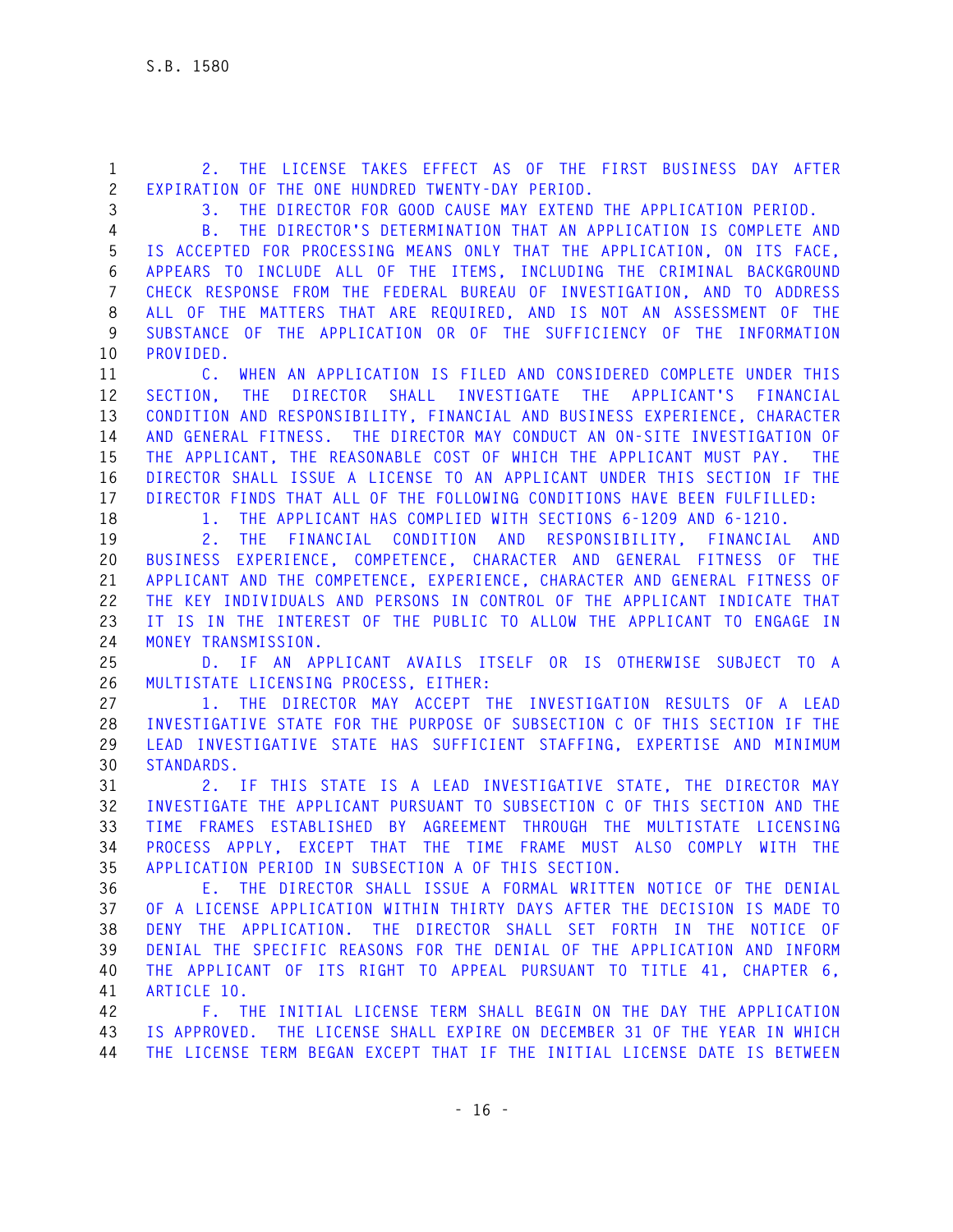**1 NOVEMBER 1 AND DECEMBER 31, THE INITIAL LICENSE TERM SHALL RUN THROUGH 2 DECEMBER 31 OF THE FOLLOWING YEAR. 3 6-1212. License renewal 4 A. A LICENSE UNDER THIS ARTICLE SHALL BE RENEWED ANNUALLY. 5 B. AN APPLICANT FOR LICENSE RENEWAL SHALL PAY ALL APPLICABLE FEES 6 AS PRESCRIBED IN SECTION 6-126 NOT MORE THAN SIXTY DAYS BEFORE THE LICENSE 7 EXPIRES. 8 C. THE RENEWAL TERM SHALL BE FOR A PERIOD OF ONE YEAR AND SHALL 9 BEGIN ON JANUARY 1 OF EACH YEAR AFTER THE INITIAL LICENSE TERM AND SHALL 10 EXPIRE ON DECEMBER 31 OF THE YEAR THE RENEWAL TERM BEGINS. 11 D. A LICENSEE SHALL SUBMIT A RENEWAL REPORT WITH THE RENEWAL FEE IN 12 A FORM PRESCRIBED BY THE DIRECTOR. THE RENEWAL REPORT MUST SPECIFY 13 INFORMATION THAT IS MATERIALLY DIFFERENT FROM THE INFORMATION THAT THE 14 LICENSEE SUBMITTED IN THE ORIGINAL LICENSE APPLICATION IF THE LICENSEE HAS 15 NOT PREVIOUSLY REPORTED THE INFORMATION TO THE DIRECTOR. 16 E. A LICENSEE MAY RENEW AN EXPIRED LICENSE NOT LATER THAN JANUARY 17 31 SUBJECT TO A LATE FEE OF \$500. 18 F. THE DIRECTOR MAY USE NMLS TO PROCESS LICENSE RENEWALS IF 19 FUNCTIONALITY IS CONSISTENT WITH THIS SECTION. 20 6-1213. License maintenance 21 A. IF A LICENSEE DOES NOT CONTINUE TO MEET THE QUALIFICATIONS OR 22 SATISFY THE REQUIREMENTS THAT APPLY TO AN APPLICANT FOR A NEW MONEY 23 TRANSMISSION LICENSE PURSUANT TO THIS ARTICLE, THE DIRECTOR MAY SUSPEND OR 24 REVOKE THE LICENSEE'S LICENSE. 25 B. AN APPLICANT FOR A MONEY TRANSMISSION LICENSE MUST DEMONSTRATE 26 THAT THE APPLICANT MEETS OR WILL MEET THE REQUIREMENTS PRESCRIBED IN 27 SECTIONS 6-1227, 6-1228 AND 6-1229. 28 6-1214. Acquisition of control 29 A. ANY PERSON OR GROUP OF PERSONS ACTING IN CONCERT, SEEKING TO 30 ACQUIRE CONTROL OF A LICENSEE, SHALL OBTAIN THE WRITTEN APPROVAL OF THE 31 DIRECTOR BEFORE ACQUIRING CONTROL. AN INDIVIDUAL IS NOT DEEMED TO ACQUIRE 32 CONTROL OF A LICENSEE AND IS NOT SUBJECT TO THIS SECTION WHEN THE 33 INDIVIDUAL BECOMES A KEY INDIVIDUAL IN THE ORDINARY COURSE OF BUSINESS. 34 B. A PERSON OR GROUP OF PERSONS ACTING IN CONCERT, SEEKING TO 35 ACQUIRE CONTROL OF A LICENSEE, IN COOPERATION WITH THE LICENSEE SHALL: 36 1. SUBMIT AN APPLICATION IN A FORM PRESCRIBED BY THE DIRECTOR. 37 2. SUBMIT A NONREFUNDABLE FEE AS PRESCRIBED IN SECTION 6-126. 38 C. ON REQUEST, THE DIRECTOR MAY ALLOW A LICENSEE OR THE PERSON OR 39 GROUP OF PERSONS ACTING IN CONCERT TO SUBMIT SOME OR ALL INFORMATION 40 REQUIRED BY THE DIRECTOR PURSUANT TO SUBSECTION B, PARAGRAPH 1 OF THIS 41 SECTION WITHOUT USING NMLS. 42 D. THE APPLICATION REQUIRED BY SUBSECTION B, PARAGRAPH 1 OF THIS 43 SECTION SHALL INCLUDE INFORMATION REQUIRED BY SECTION 6-1210 FOR ANY NEW 44 KEY INDIVIDUALS THAT HAVE NOT PREVIOUSLY COMPLETED THE REQUIREMENTS OF 45 SECTION 6-1210 FOR A LICENSEE.**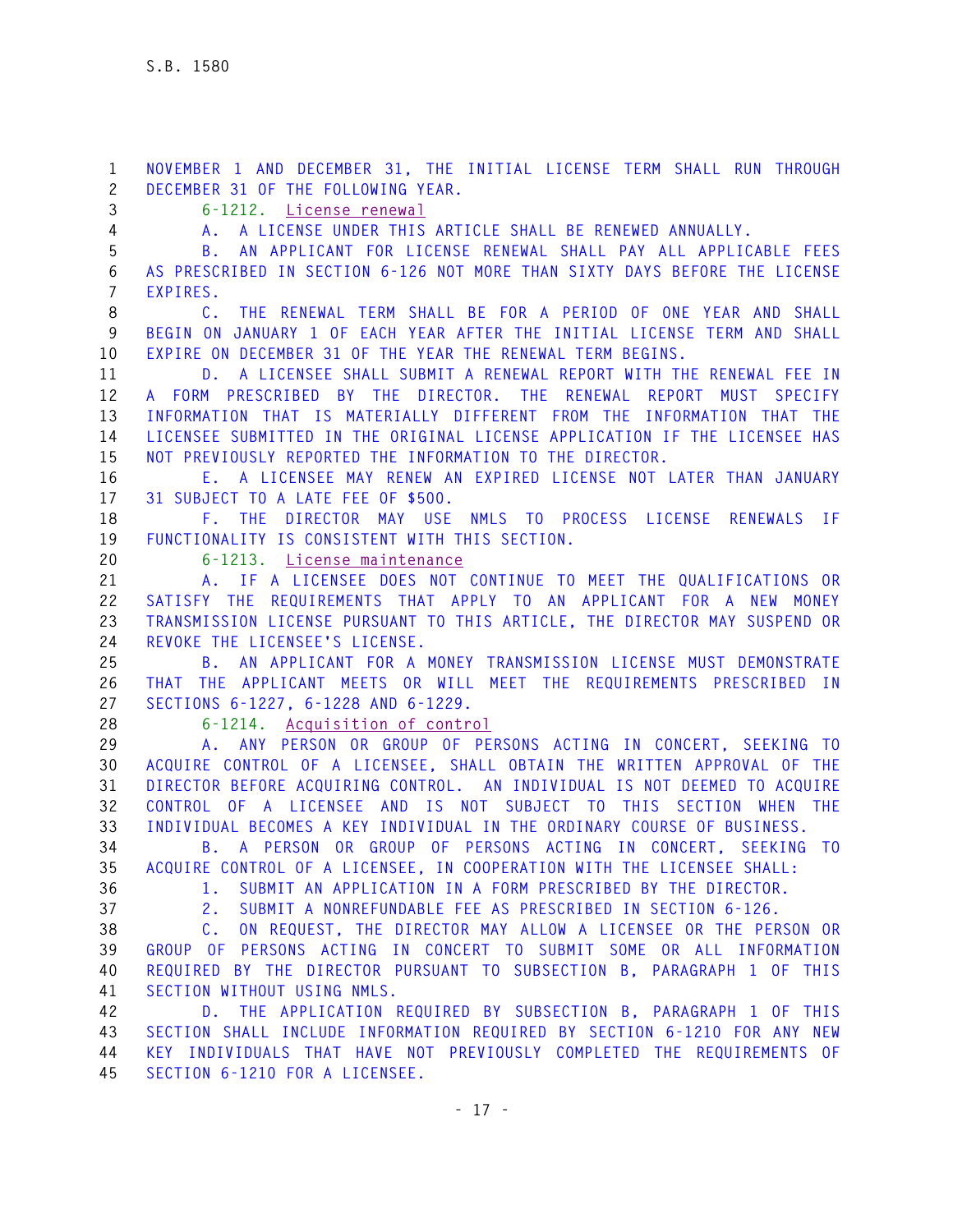**1 E. WHEN AN APPLICATION FOR ACQUISITION OF CONTROL UNDER THIS 2 SECTION APPEARS TO INCLUDE ALL OF THE ITEMS AND ADDRESS ALL OF THE MATTERS 3 THAT ARE REQUIRED, THE APPLICATION SHALL BE CONSIDERED COMPLETE. THE 4 DIRECTOR SHALL PROMPTLY NOTIFY THE APPLICANT IN A RECORD OF THE DATE ON 5 WHICH THE APPLICATION WAS DETERMINED TO BE COMPLETE AND ALL OF THE 6 FOLLOWING APPLY: 7 1. THE DIRECTOR SHALL APPROVE OR DENY THE APPLICATION WITHIN SIXTY 8 DAYS AFTER THE COMPLETION DATE. 9 2. IF THE APPLICATION IS NOT APPROVED OR DENIED WITHIN SIXTY DAYS 10 AFTER THE COMPLETION DATE: 11 (a) THE APPLICATION IS APPROVED. 12 (b) THE PERSON OR GROUP OF PERSONS ACTING IN CONCERT IS NOT 13 PROHIBITED FROM ACQUIRING CONTROL. 14 3. THE DIRECTOR MAY EXTEND THE APPLICATION PERIOD FOR GOOD CAUSE. 15 F. A DETERMINATION BY THE DIRECTOR THAT AN APPLICATION IS COMPLETE 16 AND IS ACCEPTED FOR PROCESSING MEANS ONLY THAT THE APPLICATION APPEARS TO 17 INCLUDE ALL OF THE ITEMS AND ADDRESS ALL OF THE MATTERS THAT ARE REQUIRED 18 AND IS NOT AN ASSESSMENT OF THE SUBSTANCE OF THE APPLICATION OR OF THE 19 SUFFICIENCY OF THE INFORMATION PROVIDED. 20 G. WHEN AN APPLICATION IS FILED AND CONSIDERED COMPLETE UNDER 21 SUBSECTION E OF THIS SECTION, THE DIRECTOR SHALL INVESTIGATE THE FINANCIAL 22 CONDITION AND RESPONSIBILITY, FINANCIAL AND BUSINESS EXPERIENCE, CHARACTER 23 AND GENERAL FITNESS OF THE PERSON OR GROUP OF PERSONS ACTING IN CONCERT, 24 SEEKING TO ACQUIRE CONTROL. THE DIRECTOR SHALL APPROVE AN ACQUISITION OF 25 CONTROL PURSUANT TO THIS SECTION IF THE DIRECTOR FINDS THAT ALL OF THE 26 FOLLOWING CONDITIONS HAVE BEEN FULFILLED: 27 1. THE REQUIREMENTS OF SUBSECTIONS B AND D OF THIS SECTION HAVE 28 BEEN MET, AS APPLICABLE. 29 2. THE FINANCIAL CONDITION AND RESPONSIBILITY, FINANCIAL AND 30 BUSINESS EXPERIENCE, COMPETENCE, CHARACTER AND GENERAL FITNESS OF THE 31 PERSON OR GROUP OF PERSONS ACTING IN CONCERT, SEEKING TO ACQUIRE CONTROL 32 AND THE COMPETENCE, EXPERIENCE, CHARACTER AND GENERAL FITNESS OF THE KEY 33 INDIVIDUALS AND PERSONS THAT WOULD BE IN CONTROL OF THE LICENSEE AFTER THE 34 ACQUISITION OF CONTROL INDICATE THAT IT IS IN THE INTEREST OF THE PUBLIC 35 TO ALLOW THE PERSON OR GROUP OF PERSONS ACTING IN CONCERT TO CONTROL THE 36 LICENSEE. 37 H. IF AN APPLICANT PARTICIPATES IN A MULTISTATE LICENSING PROCESS: 38 1. THE DIRECTOR MAY ACCEPT THE INVESTIGATION RESULTS OF A LEAD 39 INVESTIGATIVE STATE FOR THE PURPOSE OF SUBSECTION G OF THIS SECTION IF THE 40 LEAD INVESTIGATIVE STATE HAS SUFFICIENT STAFFING, EXPERTISE AND MINIMUM 41 STANDARDS. 42 2. IF THIS STATE IS A LEAD INVESTIGATIVE STATE, THE DIRECTOR MAY 43 INVESTIGATE THE APPLICANT PURSUANT TO SUBSECTION G OF THIS SECTION AND THE** 

**44 TIME FRAMES ESTABLISHED BY AGREEMENT THROUGH THE MULTISTATE LICENSING 45 PROCESS APPLY.**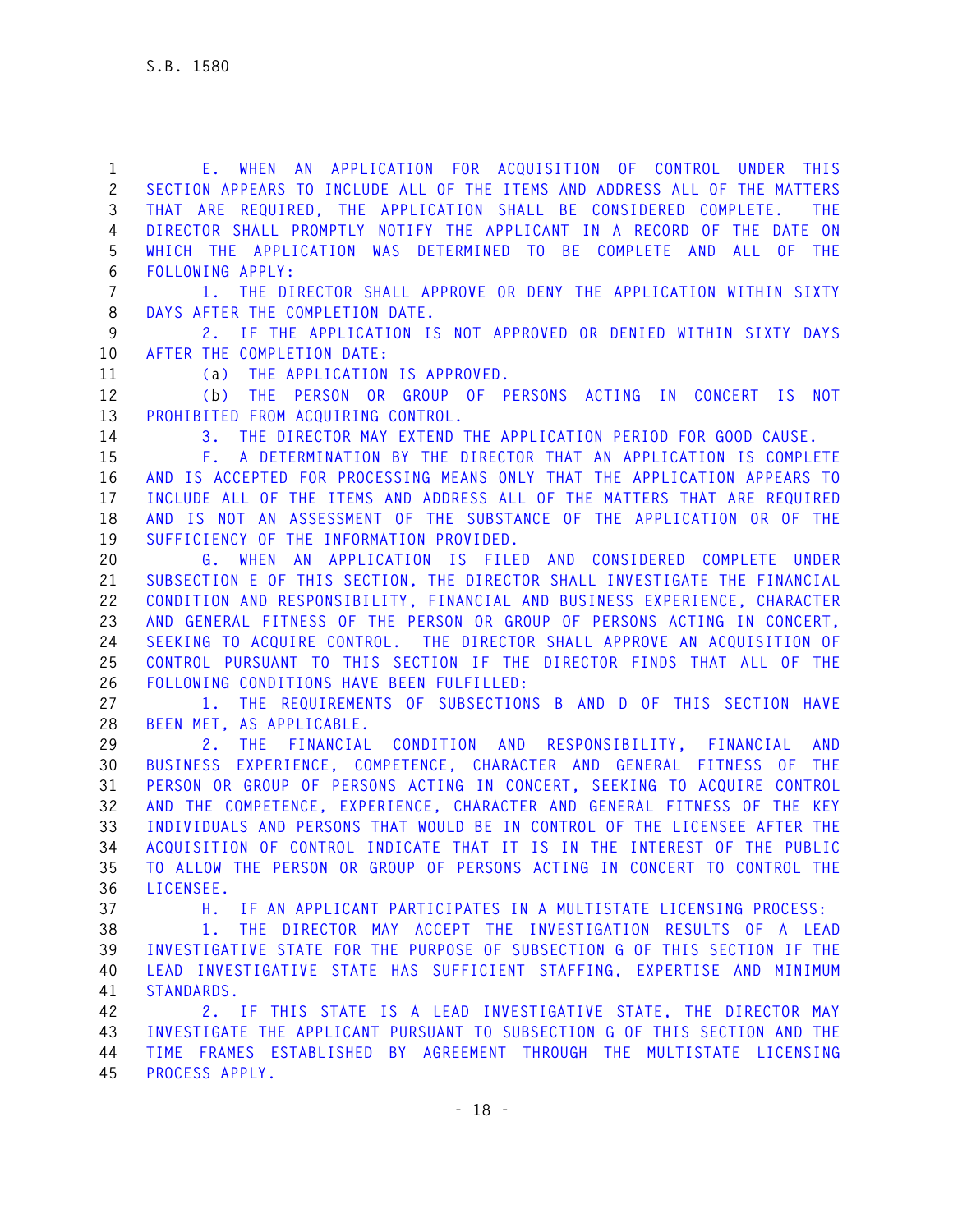**1 I. THE DIRECTOR SHALL ISSUE A FORMAL WRITTEN NOTICE OF THE DENIAL 2 OF AN APPLICATION TO ACQUIRE CONTROL WITHIN THIRTY DAYS AFTER THE DECISION 3 IS MADE TO DENY THE APPLICATION. THE DIRECTOR SHALL SET FORTH IN THE 4 NOTICE OF DENIAL THE SPECIFIC REASONS FOR THE DENIAL OF THE APPLICATION 5 AND INFORM THE APPLICANT OF ITS RIGHT TO APPEAL PURSUANT TO TITLE 41, 6 CHAPTER 6, ARTICLE 10. 7 J. THE REQUIREMENTS OF SUBSECTIONS A AND B OF THIS SECTION DO NOT 8 APPLY TO ANY OF THE FOLLOWING: 9 1. A PERSON THAT ACTS AS A PROXY FOR THE SOLE PURPOSE OF VOTING AT 10 A DESIGNATED MEETING OF THE SHAREHOLDERS OR HOLDERS OF VOTING SHARES OR 11 VOTING INTERESTS OF A LICENSEE OR A PERSON IN CONTROL OF A LICENSEE. 12 2. A PERSON THAT ACQUIRES CONTROL OF A LICENSEE BY DEVISE OR 13 DESCENT. 14 3. A PERSON THAT ACQUIRES CONTROL OF A LICENSEE AS A PERSONAL 15 REPRESENTATIVE, CUSTODIAN, GUARDIAN, CONSERVATOR OR TRUSTEE OR AS AN 16 OFFICER APPOINTED BY A COURT OF COMPETENT JURISDICTION OR BY OPERATION OF 17 LAW. 18 4. A PERSON THAT IS EXEMPT UNDER SECTION 6-1202, SUBSECTION A, 19 PARAGRAPH 7. 20 5. A PERSON THAT THE DIRECTOR DETERMINES IS NOT SUBJECT TO 21 SUBSECTION A OF THIS SECTION BASED ON THE PUBLIC INTEREST. 22 6. A PUBLIC OFFERING OF SECURITIES OF A LICENSEE OR A PERSON IN 23 CONTROL OF A LICENSEE. 24 7. AN INTERNAL REORGANIZATION OF A PERSON IN CONTROL OF THE 25 LICENSEE IN WHICH THE ULTIMATE PERSON IN CONTROL OF THE LICENSEE REMAINS 26 THE SAME. 27 K. PERSONS PRESCRIBED IN SUBSECTION J, PARAGRAPHS 2, 3, 4, 6 AND 7 28 OF THIS SECTION, IN COOPERATION WITH THE LICENSEE, SHALL NOTIFY THE 29 DIRECTOR WITHIN FIFTEEN DAYS AFTER THE ACQUISITION OF CONTROL. 30 L. THE REQUIREMENTS OF SUBSECTIONS A AND B OF THIS SECTION DO NOT 31 APPLY TO A PERSON THAT RECEIVES APPROVAL TO ENGAGE IN MONEY TRANSMISSION 32 UNDER THIS ARTICLE OR IS IDENTIFIED AS A PERSON IN CONTROL IN A PRIOR 33 APPLICATION FILED WITH AND APPROVED BY THE DIRECTOR OR BY A MONEY SERVICES 34 BUSINESS ACCREDITED STATE PURSUANT TO A MULTISTATE LICENSING PROCESS, IF: 35 1. THE PERSON HAS NOT HAD A LICENSE REVOKED OR SUSPENDED OR 36 CONTROLLED A LICENSEE THAT HAS HAD A LICENSE REVOKED OR SUSPENDED WHILE 37 THE PERSON WAS IN CONTROL OF THE LICENSEE IN THE PREVIOUS FIVE YEARS. 38 2. THE PERSON IS A LICENSEE AND WELL MANAGED AND RECEIVES AT LEAST 39 A SATISFACTORY RATING FOR COMPLIANCE AT ITS MOST RECENT EXAMINATION BY AN 40 MONEY SERVICES BUSINESS ACCREDITED STATE IF A RATING WAS GIVEN. 41 3. THE LICENSEE TO BE ACQUIRED IS PROJECTED TO MEET THE 42 REQUIREMENTS OF SECTIONS 6-1227, 6-1228 AND 6-1229 AFTER THE ACQUISITION 43 OF CONTROL IS COMPLETED AND IF THE PERSON ACQUIRING CONTROL IS A LICENSEE, 44 THAT LICENSEE IS ALSO PROJECTED TO MEET THE REQUIREMENTS OF SECTIONS 45 6-1227, 6-1228 AND 6-1229 AFTER THE ACQUISITION OF CONTROL IS COMPLETED.**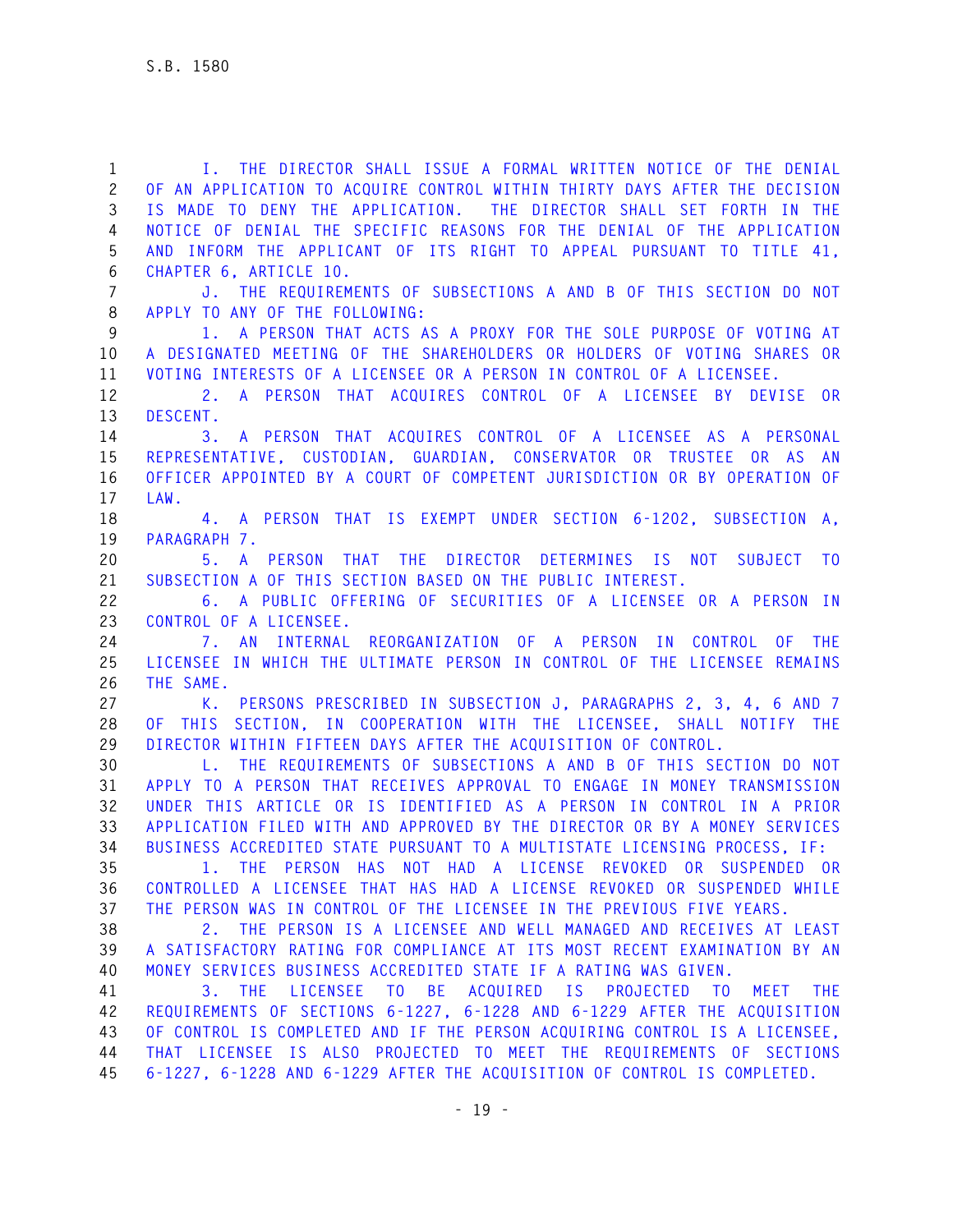**1 4. THE LICENSEE TO BE ACQUIRED WILL NOT IMPLEMENT ANY MATERIAL 2 CHANGES TO ITS BUSINESS PLAN AS A RESULT OF THE ACQUISITION OF CONTROL AND 3 IF THE PERSON ACQUIRING CONTROL IS A LICENSEE, THAT LICENSEE WILL NOT 4 IMPLEMENT ANY MATERIAL CHANGES TO ITS BUSINESS PLAN AS A RESULT OF THE 5 ACQUISITION OF CONTROL. 6 5. THE PERSON PROVIDES NOTICE OF THE ACQUISITION IN COOPERATION 7 WITH THE LICENSEE AND ATTESTS TO PARAGRAPHS 1 THROUGH 4 OF THIS SUBSECTION 8 IN A FORM PRESCRIBED BY THE DIRECTOR. IF THE NOTICE IS NOT DISAPPROVED 9 WITHIN THIRTY DAYS AFTER THE DATE ON WHICH THE NOTICE WAS DETERMINED TO BE 10 COMPLETE, THE NOTICE IS DEEMED APPROVED. 11 M. BEFORE FILING AN APPLICATION FOR APPROVAL TO ACQUIRE CONTROL OF 12 A LICENSEE, A PERSON MAY REQUEST IN WRITING A DETERMINATION FROM THE 13 DIRECTOR AS TO WHETHER THE PERSON WOULD BE CONSIDERED A PERSON IN CONTROL 14 OF A LICENSEE ON CONSUMMATION OF A PROPOSED TRANSACTION. IF THE DIRECTOR 15 DETERMINES THAT THE PERSON WOULD NOT BE A PERSON IN CONTROL OF A LICENSEE, 16 THE PROPOSED PERSON AND TRANSACTION IS NOT SUBJECT TO THE REQUIREMENTS OF 17 SUBSECTIONS A AND B OF THIS SECTION. 18 N. IF A MULTISTATE LICENSING PROCESS INCLUDES A DETERMINATION 19 PURSUANT TO SUBSECTION M OF THIS SECTION AND AN APPLICANT IS SUBJECT TO 20 THE MULTISTATE LICENSING PROCESS: 21 1. THE DIRECTOR MAY ACCEPT THE CONTROL DETERMINATION OF A LEAD 22 INVESTIGATIVE STATE WITH SUFFICIENT STAFFING, EXPERTISE AND MINIMUM 23 STANDARDS. 24 2. IF THIS STATE IS A LEAD INVESTIGATIVE STATE, THE DIRECTOR MAY 25 INVESTIGATE THE APPLICANT SUBJECT TO THE TIME FRAMES ESTABLISHED BY 26 AGREEMENT THROUGH THE MULTISTATE LICENSING PROCESS. 27 6-1215. Notice and information requirements for a change of 28 key individuals 29 A. A LICENSEE ADDING OR REPLACING ANY KEY INDIVIDUAL SHALL PROVIDE 30 BOTH OF THE FOLLOWING: 31 1. NOTICE IN A MANNER PRESCRIBED BY THE DIRECTOR WITHIN FIFTEEN 32 DAYS AFTER THE EFFECTIVE DATE OF THE KEY INDIVIDUAL'S ADDITION OR 33 REPLACEMENT. 34 2. INFORMATION AS REQUIRED BY SECTION 6-1210 WITHIN FORTY-FIVE DAYS 35 AFTER THE EFFECTIVE DATE OF THE KEY INDIVIDUAL'S ADDITION OR REPLACEMENT. 36 B. WITHIN NINETY DAYS AFTER THE DATE ON WHICH THE NOTICE PROVIDED 37 PURSUANT TO SUBSECTION A OF THIS SECTION IS DETERMINED TO BE COMPLETE, THE 38 DIRECTOR MAY ISSUE A NOTICE OF DISAPPROVAL OF A KEY INDIVIDUAL IF THE 39 COMPETENCE OR EXPERIENCE OF THE INDIVIDUAL IS NOT IN THE BEST INTERESTS OF 40 THE PUBLIC OR THE CUSTOMERS OF THE LICENSEE TO ALLOW THE INDIVIDUAL TO BE 41 A KEY INDIVIDUAL OF THE LICENSEE. 42 C. A NOTICE OF DISAPPROVAL SHALL CONTAIN A STATEMENT OF THE BASIS 43 FOR DISAPPROVAL AND SHALL BE SENT TO THE LICENSEE AND THE DISAPPROVED 44 INDIVIDUAL. A LICENSEE MAY APPEAL A NOTICE OF DISAPPROVAL PURSUANT TO 45 TITLE 41, CHAPTER 6, ARTICLE 10.**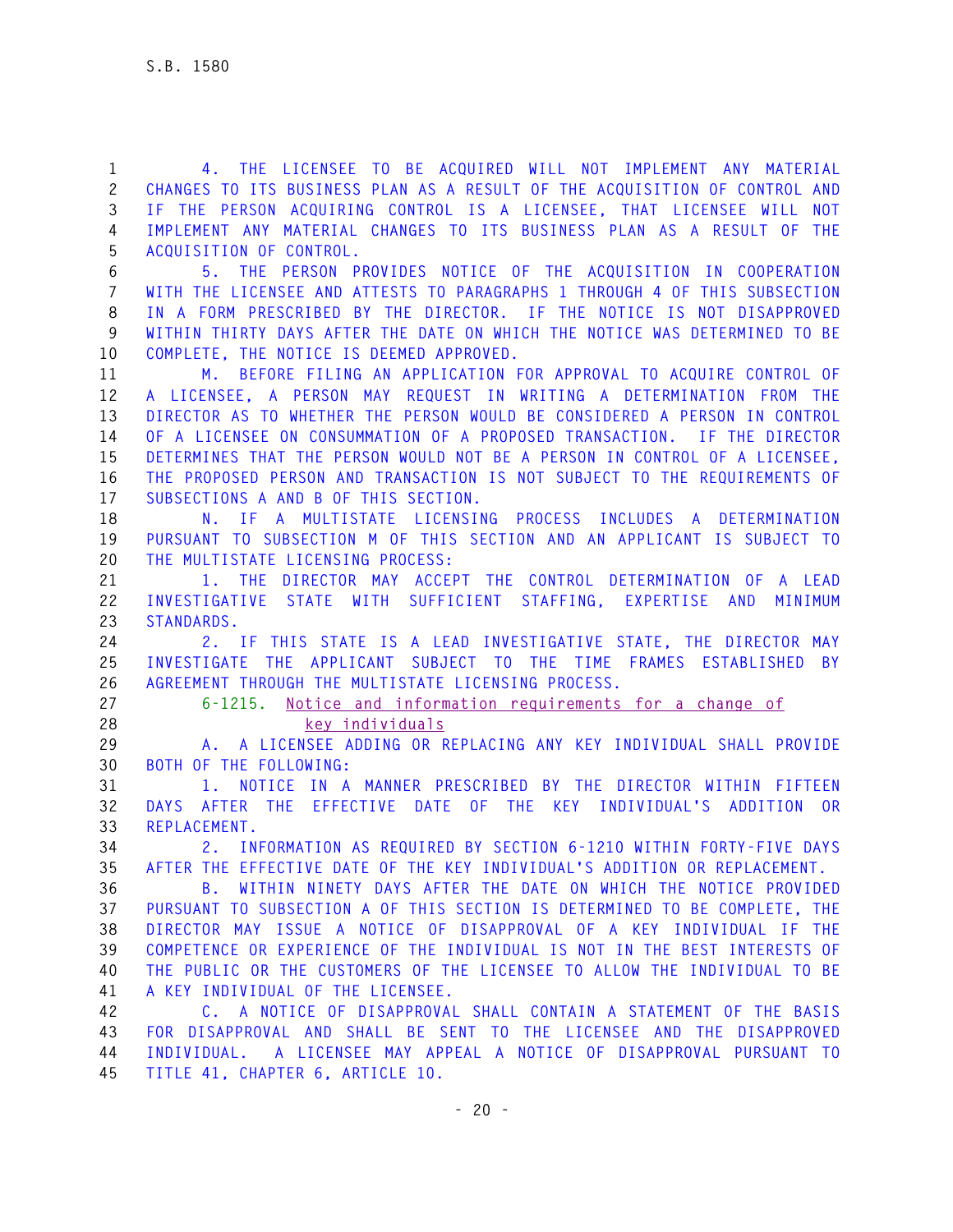**1 D. IF THE NOTICE PROVIDED PURSUANT TO SUBSECTION A OF THIS SECTION 2 IS NOT DISAPPROVED WITHIN NINETY DAYS AFTER THE DATE ON WHICH THE NOTICE 3 IS DETERMINED TO BE COMPLETE, THE KEY INDIVIDUAL IS APPROVED. 4 E. IF A MULTISTATE LICENSING PROCESS INCLUDES A KEY INDIVIDUAL 5 NOTICE REVIEW AND DISAPPROVAL PROCESS PURSUANT TO THIS SECTION AND THE 6 LICENSEE IS SUBJECT TO THE MULTISTATE LICENSING PROCESS: 7 1. THE DIRECTOR MAY ACCEPT THE DETERMINATION OF ANOTHER STATE IF 8 THE INVESTIGATING STATE HAS SUFFICIENT STAFFING, EXPERTISE AND MINIMUM 9 STANDARDS FOR THE PURPOSES OF THIS SECTION. 10 2. IF THIS STATE IS A LEAD INVESTIGATIVE STATE, THE DIRECTOR MAY 11 INVESTIGATE THE APPLICANT SUBJECT TO THE TIME FRAMES ESTABLISHED BY 12 AGREEMENT THROUGH THE MULTISTATE LICENSING PROCESS. 13 6-1216. Report of condition 14 A. EACH LICENSEE SHALL SUBMIT A REPORT OF CONDITION WITHIN 15 FORTY-FIVE DAYS AFTER THE END OF THE CALENDAR QUARTER OR WITHIN ANY 16 EXTENDED TIME AS THE DIRECTOR PRESCRIBES. 17 B. THE REPORT OF CONDITION SHALL INCLUDE: 18 1. A CONSOLIDATED FINANCIAL STATEMENT, INCLUDING A BALANCE SHEET 19 AND INCOME AND EXPENSE STATEMENTS AT THE LICENSEE LEVEL. 20 2. NATIONWIDE AND STATE-SPECIFIC MONEY TRANSMISSION TRANSACTION 21 INFORMATION IN EVERY JURISDICTION IN THE UNITED STATES WHERE THE LICENSEE 22 IS LICENSED TO ENGAGE IN MONEY TRANSMISSION. 23 3. A PERMISSIBLE INVESTMENTS REPORT. 24 4. TRANSACTION DESTINATION COUNTRY REPORTING FOR MONEY RECEIVED FOR 25 TRANSMISSION. THIS PARAGRAPH APPLIES ONLY TO A REPORT OF CONDITION 26 SUBMITTED WITHIN FORTY-FIVE DAYS AFTER THE END OF THE FOURTH CALENDAR 27 QUARTER. 28 5. ANY OTHER INFORMATION THE DIRECTOR REASONABLY REQUIRES WITH 29 RESPECT TO THE LICENSEE. 30 C. THE DIRECTOR MAY USE NMLS FOR THE SUBMISSION OF THE REPORT 31 REQUIRED BY THIS SECTION AND IS AUTHORIZED TO CHANGE OR UPDATE AS 32 NECESSARY THE REQUIREMENTS OF THIS SECTION TO CARRY OUT THE PURPOSES OF 33 THIS ARTICLE AND MAINTAIN CONSISTENCY WITH NMLS REPORTING. 34 6-1217. Audited financials 35 A. WITHIN NINETY DAYS AFTER THE END OF EACH FISCAL YEAR OR WITHIN 36 ANY EXTENDED TIME AS THE DIRECTOR PRESCRIBES, EACH LICENSEE SHALL FILE 37 WITH THE DIRECTOR BOTH OF THE FOLLOWING: 38 1. AN AUDITED FINANCIAL STATEMENT OF THE LICENSEE FOR THE FISCAL 39 YEAR PREPARED IN ACCORDANCE WITH UNITED STATES GENERALLY ACCEPTED 40 ACCOUNTING PRINCIPLES. 41 2. ANY OTHER INFORMATION THE DIRECTOR REASONABLY REQUIRES. 42 B. THE AUDITED FINANCIAL STATEMENTS SHALL BE PREPARED BY AN 43 INDEPENDENT CERTIFIED PUBLIC ACCOUNTANT OR INDEPENDENT PUBLIC ACCOUNTANT 44 WHO IS SATISFACTORY TO THE DIRECTOR.**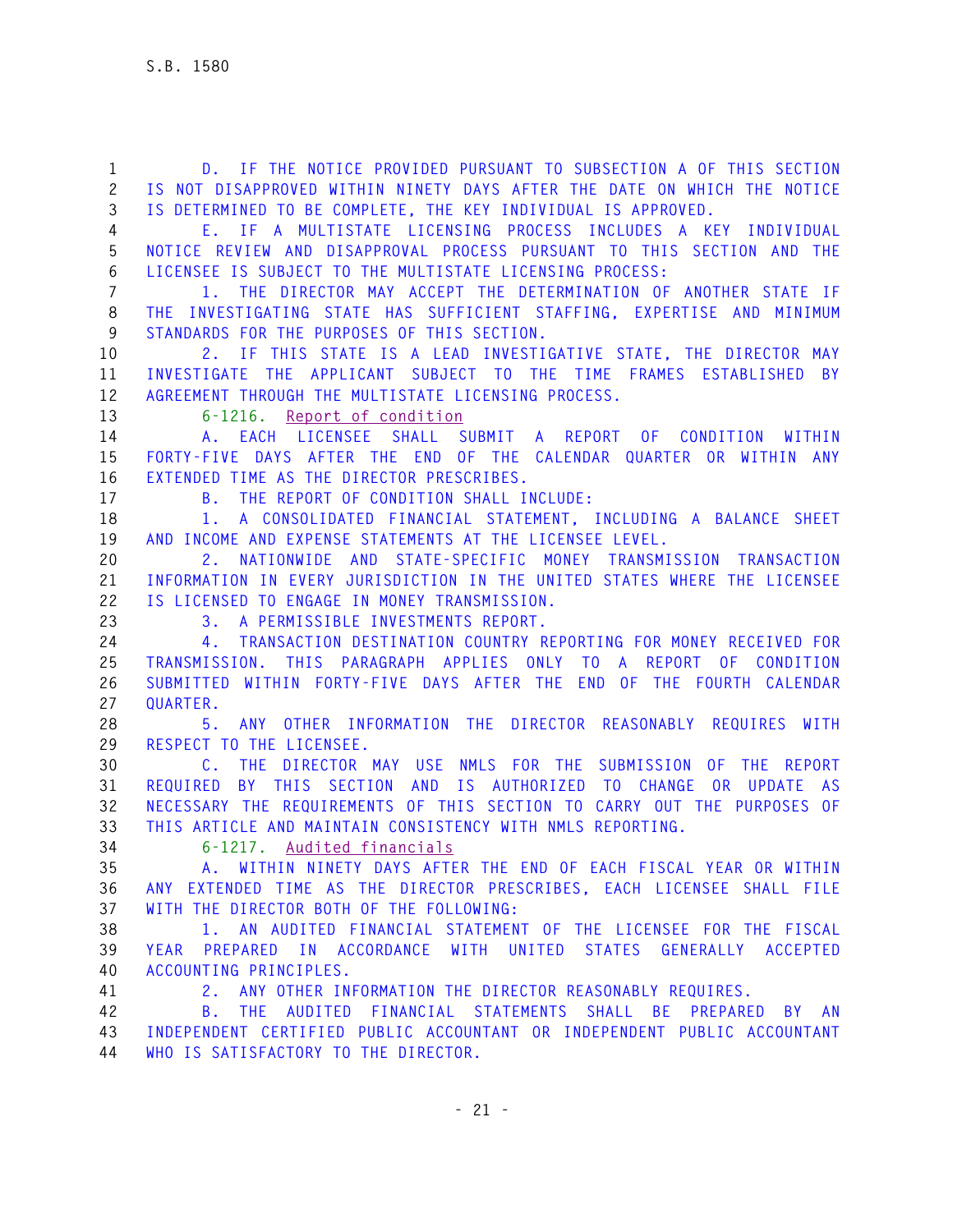| $\mathbf{1}$   | C. THE AUDITED FINANCIAL STATEMENTS SHALL INCLUDE OR BE ACCOMPANIED                  |
|----------------|--------------------------------------------------------------------------------------|
| $\mathbf{2}$   | BY A CERTIFICATE OF OPINION OF THE INDEPENDENT CERTIFIED PUBLIC ACCOUNTANT           |
| 3              | OR INDEPENDENT PUBLIC ACCOUNTANT THAT IS SATISFACTORY IN FORM AND CONTENT            |
| 4              | TO THE DIRECTOR. IF THE CERTIFICATE OR OPINION IS QUALIFIED, THE DIRECTOR            |
| 5              | MAY ORDER THE LICENSEE TO TAKE ANY ACTION AS THE DIRECTOR MAY FIND                   |
| 6              | NECESSARY TO ENABLE THE INDEPENDENT CERTIFIED PUBLIC ACCOUNTANT OR                   |
| $\overline{7}$ | INDEPENDENT PUBLIC ACCOUNTANT TO REMOVE THE QUALIFICATION.                           |
| $\,8\,$        | Authorized delegate reporting<br>$6 - 1218$ .                                        |
| 9              | A. EACH LICENSEE SHALL SUBMIT A REPORT OF AUTHORIZED DELEGATES                       |
| 10             | WITHIN FORTY-FIVE DAYS AFTER THE END OF THE CALENDAR QUARTER. THE                    |
| 11             | DIRECTOR MAY USE NMLS FOR THE SUBMISSION OF THE REPORT REQUIRED BY THIS              |
| 12             | SUBSECTION IF FUNCTIONALITY COMPLIES WITH THIS SECTION.                              |
| 13             | B. THE AUTHORIZED DELEGATE REPORT SHALL INCLUDE THE FOLLOWING                        |
| 14             | INFORMATION FOR EACH AUTHORIZED DELEGATE:                                            |
| 15             | 1. THE COMPANY LEGAL NAME.                                                           |
| 16             | THE TAXPAYER EMPLOYER IDENTIFICATION NUMBER.<br>2.                                   |
| 17             | THE PRINCIPAL PROVIDER IDENTIFIER.<br>3.                                             |
| 18             | THE PHYSICAL ADDRESS, IF ANY.<br>4.                                                  |
| 19             | THE MAILING ADDRESS.<br>5.                                                           |
| 20             | ANY BUSINESS CONDUCTED IN OTHER STATES.<br>6.                                        |
| 21             | ANY FICTITIOUS OR TRADE NAME.<br>7.                                                  |
| 22             | THE CONTACT PERSON NAME, TELEPHONE NUMBER AND EMAIL ADDRESS.<br>8.                   |
| 23             | THE START DATE AS THE LICENSEE'S AUTHORIZED DELEGATE.<br>9.                          |
| 24             | END<br>DATE AS THE LICENSEE'S AUTHORIZED DELEGATE, IF<br>10. THE                     |
| 25             | APPLICABLE.                                                                          |
| 26             | 11. ANY OTHER INFORMATION THE DIRECTOR REASONABLY REQUIRES WITH                      |
| 27             | RESPECT TO THE AUTHORIZED DELEGATE.                                                  |
| 28             | $6 - 1219$ .<br>Reports                                                              |
| 29             | A. A LICENSEE SHALL FILE A REPORT WITH THE DIRECTOR WITHIN ONE                       |
| 30             | BUSINESS DAY AFTER THE LICENSEE HAS REASON TO KNOW OF THE OCCURRENCE OF              |
| 31             | ANY OF THE FOLLOWING:                                                                |
| 32             | 1. THE FILING OF A PETITION BY OR AGAINST THE LICENSEE UNDER THE                     |
| 33             | STATES BANKRUPTCY CODE (11 UNITED<br>STATES CODE<br><b>SECTIONS</b><br>UNITED<br>101 |
| 34             | THROUGH 112) FOR BANKRUPTCY OR REORGANIZATION.                                       |
| 35             | 2. THE FILING OF A PETITION BY OR AGAINST THE LICENSEE FOR                           |
| 36             | RECEIVERSHIP, THE COMMENCEMENT OF ANY OTHER JUDICIAL OR ADMINISTRATIVE               |
| 37             | PROCEEDING FOR ITS DISSOLUTION OR REORGANIZATION OR THE MAKING OF A                  |
| 38             | GENERAL ASSIGNMENT FOR THE BENEFIT OF ITS CREDITORS.                                 |
| 39             | 3. THE COMMENCEMENT OF A PROCEEDING TO REVOKE OR SUSPEND THE                         |
| 40             | LICENSEE'S LICENSE IN A STATE OR COUNTRY IN WHICH THE LICENSEE ENGAGES IN            |
| 41             | BUSINESS OR IS LICENSED.                                                             |
| 42             | B. A LICENSEE SHALL FILE A REPORT WITH THE DIRECTOR WITHIN THREE                     |
| 43<br>44       | BUSINESS DAYS AFTER THE LICENSEE HAS REASON TO KNOW OF THE OCCURRENCE OF             |
|                | EITHER OF THE FOLLOWING:                                                             |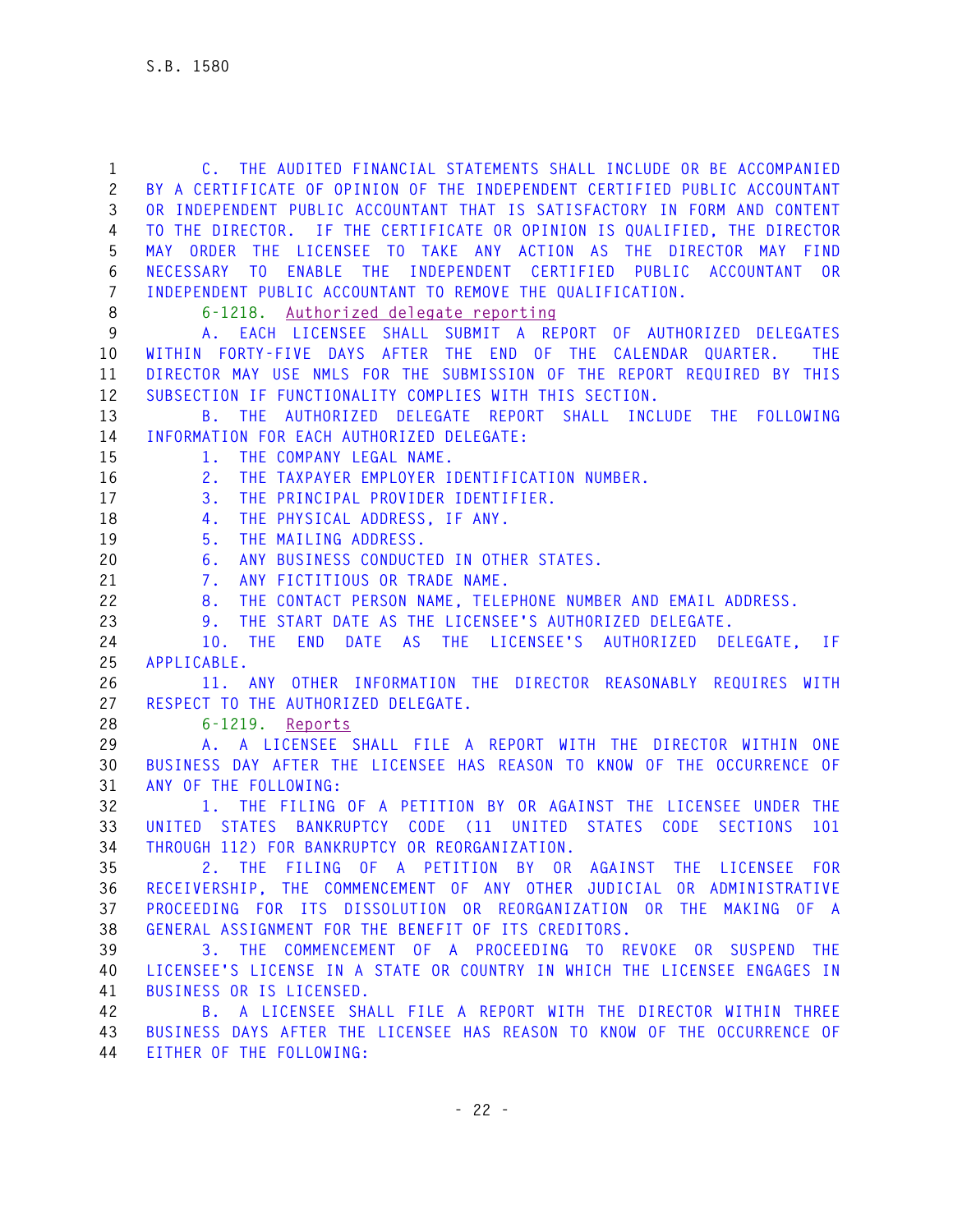**1 1. A FELONY CHARGE OR CONVICTION OF THE LICENSEE OR OF A KEY 2 INDIVIDUAL OR PERSON IN CONTROL OF THE LICENSEE. 3 2. A FELONY CHARGE OR CONVICTION OF AN AUTHORIZED DELEGATE. 4 6-1220. Bank secrecy act reports 5 A LICENSEE AND AN AUTHORIZED DELEGATE SHALL FILE ALL REPORTS 6 REQUIRED BY FEDERAL CURRENCY REPORTING, RECORDKEEPING AND SUSPICIOUS 7 ACTIVITY REPORTING REQUIREMENTS AS SET FORTH IN THE BANK SECRECY ACT 8 (P.L. 91-508; 84 STAT. 1114) AND OTHER FEDERAL AND STATE LAWS RELATING TO 9 MONEY LAUNDERING. THE TIMELY FILING OF A COMPLETE AND ACCURATE REPORT 10 REQUIRED UNDER THIS SECTION WITH THE APPROPRIATE FEDERAL AGENCY IS DEEMED 11 COMPLIANCE WITH THE REQUIREMENTS OF THIS SECTION. 12 6-1221. Records 13 A. TO HELP THE DIRECTOR DETERMINE THE LICENSEE'S COMPLIANCE WITH 14 THIS ARTICLE, A LICENSEE SHALL MAINTAIN THE FOLLOWING RECORDS FOR AT LEAST 15 FIVE YEARS: 16 1. A RECORD OF EACH OUTSTANDING MONEY TRANSMISSION OBLIGATION SOLD. 17 2. A GENERAL LEDGER POSTED AT LEAST MONTHLY THAT CONTAINS ALL 18 ASSET, LIABILITY, CAPITAL, INCOME AND EXPENSE ACCOUNTS. 19 3. BANK STATEMENTS AND BANK RECONCILIATION RECORDS. 20 4. RECORDS OF OUTSTANDING MONEY TRANSMISSION OBLIGATIONS. 21 5. RECORDS OF EACH OUTSTANDING MONEY TRANSMISSION OBLIGATION PAID 22 DURING THE FIVE-YEAR PERIOD. 23 6. A LIST OF THE LAST KNOWN NAMES AND ADDRESSES OF ALL OF THE 24 LICENSEE'S AUTHORIZED DELEGATES. 25 7. ANY OTHER RECORDS THE DIRECTOR REASONABLY REQUIRES BY RULE. 26 B. THE ITEMS SPECIFIED IN SUBSECTION A OF THIS SECTION MAY BE 27 MAINTAINED IN ANY FORM OF RECORD. 28 C. RECORDS SPECIFIED IN SUBSECTION A OF THIS SECTION MAY BE 29 MAINTAINED OUTSIDE OF THIS STATE IF THEY ARE MADE ACCESSIBLE TO THE 30 DIRECTOR WITH SEVEN BUSINESS DAYS' NOTICE THAT IS SENT IN A RECORD. 31 6-1222. Relationship between licensees and authorized 32 delegates 33 A. BEFORE A LICENSEE IS AUTHORIZED TO CONDUCT BUSINESS THROUGH AN 34 AUTHORIZED DELEGATE OR ALLOWS A PERSON TO ACT AS THE LICENSEE'S AUTHORIZED 35 DELEGATE, THE LICENSEE MUST: 36 1. ADOPT, AND UPDATE AS NECESSARY, WRITTEN POLICIES AND PROCEDURES 37 REASONABLY DESIGNED TO ENSURE THAT THE LICENSEE'S AUTHORIZED DELEGATES 38 COMPLY WITH APPLICABLE STATE AND FEDERAL LAW. 39 2. ENTER INTO A WRITTEN CONTRACT THAT COMPLIES WITH SUBSECTION C OF 40 THIS SECTION. 41 3. CONDUCT A REASONABLE RISK-BASED BACKGROUND INVESTIGATION 42 SUFFICIENT FOR THE LICENSEE TO DETERMINE WHETHER THE AUTHORIZED DELEGATE 43 COMPLIES WITH APPLICABLE STATE AND FEDERAL LAW. 44 B. AN AUTHORIZED DELEGATE MUST COMPLY WITH THIS ARTICLE.**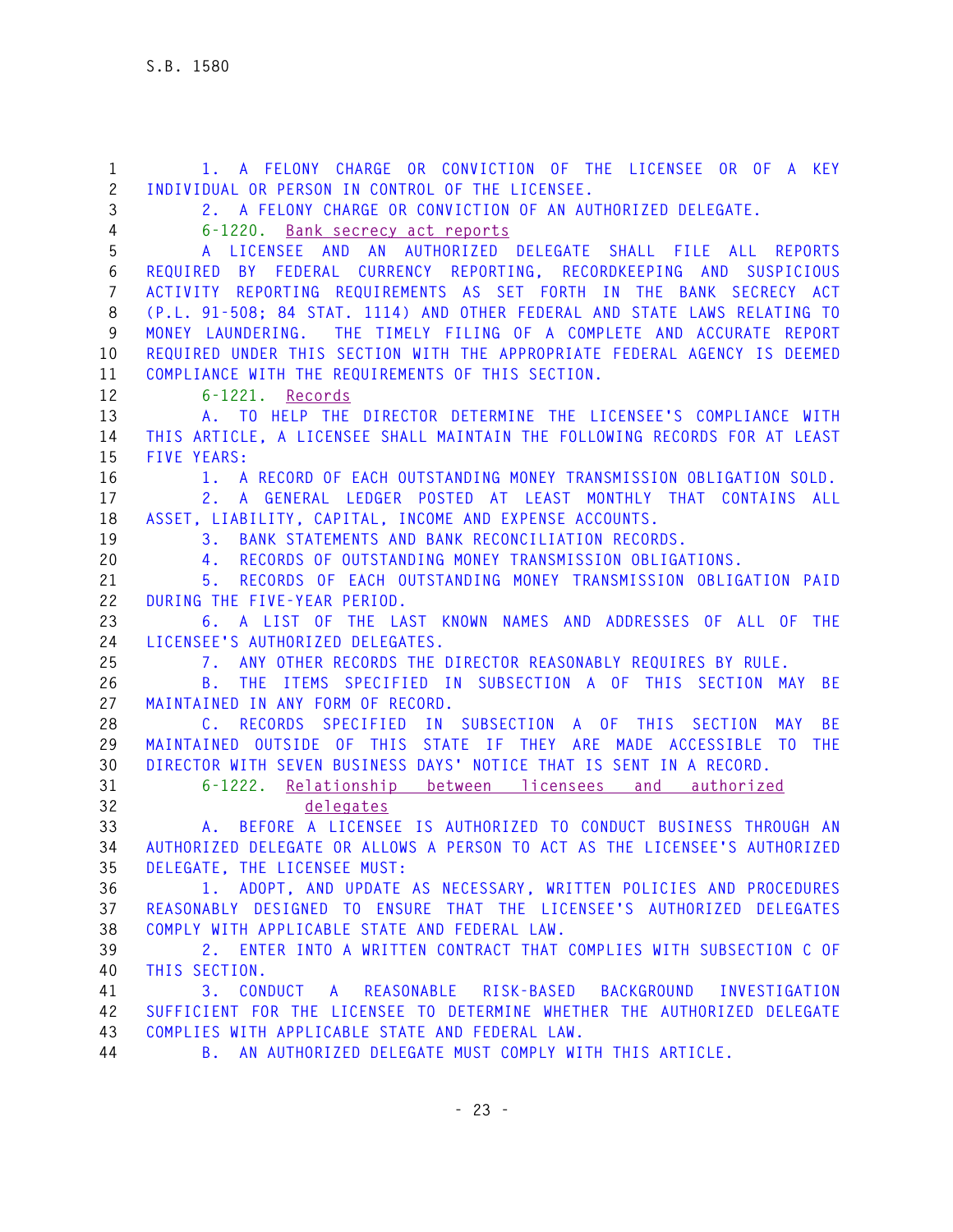**1 C. THE WRITTEN CONTRACT REQUIRED BY SUBSECTION A OF THIS SECTION 2 MUST BE SIGNED BY THE LICENSEE AND THE AUTHORIZED DELEGATE AND MUST: 3 1. APPOINT THE PERSON SIGNING THE CONTRACT AS THE LICENSEE'S 4 AUTHORIZED DELEGATE WITH THE AUTHORITY TO CONDUCT MONEY TRANSMISSION ON 5 BEHALF OF THE LICENSEE. 6 2. DESCRIBE THE NATURE AND SCOPE OF THE RELATIONSHIP BETWEEN THE 7 LICENSEE AND THE AUTHORIZED DELEGATE AND THE RESPECTIVE RIGHTS AND 8 RESPONSIBILITIES OF THE PARTIES. 9 3. REQUIRE THE AUTHORIZED DELEGATE TO AGREE TO FULLY COMPLY WITH 10 ALL APPLICABLE STATE AND FEDERAL LAWS RELATING TO MONEY TRANSMISSION. 11 4. REQUIRE THE AUTHORIZED DELEGATE TO REMIT AND HANDLE MONEY AND 12 MONETARY VALUE IN ACCORDANCE WITH THE TERMS OF THE CONTRACT BETWEEN THE 13 LICENSEE AND THE AUTHORIZED DELEGATE. FOR THE PURPOSES OF THIS PARAGRAPH, 14 "REMIT" MEANS TO MAKE DIRECT PAYMENTS OF MONEY TO A LICENSEE OR THE 15 LICENSEE'S REPRESENTATIVE OR TO DEPOSIT MONEY IN A BANK IN AN ACCOUNT 16 SPECIFIED BY THE LICENSEE. 17 5. IMPOSE A TRUST ON MONEY AND MONETARY VALUE NET OF FEES RECEIVED 18 FOR MONEY TRANSMISSION FOR THE BENEFIT OF THE LICENSEE. 19 6. REQUIRE THE AUTHORIZED DELEGATE TO PREPARE AND MAINTAIN RECORDS 20 AS REQUIRED BY THIS ARTICLE OR AS REASONABLY REQUESTED BY THE DIRECTOR. 21 7. ACKNOWLEDGE THAT THE AUTHORIZED DELEGATE CONSENTS TO EXAMINATION 22 OR INVESTIGATION BY THE DIRECTOR. 23 8. STATE THAT THE LICENSEE IS SUBJECT TO REGULATION BY THE DIRECTOR 24 AND THAT THE DIRECTOR MAY SUSPEND OR REVOKE AN AUTHORIZED DELEGATE 25 DESIGNATION. 26 9. ACKNOWLEDGE RECEIPT OF THE WRITTEN POLICIES AND PROCEDURES 27 REQUIRED UNDER SUBSECTION A, PARAGRAPH 1 OF THIS SECTION. 28 D. WITHIN FIVE BUSINESS DAYS AFTER A LICENSEE'S LICENSE IS 29 SUSPENDED, REVOKED, SURRENDERED OR EXPIRED, THE LICENSEE MUST PROVIDE 30 DOCUMENTATION TO THE DIRECTOR THAT THE LICENSEE HAS PROVIDED NOTICE OF THE 31 SUSPENSION, REVOCATION, SURRENDER OR EXPIRATION TO ALL APPLICABLE 32 AUTHORIZED DELEGATES OF THE LICENSEE WHOSE NAMES ARE IN A RECORD FILED 33 WITH THE DIRECTOR. ON SUSPENSION, REVOCATION, SURRENDER OR EXPIRATION OF 34 A LICENSE, APPLICABLE AUTHORIZED DELEGATES SHALL IMMEDIATELY CEASE TO 35 PROVIDE MONEY TRANSMISSION AS AN AUTHORIZED DELEGATE OF THE LICENSEE. 36 E. AN AUTHORIZED DELEGATE OF A LICENSEE HOLDS IN TRUST FOR THE 37 BENEFIT OF THE LICENSEE ALL MONEY NET OF FEES RECEIVED FROM MONEY 38 TRANSMISSION. IF ANY AUTHORIZED DELEGATE COMMINGLES ANY MONEY RECEIVED 39 FROM MONEY TRANSMISSION WITH ANY OTHER MONEY OR PROPERTY OWNED OR 40 CONTROLLED BY THE AUTHORIZED DELEGATE, ALL COMMINGLED MONEY AND OTHER 41 PROPERTY SHALL BE CONSIDERED HELD IN TRUST IN FAVOR OF THE LICENSEE IN AN 42 AMOUNT EQUAL TO THE AMOUNT OF MONEY NET OF FEES RECEIVED FROM MONEY 43 TRANSMISSION. 44 F. AN AUTHORIZED DELEGATE MAY NOT USE A SUBDELEGATE TO CONDUCT 45 MONEY TRANSMISSION ON BEHALF OF A LICENSEE.**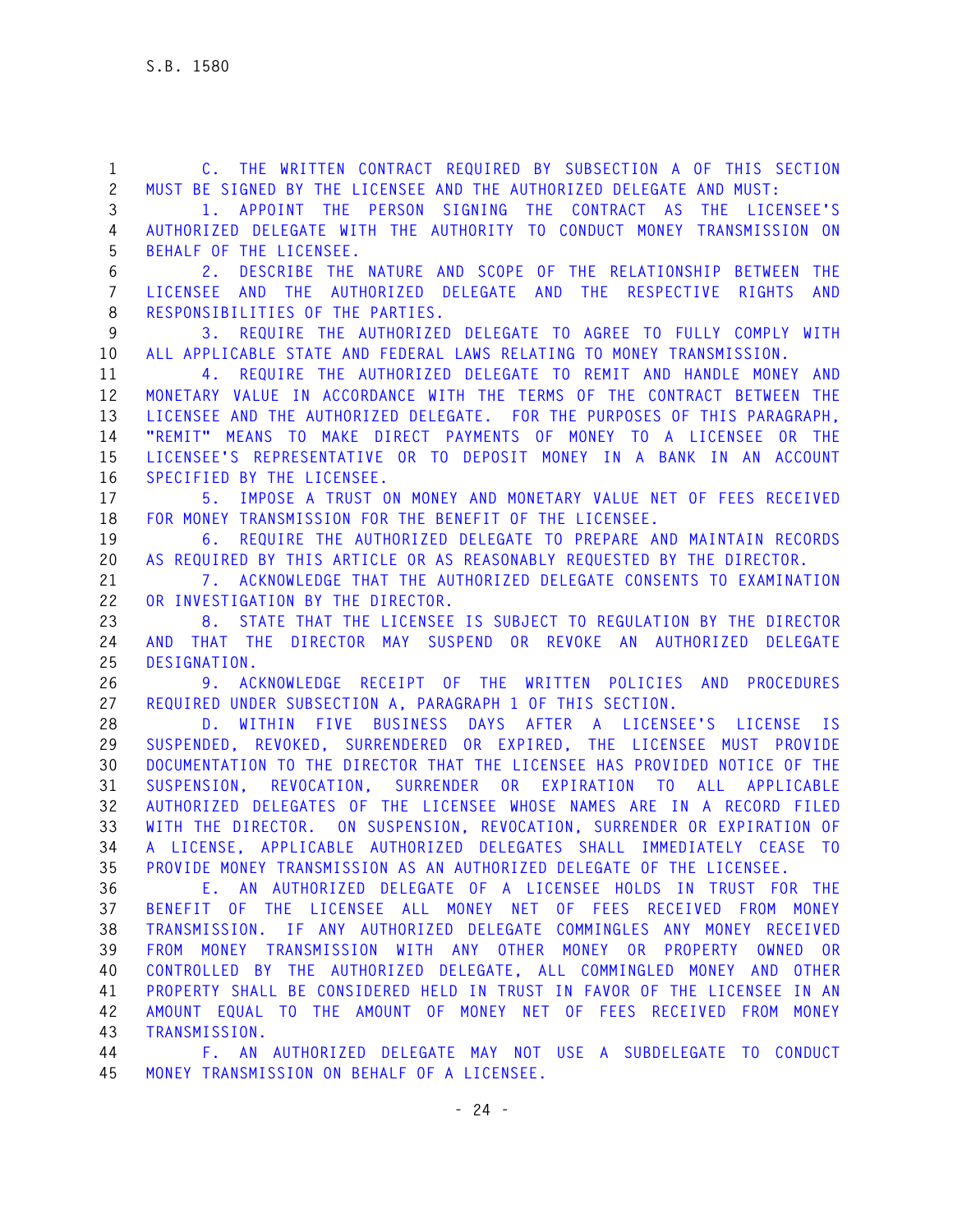| $\mathbf{1}$   | 6-1223. Unauthorized activities                                                    |
|----------------|------------------------------------------------------------------------------------|
| $\overline{c}$ | A PERSON MAY NOT ENGAGE IN THE BUSINESS OF MONEY TRANSMISSION ON                   |
| 3              | BEHALF OF A PERSON THAT IS NOT LICENSED UNDER THIS ARTICLE OR THAT IS NOT          |
| 4              | EXEMPT PURSUANT TO SECTION 6-1202. A PERSON THAT ENGAGES IN THE ACTIVITY           |
| 5              | IN VIOLATION OF THIS SECTION IS JOINTLY AND SEVERALLY LIABLE WITH THE              |
| 6              | UNLICENSED OR NONEXEMPT PERSON.                                                    |
| $\overline{7}$ | $6 - 1224$ .<br>Timely transmission                                                |
| 8              | A. EVERY LICENSEE SHALL FORWARD ALL MONEY RECEIVED FOR TRANSMISSION                |
| 9              | IN ACCORDANCE WITH THE TERMS OF THE AGREEMENT BETWEEN THE LICENSEE AND THE         |
| 10             | SENDER UNLESS THE LICENSEE HAS A REASONABLE BELIEF OR A REASONABLE BASIS           |
| 11             | TO BELIEVE THAT THE SENDER MAY BE A VICTIM OF FRAUD OR THAT A CRIME OR             |
| 12             | VIOLATION OF LAW HAS OCCURRED, IS OCCURRING OR MAY OCCUR.                          |
| 13             | B. IF A LICENSEE FAILS TO FORWARD MONEY RECEIVED FOR TRANSMISSION                  |
| 14             | PURSUANT TO THIS SECTION, THE LICENSEE MUST RESPOND TO INQUIRIES BY THE            |
| 15             | SENDER WITH THE REASON FOR THE FAILURE UNLESS PROVIDING A RESPONSE WOULD           |
| 16             | VIOLATE A STATE OR FEDERAL LAW.                                                    |
| 17             | $6 - 1225$ .<br>Refunds; exceptions                                                |
| 18             | A. EXCEPT AS PROVIDED IN SUBSECTION B OF THIS SECTION, EVERY                       |
| 19             | LICENSEE SHALL REFUND TO THE SENDER WITHIN TEN DAYS AFTER RECEIPT OF THE           |
| 20             | SENDER'S WRITTEN REQUEST FOR A REFUND OF MONEY RECEIVED FOR TRANSMISSION           |
| 21             | UNLESS ANY OF THE FOLLOWING OCCURS:                                                |
| 22             | 1. THE MONEY IS FORWARDED WITHIN TEN DAYS AFTER THE DATE ON WHICH                  |
| 23             | THE MONEY IS RECEIVED FOR TRANSMISSION.                                            |
| 24             | INSTRUCTIONS HAVE BEEN GIVEN COMMITTING AN EQUIVALENT AMOUNT OF<br>2.              |
| 25             | THE PERSON DESIGNATED BY THE SENDER WITHIN TEN DAYS AFTER THE<br>MONEY TO          |
| 26             | DATE ON WHICH THE MONEY IS RECEIVED FOR TRANSMISSION.                              |
| 27             | 3. THE AGREEMENT BETWEEN THE LICENSEE AND THE SENDER INSTRUCTS THE                 |
| 28             | LICENSEE TO FORWARD THE MONEY AT A TIME THAT IS MORE THAN TEN DAYS AFTER           |
| 29             | THE DATE ON WHICH THE MONEY IS RECEIVED FOR TRANSMISSION. IF MONIES HAVE           |
| 30             | NOT YET BEEN FORWARDED<br>IN ACCORDANCE WITH THE TERMS OF THE AGREEMENT            |
| 31             | BETWEEN THE LICENSEE AND THE SENDER, THIS PARAGRAPH DOES NOT APPLY.                |
| 32             | 4. THE REFUND IS REQUESTED FOR A TRANSACTION THAT THE LICENSEE HAS                 |
| 33             | NOT COMPLETED BASED ON A REASONABLE BELIEF THAT A CRIME OR VIOLATION OF            |
| 34             | LAW HAS OCCURRED, IS OCCURRING OR MAY OCCUR.                                       |
| 35             | THE REFUND REQUEST DOES NOT ENABLE THE LICENSEE TO IDENTIFY<br>5.                  |
| 36             | EITHER:                                                                            |
| 37             | THE SENDER'S NAME AND ADDRESS OR TELEPHONE NUMBER.<br>(a)                          |
| 38             | (b) THE PARTICULAR TRANSACTION TO BE REFUNDED IF THE SENDER HAS                    |
| 39             | MULTIPLE TRANSACTIONS OUTSTANDING.                                                 |
| 40             | THIS SECTION DOES NOT APPLY TO:<br>В.                                              |
| 41             | MONEY<br>RECEIVED<br>FOR TRANSMISSION SUBJECT TO<br><b>THE</b><br>$1$ .<br>FEDERAL |
| 42             | REMITTANCE RULE (12 CODE OF FEDERAL REGULATIONS SECTIONS 1005.30 THROUGH           |
| 43             | $1005.36$ .                                                                        |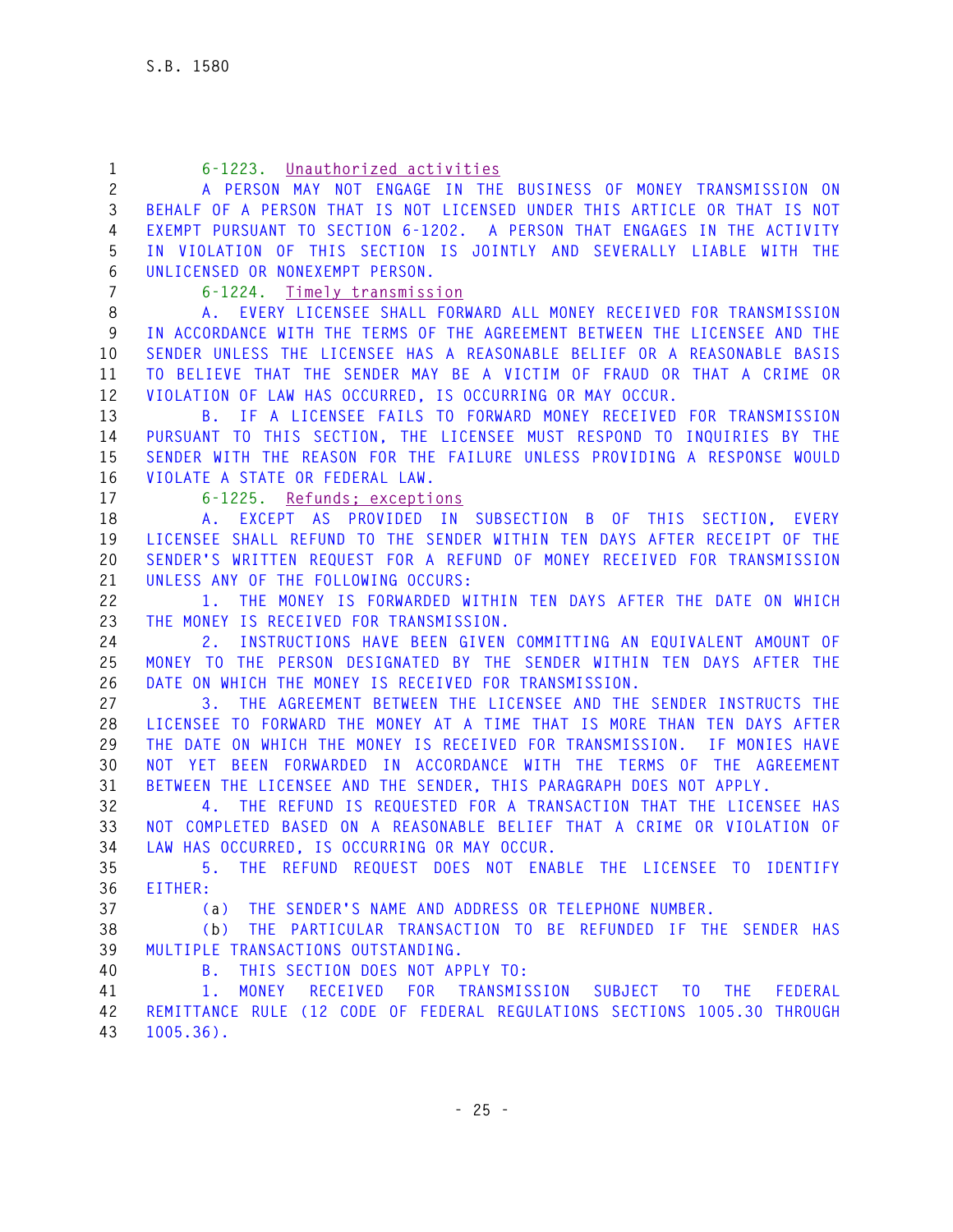**1 2. MONEY RECEIVED FOR TRANSMISSION PURSUANT TO A WRITTEN AGREEMENT 2 BETWEEN THE LICENSEE AND PAYEE TO PROCESS PAYMENTS FOR GOODS OR SERVICES 3 PROVIDED BY THE PAYEE.**

**4 6-1226. Receipts; requirements; exceptions; definition** 

**5 A. EXCEPT AS PROVIDED IN SUBSECTION C OF THIS SECTION, EVERY 6 LICENSEE OR ITS AUTHORIZED DELEGATE SHALL PROVIDE THE SENDER A RECEIPT FOR 7 MONEY RECEIVED FOR TRANSMISSION. FOR A TRANSACTION CONDUCTED IN PERSON, 8 THE RECEIPT MAY BE PROVIDED ELECTRONICALLY IF THE SENDER REQUESTS OR 9 AGREES TO RECEIVE AN ELECTRONIC RECEIPT. FOR A TRANSACTION CONDUCTED 10 ELECTRONICALLY OR BY TELEPHONE, A RECEIPT MAY BE PROVIDED ELECTRONICALLY. 11 ALL ELECTRONIC RECEIPTS SHALL BE PROVIDED IN A RETAINABLE FORM. THE 12 RECEIPT SHALL BE IN ENGLISH AND IN THE LANGUAGE PRINCIPALLY USED BY THE 13 LICENSEE OR AUTHORIZED DELEGATE TO ADVERTISE, SOLICIT OR NEGOTIATE, EITHER 14 ORALLY OR IN WRITING, FOR A TRANSACTION CONDUCTED IN PERSON, 15 ELECTRONICALLY OR BY TELEPHONE, IF OTHER THAN ENGLISH. THE RECEIPT SHALL 16 CONTAIN THE FOLLOWING INFORMATION, AS APPLICABLE:** 

**17 1. THE NAME OF THE SENDER TO THE EXTENT THE LICENSEE OR ITS 18 AUTHORIZED DELEGATE IS REQUIRED TO CAPTURE THIS INFORMATION PRIOR TO 19 TRANSMISSION.** 

**20 2. THE NAME OF THE DESIGNATED RECIPIENT UNLESS THE LICENSEE CAN 21 DETERMINE THE RECIPIENT VIA THE UNIQUE TRANSACTION OR IDENTIFICATION 22 NUMBER AS PRESCRIBED IN PARAGRAPH 4 OF THIS SUBSECTION, IN WHICH CASE THE 23 NAME OF THE RECIPIENT IS NOT REQUIRED.** 

- 
- 

**24 3. THE DATE OF THE TRANSACTION.** 

**25 4. THE UNIQUE TRANSACTION OR IDENTIFICATION NUMBER.** 

**26 5. THE NAME OF THE LICENSEE OR ITS AUTHORIZED DELEGATE, THE NMLS 27 UNIQUE IDENTIFIER, THE LICENSEE'S OR ITS AUTHORIZED DELEGATE'S BUSINESS 28 ADDRESS AND THE LICENSEE'S OR ITS AUTHORIZED DELEGATE'S CUSTOMER SERVICE 29 TELEPHONE NUMBER.** 

**30 6. THE AMOUNT OF THE TRANSACTION IN UNITED STATES DOLLARS.** 

**31 7. ANY FEE CHARGED BY THE LICENSEE TO THE SENDER FOR THE 32 TRANSACTION.** 

**33 8. ANY TAXES COLLECTED BY THE LICENSEE FROM THE SENDER FOR THE 34 TRANSACTION.** 

**35 B. EVERY LICENSEE OR AUTHORIZED DELEGATE SHALL INCLUDE ON A RECEIPT 36 OR DISCLOSE ON THE LICENSEE'S WEBSITE OR MOBILE APPLICATION THE NAME AND 37 TELEPHONE NUMBER OF THE DEPARTMENT AND A STATEMENT THAT THE LICENSEE'S 38 CUSTOMERS CAN CONTACT THE DEPARTMENT WITH QUESTIONS OR COMPLAINTS ABOUT 39 THE LICENSEE'S MONEY TRANSMISSION SERVICES.** 

**40 C. THIS SECTION DOES NOT APPLY TO:** 

**41 1. MONEY RECEIVED FOR TRANSMISSION SUBJECT TO THE FEDERAL 42 REMITTANCE RULE (12 CODE OF FEDERAL REGULATIONS SECTIONS 1005.30 THROUGH 43 1005.36).** 

**44 2. MONEY RECEIVED FOR TRANSMISSION THAT IS NOT PRIMARILY FOR 45 PERSONAL, FAMILY OR HOUSEHOLD PURPOSES.**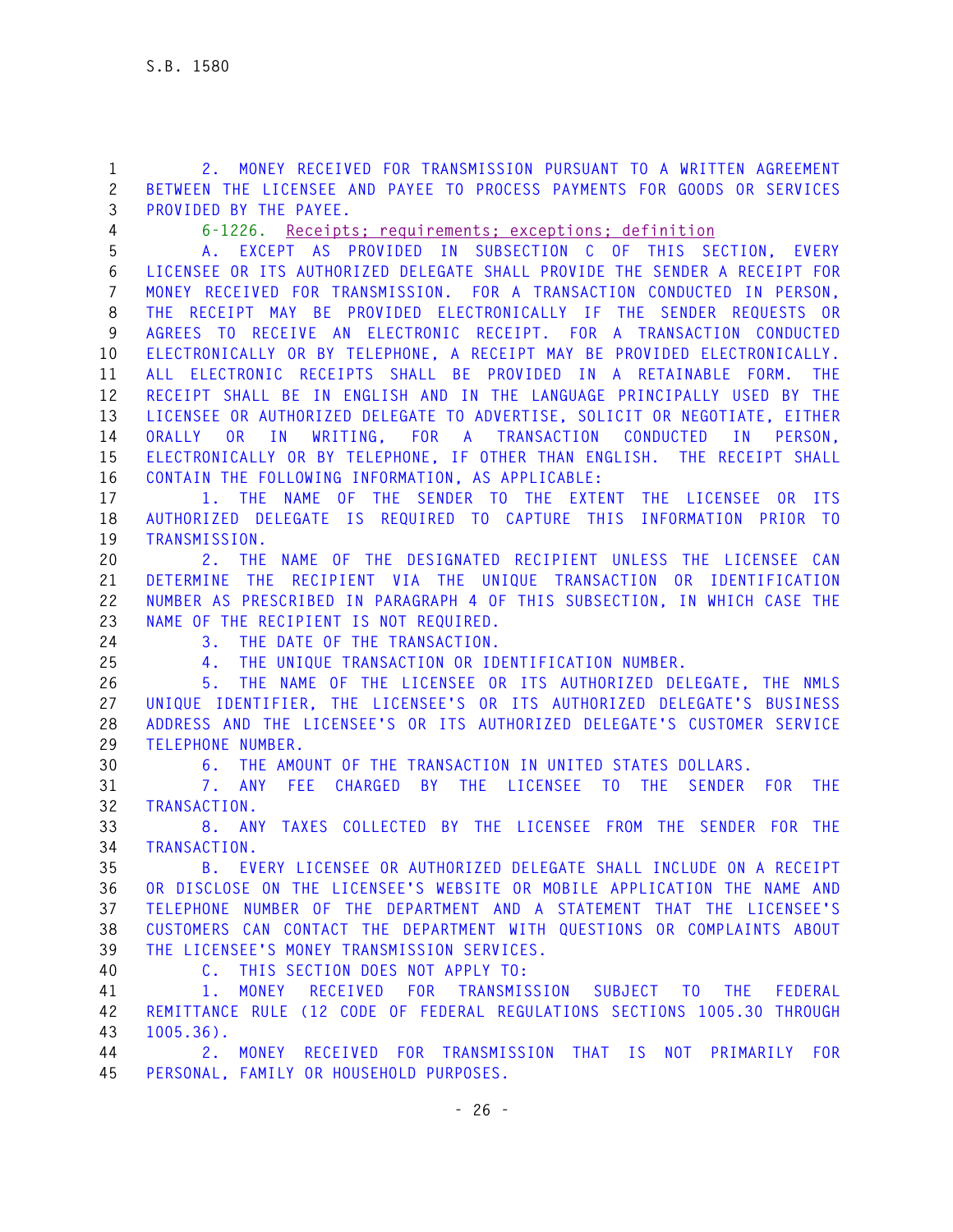**1 3. MONEY RECEIVED FOR TRANSMISSION PURSUANT TO A WRITTEN AGREEMENT 2 BETWEEN THE LICENSEE AND PAYEE TO PROCESS PAYMENTS FOR GOODS OR SERVICES 3 PROVIDED BY THE PAYEE. 4 D. FOR THE PURPOSES OF THIS SECTION, "RECEIPT" MEANS A PAPER 5 RECEIPT, ELECTRONIC RECORD OR OTHER WRITTEN CONFIRMATION. 6 6-1227. Net worth requirements; exemption 7 A. A LICENSEE SHALL MAINTAIN AT ALL TIMES A TANGIBLE NET WORTH AS 8 FOLLOWS: 9 1. THE GREATER OF \$100,000 OR THREE PERCENT OF TOTAL ASSETS FOR THE 10 FIRST \$100,000,000. 11 2. TWO PERCENT OF ADDITIONAL ASSETS FOR \$100,000,000 TO 12 \$1,000,000,000. 13 3. ONE-HALF PERCENT OF ADDITIONAL ASSETS FOR OVER \$1,000,000,000. 14 B. TANGIBLE NET WORTH MUST BE DEMONSTRATED AT INITIAL APPLICATION 15 BY THE APPLICANT'S MOST RECENT AUDITED OR UNAUDITED FINANCIAL STATEMENTS 16 PURSUANT TO SECTION 6-1209, SUBSECTION B, PARAGRAPH 6. 17 C. THE DIRECTOR MAY EXEMPT, IN PART OR IN WHOLE, AN APPLICANT OR 18 LICENSEE FROM THIS SECTION. 19 6-1228. Surety bond 20 A. AN APPLICANT FOR A MONEY TRANSMISSION LICENSE MUST PROVIDE AND A 21 LICENSEE AT ALL TIMES MUST MAINTAIN A SURETY BOND IN A FORM SATISFACTORY 22 TO THE DIRECTOR. 23 B. EXCEPT AS PROVIDED IN SUBSECTION C OF THIS SECTION, THE AMOUNT 24 OF THE REQUIRED SECURITY SHALL BE THE GREATER OF \$25,000 OR AN AMOUNT 25 EQUAL TO ONE HUNDRED PERCENT OF THE LICENSEE'S AVERAGE DAILY MONEY 26 TRANSMISSION LIABILITY IN THIS STATE CALCULATED FOR THE MOST RECENTLY 27 COMPLETED THREE-MONTH PERIOD, UP TO A MAXIMUM OF \$500,000. 28 C. IF A LICENSEE'S TANGIBLE NET WORTH EXCEEDS TEN PERCENT OF TOTAL 29 ASSETS, THE LICENSEE MAY MAINTAIN A SURETY BOND OF \$25,000. 30 D. A LICENSEE THAT MAINTAINS A BOND IN THE MAXIMUM AMOUNT PROVIDED 31 FOR IN SUBSECTION B OF THIS SECTION IS NOT REQUIRED TO CALCULATE THE 32 LICENSEE'S AVERAGE DAILY MONEY TRANSMISSION LIABILITY IN THIS STATE FOR 33 PURPOSES OF THIS SECTION. 34 E. A LICENSEE MAY EXCEED THE MAXIMUM REQUIRED BOND AMOUNT PURSUANT 35 TO SECTION 6-1230, SUBSECTION A, PARAGRAPH 6. 36 6-1229. Maintenance of permissible investments 37 A. A LICENSEE SHALL MAINTAIN AT ALL TIMES PERMISSIBLE INVESTMENTS 38 THAT HAVE A MARKET VALUE COMPUTED IN ACCORDANCE WITH UNITED STATES 39 GENERALLY ACCEPTED ACCOUNTING PRINCIPLES OF NOT LESS THAN THE AGGREGATE 40 AMOUNT OF ALL OF ITS OUTSTANDING MONEY TRANSMISSION OBLIGATIONS. 41 B. EXCEPT FOR PERMISSIBLE INVESTMENTS ENUMERATED IN SECTION 6-1230, 42 SUBSECTION A, THE DIRECTOR MAY LIMIT THE EXTENT TO WHICH A SPECIFIC 43 INVESTMENT MAINTAINED BY A LICENSEE WITHIN A CLASS OF PERMISSIBLE 44 INVESTMENTS MAY BE CONSIDERED A PERMISSIBLE INVESTMENT IF THE SPECIFIC**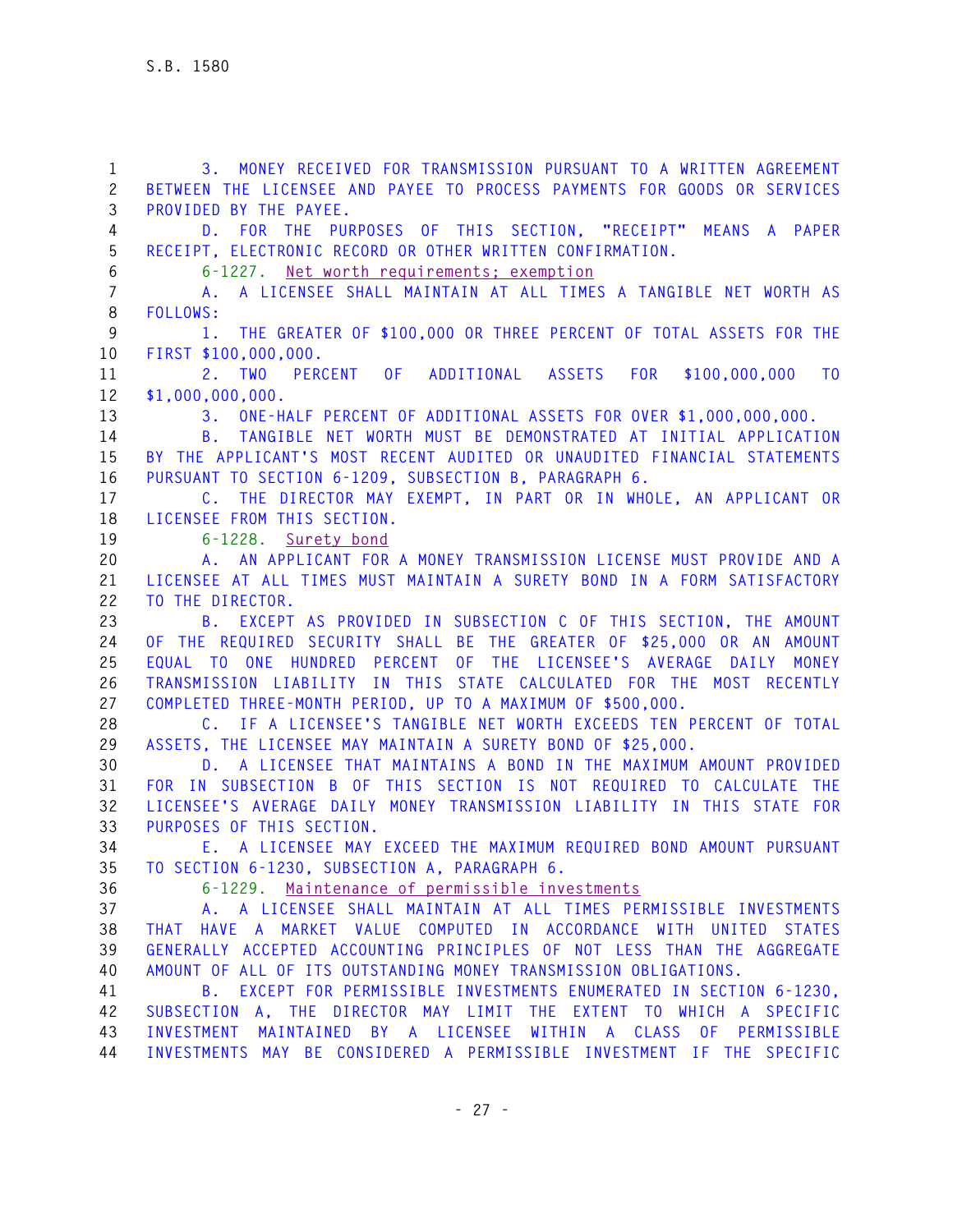**1 INVESTMENT REPRESENTS UNDUE RISK TO CUSTOMERS NOT REFLECTED IN THE MARKET 2 VALUE OF INVESTMENTS.** 

**3 C. PERMISSIBLE INVESTMENTS, EVEN IF COMMINGLED WITH OTHER ASSETS OF 4 THE LICENSEE, ARE HELD IN TRUST FOR THE BENEFIT OF THE PURCHASERS AND 5 HOLDERS OF THE LICENSEE'S OUTSTANDING MONEY TRANSMISSION OBLIGATIONS IN 6 THE EVENT OF INSOLVENCY, THE FILING OF A PETITION BY OR AGAINST THE 7 LICENSEE UNDER THE UNITED STATES BANKRUPTCY CODE (11 UNITED STATES CODE 8 SECTIONS 101 THROUGH 112) FOR BANKRUPTCY OR REORGANIZATION, THE FILING OF 9 A PETITION BY OR AGAINST THE LICENSEE FOR RECEIVERSHIP, THE COMMENCEMENT 10 OF ANY OTHER JUDICIAL OR ADMINISTRATIVE PROCEEDING FOR ITS DISSOLUTION OR 11 REORGANIZATION OR IN AN ACTION BY A CREDITOR AGAINST THE LICENSEE THAT IS 12 NOT A BENEFICIARY OF THIS STATUTORY TRUST. A PERMISSIBLE INVESTMENT 13 IMPRESSED WITH A TRUST PURSUANT TO THIS SUBSECTION IS NOT SUBJECT TO 14 ATTACHMENT, LEVY OF EXECUTION OR SEQUESTRATION BY ORDER OF ANY COURT, 15 EXCEPT FOR A BENEFICIARY OF THIS STATUTORY TRUST.** 

**16 D. ON THE ESTABLISHMENT OF A STATUTORY TRUST PURSUANT TO 17 SUBSECTION C OF THIS SECTION OR WHEN ANY MONEY IS DRAWN ON A LETTER OF 18 CREDIT PURSUANT TO SECTION 6-1230, SUBSECTION A, PARAGRAPH 7, THE DIRECTOR 19 SHALL NOTIFY THE APPLICABLE REGULATOR OF EACH STATE IN WHICH THE LICENSEE 20 IS LICENSED TO ENGAGE IN MONEY TRANSMISSION OF THE ESTABLISHMENT OF THE 21 TRUST OR THE MONEY DRAWN ON THE LETTER OF CREDIT. NOTICE IS SATISFIED IF 22 PERFORMED PURSUANT TO A MULTISTATE AGREEMENT OR THROUGH NMLS. MONEY DRAWN 23 ON A LETTER OF CREDIT AND ANY OTHER PERMISSIBLE INVESTMENTS HELD IN TRUST 24 FOR THE BENEFIT OF THE PURCHASERS AND HOLDERS OF THE LICENSEE'S 25 OUTSTANDING MONEY TRANSMISSION OBLIGATIONS ARE DEEMED HELD IN TRUST FOR 26 THE BENEFIT OF SUCH PURCHASERS AND HOLDERS ON A PRO RATA AND EQUITABLE 27 BASIS IN ACCORDANCE WITH STATUTES PURSUANT TO WHICH PERMISSIBLE 28 INVESTMENTS ARE REQUIRED TO BE HELD IN THIS STATE AND OTHER STATES, AS 29 APPLICABLE. A STATUTORY TRUST IS TERMINATED ON EXTINGUISHMENT OF ALL OF 30 THE LICENSEE'S OUTSTANDING MONEY TRANSMISSION OBLIGATIONS.** 

**31 E. THE DIRECTOR MAY ALLOW OTHER TYPES OF INVESTMENTS THAT THE 32 DIRECTOR DETERMINES ARE OF SUFFICIENT LIQUIDITY AND QUALITY TO BE A 33 PERMISSIBLE INVESTMENT. THE DIRECTOR MAY PARTICIPATE IN EFFORTS WITH 34 OTHER STATE REGULATORS TO DETERMINE THAT OTHER TYPES OF INVESTMENTS ARE OF 35 SUFFICIENT LIQUIDITY AND QUALITY TO BE A PERMISSIBLE INVESTMENT.**

**36 6-1230. Types of permissible investments** 

**37 A. THE FOLLOWING INVESTMENTS ARE PERMISSIBLE UNDER SECTION 6-1229:** 

**38 1. CASH, INCLUDING DEMAND DEPOSITS, SAVINGS DEPOSITS AND MONIES IN 39 SUCH ACCOUNTS HELD FOR THE BENEFIT OF THE LICENSEE'S CUSTOMERS IN A 40 FEDERALLY INSURED DEPOSITORY FINANCIAL INSTITUTION, AND CASH EQUIVALENTS, 41 INCLUDING AUTOMATED CLEARINGHOUSE ITEMS IN TRANSIT TO THE LICENSEE AND 42 AUTOMATED CLEARINGHOUSE ITEMS OR INTERNATIONAL WIRES IN TRANSIT TO A 43 PAYEE, CASH IN TRANSIT BY ARMORED CAR, CASH IN SMART SAFES, CASH IN 44 LICENSEE-OWNED LOCATIONS, DEBIT CARD OR CREDIT CARD-FUNDED TRANSMISSION**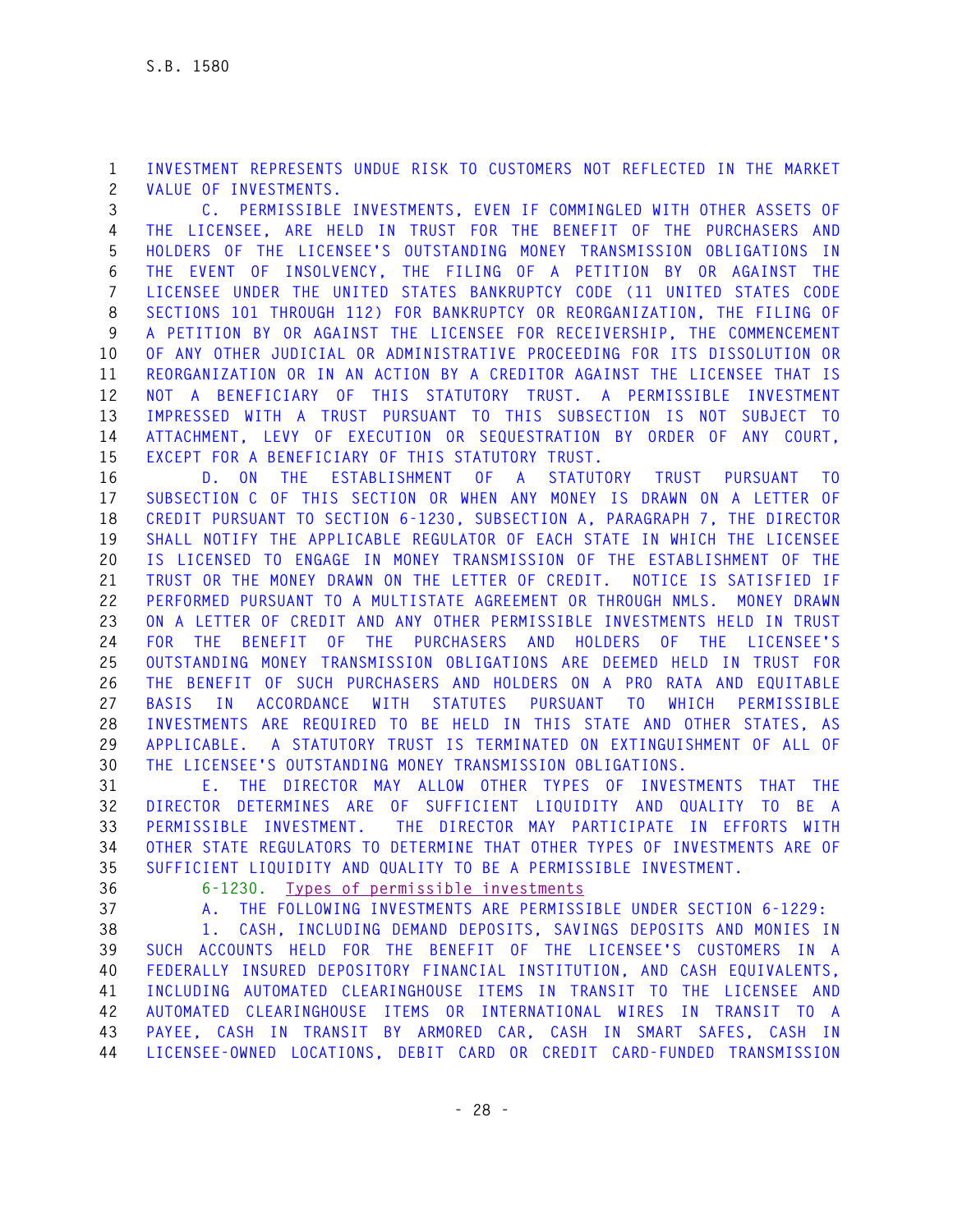**1 RECEIVABLES OWED BY ANY BANK OR MONEY MARKET MUTUAL FUNDS RATED "AAA" BY 2 STANDARD AND POOR'S OR THE EQUIVALENT FROM ANY ELIGIBLE RATING SERVICE.** 

**3 2. CERTIFICATES OF DEPOSIT OR SENIOR DEBT OBLIGATIONS OF AN INSURED 4 DEPOSITORY INSTITUTION AS DEFINED IN THE FEDERAL DEPOSIT INSURANCE ACT 5 (12 UNITED STATES CODE SECTION 1813) OR AS DEFINED IN THE FEDERAL CREDIT 6 UNION ACT (12 UNITED STATES CODE SECTION 1752).** 

**7 3. AN OBLIGATION OF THE UNITED STATES OR A COMMISSION, AGENCY OR 8 INSTRUMENTALITY OF THE UNITED STATES.** 

**9 4. AN OBLIGATION THAT IS GUARANTEED FULLY AS TO PRINCIPAL AND 10 INTEREST BY THE UNITED STATES.** 

**11 5. AN OBLIGATION OF A STATE OR A GOVERNMENTAL SUBDIVISION, AGENCY 12 OR INSTRUMENTALITY OF A STATE.** 

**13 6. ONE HUNDRED PERCENT OF THE SURETY BOND PROVIDED FOR UNDER 14 SECTION 6-1228 THAT EXCEEDS THE AVERAGE DAILY MONEY TRANSMISSION LIABILITY 15 IN THIS STATE.** 

**16 7. THE FULL DRAWABLE AMOUNT OF AN IRREVOCABLE STANDBY LETTER OF 17 CREDIT FOR WHICH THE STATED BENEFICIARY IS THE DIRECTOR THAT STIPULATES 18 THAT THE BENEFICIARY ONLY NEEDS TO DRAW A SIGHT DRAFT UNDER THE LETTER OF 19 CREDIT AND PRESENT IT TO OBTAIN MONEY UP TO THE LETTER OF CREDIT AMOUNT 20 WITHIN SEVEN DAYS AFTER PRESENTATION OF THE ITEMS REQUIRED BY SUBSECTION C 21 OF THIS SECTION. THE LETTER OF CREDIT MUST:** 

**22 (a) BE ISSUED BY A FEDERALLY INSURED DEPOSITORY FINANCIAL 23 INSTITUTION, A FOREIGN BANK THAT IS AUTHORIZED UNDER FEDERAL LAW TO 24 MAINTAIN A FEDERAL AGENCY OR FEDERAL BRANCH OFFICE IN A STATE OR A FOREIGN 25 BANK THAT IS AUTHORIZED UNDER STATE LAW TO MAINTAIN A BRANCH IN A STATE 26 THAT:** 

**27 (i) BEARS AN ELIGIBLE RATING OR WHOSE PARENT COMPANY BEARS AN 28 ELIGIBLE RATING.** 

**29 (ii) IS REGULATED, SUPERVISED AND EXAMINED BY UNITED STATES FEDERAL 30 OR STATE AUTHORITIES THAT HAVE REGULATORY AUTHORITY OVER BANKS, CREDIT 31 UNIONS AND TRUST COMPANIES.** 

**32 (b) BE IRREVOCABLE AND UNCONDITIONAL AND INDICATE THAT IT IS NOT 33 SUBJECT TO ANY CONDITION OR QUALIFICATIONS OUTSIDE OF THE LETTER OF 34 CREDIT.** 

**35 (c) NOT CONTAIN REFERENCE TO ANY OTHER AGREEMENTS, DOCUMENTS OR 36 ENTITIES OR OTHERWISE PROVIDE FOR ANY SECURITY INTEREST IN THE LICENSEE.** 

**37 (d) CONTAIN AN ISSUE DATE AND EXPIRATION DATE AND EXPRESSLY PROVIDE 38 FOR AUTOMATIC EXTENSION, WITHOUT A WRITTEN AMENDMENT, FOR AN ADDITIONAL 39 PERIOD OF ONE YEAR AFTER THE PRESENT OR FUTURE EXPIRATION DATE, UNLESS THE 40 ISSUER OF THE LETTER OF CREDIT NOTIFIES THE DIRECTOR IN WRITING BY 41 CERTIFIED OR REGISTERED MAIL OR COURIER MAIL OR OTHER RECEIPTED MEANS, AT 42 LEAST SIXTY DAYS BEFORE ANY EXPIRATION DATE, THAT THE IRREVOCABLE LETTER 43 OF CREDIT WILL NOT BE EXTENDED.** 

**44 B. FOR A NOTICE OF EXPIRATION OR NONEXTENSION OF A LETTER OF CREDIT 45 ISSUED UNDER SUBSECTION A, PARAGRAPH 7, SUBDIVISION (d) OF THIS SECTION,**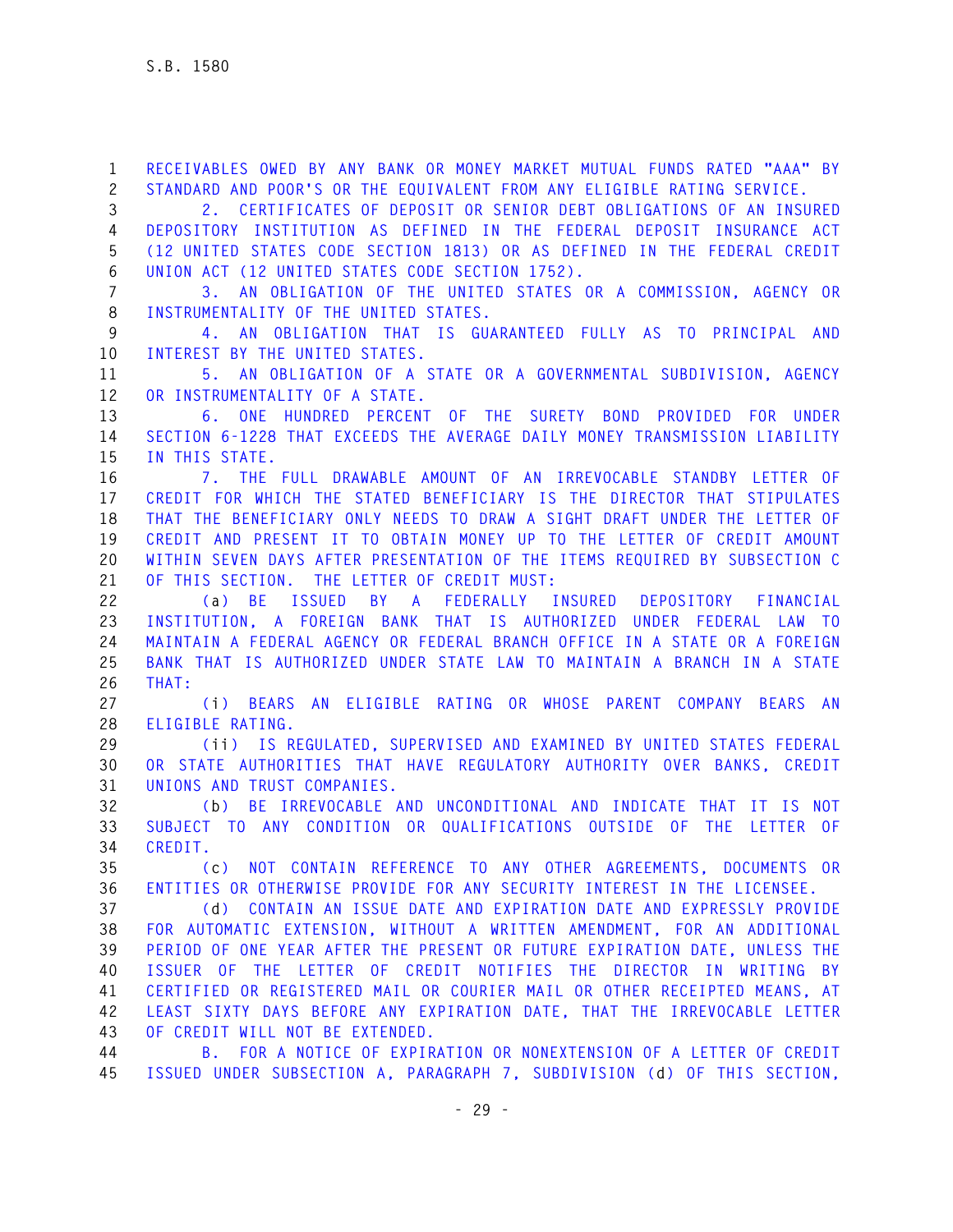**1 AT LEAST FIFTEEN DAYS BEFORE THE EXPIRATION OF THE LETTER OF CREDIT, THE 2 LICENSEE SHALL DEMONSTRATE TO THE SATISFACTION OF THE DIRECTOR THAT THE 3 LICENSEE MAINTAINS PERMISSIBLE INVESTMENTS PURSUANT TO SECTION 6-1229, 4 SUBSECTION A. IF THE LICENSEE DOES NOT COMPLY WITH THIS SUBSECTION, THE 5 DIRECTOR MAY DRAW ON THE LETTER OF CREDIT IN AN AMOUNT UP TO THE AMOUNT 6 NECESSARY TO MEET THE LICENSEE'S REQUIREMENTS TO MAINTAIN PERMISSIBLE 7 INVESTMENTS PURSUANT TO SECTION 6-1229, SUBSECTION A. THE DRAW SHALL BE 8 OFFSET AGAINST THE LICENSEE'S OUTSTANDING MONEY TRANSMISSION OBLIGATIONS. 9 THE DRAWN MONEY SHALL BE HELD IN TRUST BY THE DIRECTOR OR THE DIRECTOR'S 10 DESIGNATED AGENT, TO THE EXTENT AUTHORIZED BY LAW, AS AGENT FOR THE 11 BENEFIT OF THE PURCHASERS AND HOLDERS OF THE LICENSEE'S OUTSTANDING MONEY 12 TRANSMISSION OBLIGATIONS.** 

**13 C. THE LETTER OF CREDIT ISSUED UNDER SUBSECTION A, PARAGRAPH 7, 14 SUBDIVISION (d) OF THIS SECTION SHALL PROVIDE THAT THE ISSUER OF THE 15 LETTER OF CREDIT WILL HONOR A PRESENTATION MADE BY THE BENEFICIARY TO THE 16 ISSUER OF THE FOLLOWING DOCUMENTS ON OR BEFORE THE EXPIRATION DATE OF THE 17 LETTER OF CREDIT:** 

**18 1. THE ORIGINAL LETTER OF CREDIT, INCLUDING ANY AMENDMENTS.** 

**19 2. A WRITTEN STATEMENT FROM THE BENEFICIARY STATING THAT ANY OF THE 20 FOLLOWING EVENTS HAVE OCCURRED:** 

**21 (a) THE FILING OF A PETITION BY OR AGAINST THE LICENSEE UNDER THE 22 UNITED STATES BANKRUPTCY CODE (11 UNITED STATES CODE SECTIONS 101 23 THROUGH 112) FOR BANKRUPTCY OR REORGANIZATION.** 

**24 (b) THE FILING OF A PETITION BY OR AGAINST THE LICENSEE FOR 25 RECEIVERSHIP OR THE COMMENCEMENT OF ANY OTHER JUDICIAL OR ADMINISTRATIVE 26 PROCEEDING FOR ITS DISSOLUTION OR REORGANIZATION.** 

**27 (c) THE SEIZURE OF ASSETS OF A LICENSEE BY THE DIRECTOR PURSUANT TO 28 AN EMERGENCY ORDER ISSUED IN ACCORDANCE WITH APPLICABLE LAW, ON THE BASIS 29 OF AN ACTION, VIOLATION OR CONDITION THAT HAS CAUSED OR IS LIKELY TO CAUSE 30 THE INSOLVENCY OF THE LICENSEE.** 

**31 (d) THE BENEFICIARY HAS RECEIVED NOTICE OF EXPIRATION OR 32 NONEXTENSION OF A LETTER OF CREDIT AND THE LICENSEE FAILS TO DEMONSTRATE 33 TO THE SATISFACTION OF THE BENEFICIARY THAT THE LICENSEE WILL MAINTAIN 34 PERMISSIBLE INVESTMENTS PURSUANT TO SECTION 6-1229, SUBSECTION A ON THE 35 EXPIRATION OR NONEXTENSION OF THE LETTER OF CREDIT.** 

**36 D. THE DIRECTOR MAY DESIGNATE AN AGENT TO SERVE ON THE DIRECTOR'S 37 BEHALF AS BENEFICIARY TO A LETTER OF CREDIT IF THE AGENT AND LETTER OF 38 CREDIT MEET REQUIREMENTS ESTABLISHED BY THE DIRECTOR. THE DIRECTOR'S 39 AGENT MAY SERVE AS AGENT FOR MULTIPLE LICENSING AUTHORITIES FOR A SINGLE 40 IRREVOCABLE LETTER OF CREDIT IF THE PROCEEDS OF THE DRAWABLE AMOUNT FOR 41 THE PURPOSES OF SUBSECTION A, PARAGRAPH 7 OF THIS SECTION ARE ASSIGNED TO 42 THE DIRECTOR.** 

**43 E. THE DIRECTOR MAY PARTICIPATE IN MULTISTATE PROCESSES DESIGNED TO 44 FACILITATE ISSUING AND ADMINISTERING LETTERS OF CREDIT, INCLUDING SERVICES 45 PROVIDED BY THE NMLS AND A STATE REGULATORY REGISTRY.**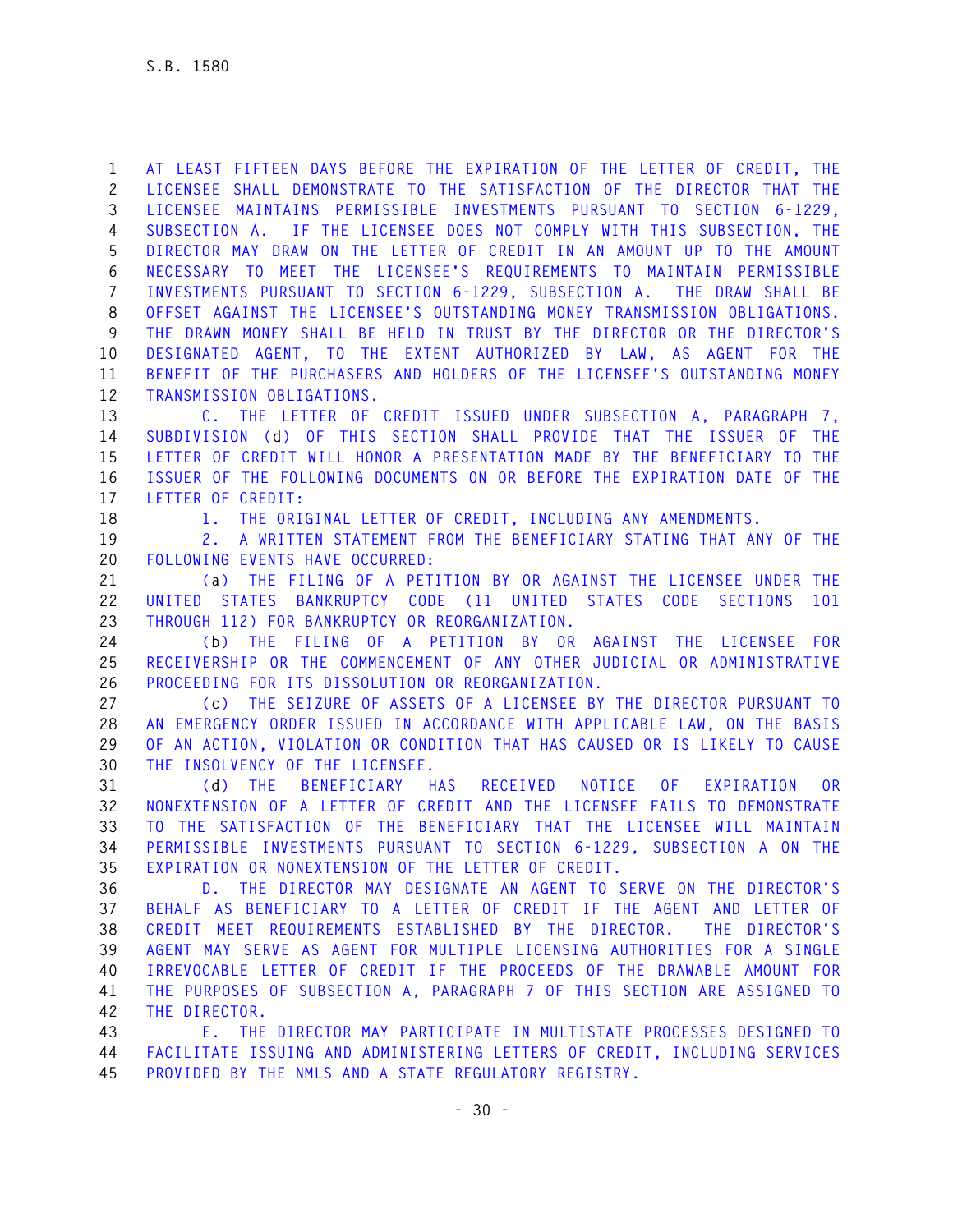| $\mathbf{1}$        | F. UNLESS OTHERWISE ALLOWED BY THE DIRECTOR, THE FOLLOWING                                                                                            |
|---------------------|-------------------------------------------------------------------------------------------------------------------------------------------------------|
| $\mathbf{2}$        | INVESTMENTS ARE PERMISSIBLE UNDER SECTION 6-1229:                                                                                                     |
| 3                   | 1. RECEIVABLES THAT ARE PAYABLE TO A LICENSEE FROM ITS AUTHORIZED                                                                                     |
| $\overline{4}$<br>5 | DELEGATES IN THE ORDINARY COURSE OF BUSINESS THAT ARE LESS THAN SEVEN DAYS<br>OLD, UP TO FIFTY PERCENT OF THE AGGREGATE VALUE OF THE LICENSEE'S TOTAL |
|                     |                                                                                                                                                       |
| 6<br>$\overline{7}$ | PERMISSIBLE INVESTMENTS. OF THE RECEIVABLES PERMISSIBLE UNDER THIS                                                                                    |
| 8                   | PARAGRAPH, RECEIVABLES THAT ARE PAYABLE TO A LICENSEE FROM A SINGLE<br>AUTHORIZED DELEGATE IN THE ORDINARY COURSE OF BUSINESS MAY NOT EXCEED TEN      |
| 9                   | PERCENT OF THE AGGREGATE VALUE OF THE LICENSEE'S TOTAL PERMISSIBLE                                                                                    |
| 10                  | INVESTMENTS.                                                                                                                                          |
| 11                  | 2. THE FOLLOWING INVESTMENTS, UP TO TWENTY PERCENT PER CATEGORY AND                                                                                   |
| 12                  | COMBINED UP TO FIFTY PERCENT OF THE AGGREGATE VALUE OF THE LICENSEE'S                                                                                 |
| 13                  | TOTAL PERMISSIBLE INVESTMENTS:                                                                                                                        |
| 14                  | (a) A SHORT-TERM INVESTMENT BEARING AN ELIGIBLE RATING. FOR THE                                                                                       |
| 15                  | PURPOSES OF THIS SUBDIVISION, "SHORT-TERM" MEANS UP TO SIX MONTHS.                                                                                    |
| 16                  | (b) COMMERCIAL PAPER BEARING AN ELIGIBLE RATING.                                                                                                      |
| 17                  | A BILL, NOTE, BOND OR DEBENTURE BEARING AN ELIGIBLE RATING.<br>(c)                                                                                    |
| 18                  | (d) UNITED STATES TRI-PARTY REPURCHASE AGREEMENTS COLLATERALIZED AT                                                                                   |
| 19                  | ONE HUNDRED PERCENT OR MORE WITH UNITED STATES GOVERNMENT OR AGENCY                                                                                   |
| 20                  | SECURITIES, MUNICIPAL BONDS OR OTHER SECURITIES BEARING AN ELIGIBLE                                                                                   |
| 21                  | RATING.                                                                                                                                               |
| 22                  | (e) MONEY MARKET MUTUAL FUNDS RATED LESS THAN "AAA" AND EQUAL TO OR                                                                                   |
| 23                  | HIGHER THAN "A-" BY STANDARD AND POOR'S, OR THE EQUIVALENT FROM ANY OTHER                                                                             |
| 24                  | ELIGIBLE RATING SERVICE.                                                                                                                              |
| 25                  | (f) A MUTUAL FUND OR OTHER INVESTMENT FUND COMPOSED SOLELY AND                                                                                        |
| 26                  | EXCLUSIVELY OF ONE OR MORE PERMISSIBLE INVESTMENTS LISTED IN SUBSECTION A,                                                                            |
| 27                  | PARAGRAPH 1, 2, 3, 4 OR 5 OF THIS SECTION.                                                                                                            |
| 28                  | 3. CASH, INCLUDING DEMAND DEPOSITS AND SAVINGS DEPOSITS AND MONEY                                                                                     |
| 29                  | IN SUCH ACCOUNTS HELD FOR THE BENEFIT OF THE LICENSEE'S CUSTOMERS, AT                                                                                 |
| 30<br>31            | FOREIGN DEPOSITORY INSTITUTIONS, UP TO TEN PERCENT OF THE AGGREGATE VALUE<br>OF THE LICENSEE'S TOTAL PERMISSIBLE INVESTMENTS IF THE LICENSEE HAS      |
| 32                  | RECEIVED A SATISFACTORY RATING IN ITS MOST RECENT EXAMINATION AND THE                                                                                 |
| 33                  | FOREIGN DEPOSITORY INSTITUTION:                                                                                                                       |
| 34                  | (a) HAS AN ELIGIBLE RATING.                                                                                                                           |
| 35                  | (b) IS REGISTERED UNDER THE FOREIGN ACCOUNT TAX COMPLIANCE ACT.                                                                                       |
| 36                  | (c) IS NOT LOCATED IN ANY COUNTRY SUBJECT TO SANCTIONS FROM THE                                                                                       |
| 37                  | OFFICE OF FOREIGN ASSETS CONTROL.                                                                                                                     |
| 38                  | (d) IS NOT LOCATED IN A HIGH-RISK OR NONCOOPERATIVE JURISDICTION AS                                                                                   |
| 39                  | DETERMINED BY THE DIRECTOR.                                                                                                                           |
| 40                  | G. FOR THE PURPOSES OF THIS SECTION:                                                                                                                  |
| 41                  | LONG-TERM CREDIT RATINGS ARE ELIGIBLE IF THE RATING IS EQUAL TO<br>$1_{\odot}$                                                                        |
| 42                  | OR HIGHER THAN AN "A-" BY STANDARD AND POOR'S OR THE EQUIVALENT FROM ANY                                                                              |
| 43                  | OTHER ELIGIBLE RATING SERVICE. IF RATINGS DIFFER AMONG ELIGIBLE RATING                                                                                |
| 44                  | SERVICES, THE HIGHEST RATING APPLIES WHEN DETERMINING WHETHER A SECURITY                                                                              |
| 45                  | BEARS AN ELIGIBLE RATING.                                                                                                                             |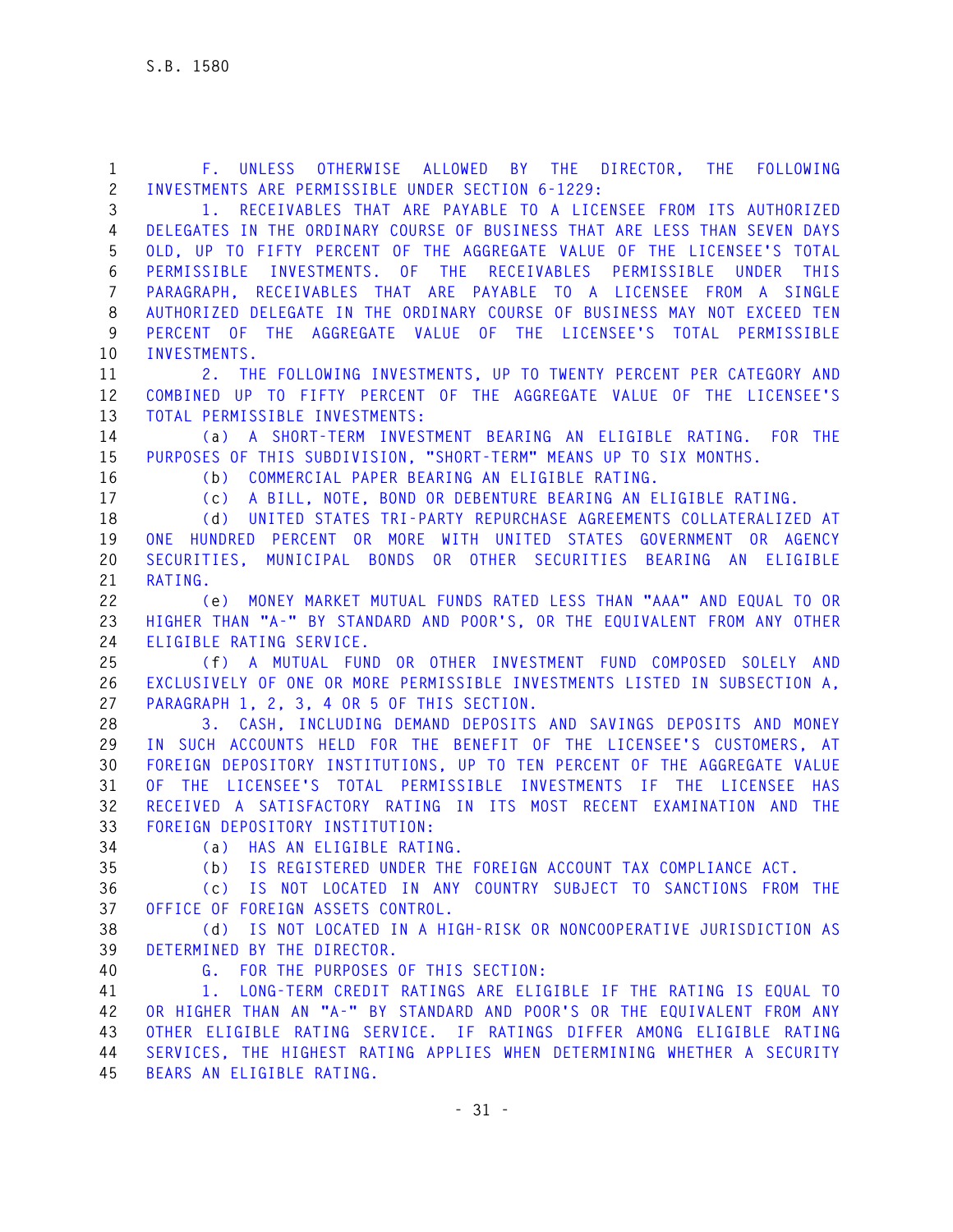**1 2. SHORT-TERM CREDIT RATINGS ARE ELIGIBLE IF THE RATING IS EQUAL TO 2 OR HIGHER THAN A-2 OR SP-2 BY STANDARD AND POOR'S OR THE EQUIVALENT FROM 3 ANY OTHER ELIGIBLE RATING SERVICE. IF RATINGS DIFFER AMONG ELIGIBLE 4 RATING SERVICES, THE HIGHEST RATING APPLIES WHEN DETERMINING WHETHER A 5 SECURITY BEARS AN ELIGIBLE RATING. 6 6-1231. License suspension and revocation 7 A. THE DIRECTOR MAY SUSPEND OR REVOKE A LICENSE IF: 8 1. THE LICENSEE VIOLATES THIS ARTICLE. 9 2. THE LICENSEE DOES NOT COOPERATE WITH AN EXAMINATION OR 10 INVESTIGATION BY THE DIRECTOR. 11 3. THE LICENSEE ENGAGES IN FRAUD, INTENTIONAL MISREPRESENTATION OR 12 GROSS NEGLIGENCE. 13 4. AN AUTHORIZED DELEGATE IS CONVICTED OF A VIOLATION OF A STATE OR 14 FEDERAL ANTI-MONEY LAUNDERING STATUTE OR VIOLATES THIS ARTICLE AS A RESULT 15 OF THE LICENSEE'S WILFUL MISCONDUCT. 16 5. THE COMPETENCE, EXPERIENCE, CHARACTER OR GENERAL FITNESS OF THE 17 LICENSEE, PERSON IN CONTROL OF A LICENSEE OR KEY INDIVIDUAL INDICATES THAT 18 IT IS NOT IN THE PUBLIC INTEREST TO ALLOW THE PERSON TO PROVIDE MONEY 19 TRANSMISSION. 20 6. THE LICENSEE ENGAGES IN AN UNSAFE OR UNSOUND PRACTICE. 21 7. THE LICENSEE IS INSOLVENT, SUSPENDS PAYMENT OF ITS OBLIGATIONS 22 OR MAKES A GENERAL ASSIGNMENT FOR THE BENEFIT OF ITS CREDITORS. 23 8. THE LICENSEE DOES NOT REMOVE AN AUTHORIZED DELEGATE AFTER THE 24 DIRECTOR ISSUES AND SERVES ON THE LICENSEE A FINAL ORDER THAT INCLUDES A 25 FINDING THAT THE AUTHORIZED DELEGATE HAS VIOLATED THIS ARTICLE. 26 9. THE LICENSEE HAS MADE A MATERIAL MISSTATEMENT OR SUPPRESSED OR 27 WITHHELD INFORMATION ON AN APPLICATION FOR A LICENSE OR ANY DOCUMENT 28 REQUIRED TO BE FILED WITH THE DIRECTOR. 29 B. IN DETERMINING WHETHER A LICENSEE IS ENGAGING IN AN UNSAFE OR 30 UNSOUND PRACTICE, THE DIRECTOR MAY CONSIDER THE SIZE AND CONDITION OF THE 31 LICENSEE'S MONEY TRANSMISSION, THE MAGNITUDE OF THE LOSS, THE GRAVITY OF 32 THE VIOLATION OF THIS ARTICLE AND THE PREVIOUS CONDUCT OF THE LICENSEE. 33 C. A LICENSEE MAY APPEAL ANY SUSPENSION OR REVOCATION PURSUANT TO 34 TITLE 41, CHAPTER 6, ARTICLE 10. 35 6-1232. Authorized delegate suspension and revocation 36 A. THE DIRECTOR MAY SUSPEND OR REVOKE THE DESIGNATION OF AN 37 AUTHORIZED DELEGATE IF THE DIRECTOR FINDS THAT: 38 1. THE AUTHORIZED DELEGATE VIOLATED THIS ARTICLE. 39 2. THE AUTHORIZED DELEGATE DID NOT COOPERATE WITH AN EXAMINATION OR 40 INVESTIGATION BY THE DIRECTOR. 41 3. THE AUTHORIZED DELEGATE ENGAGED IN FRAUD, INTENTIONAL 42 MISREPRESENTATION OR GROSS NEGLIGENCE. 43 4. THE AUTHORIZED DELEGATE IS CONVICTED OF A VIOLATION OF A STATE** 

**44 OR FEDERAL ANTI-MONEY LAUNDERING STATUTE.**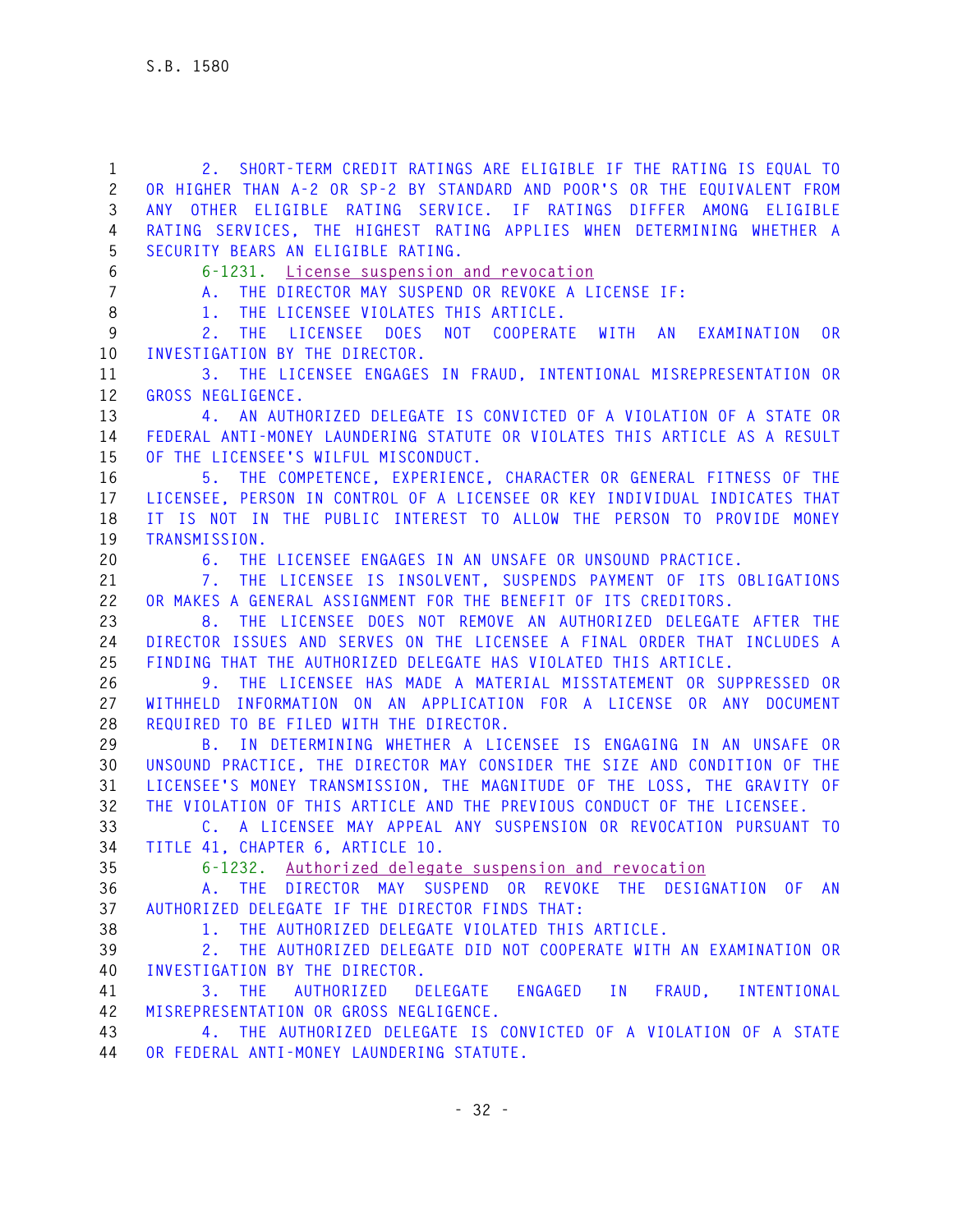**1 5. THE COMPETENCE, EXPERIENCE, CHARACTER OR GENERAL FITNESS OF THE 2 AUTHORIZED DELEGATE OR A PERSON IN CONTROL OF THE AUTHORIZED DELEGATE 3 INDICATES THAT IT IS NOT IN THE PUBLIC INTEREST TO ALLOW THE AUTHORIZED 4 DELEGATE TO PROVIDE MONEY TRANSMISSION. 5 6. THE AUTHORIZED DELEGATE IS ENGAGING IN AN UNSAFE OR UNSOUND 6 PRACTICE. TO DETERMINE WHETHER AN AUTHORIZED DELEGATE IS ENGAGING IN AN 7 UNSAFE OR UNSOUND PRACTICE, THE DIRECTOR MAY CONSIDER THE SIZE AND 8 CONDITION OF THE AUTHORIZED DELEGATE'S PROVISION OF MONEY TRANSMISSION, 9 THE MAGNITUDE OF THE LOSS, THE GRAVITY OF THE VIOLATION OF THIS ARTICLE 10 AND THE PREVIOUS CONDUCT OF THE AUTHORIZED DELEGATE. 11 B. AN AUTHORIZED DELEGATE MAY APPEAL A SUSPENSION OR REVOCATION 12 PURSUANT TO TITLE 41, CHAPTER 6, ARTICLE 10. 13 6-1233. Cease and desist order 14 IN ADDITION TO THE AUTHORITY UNDER SECTION 6-137, THE DIRECTOR MAY 15 ISSUE AN ORDER AGAINST THE LICENSEE TO CEASE AND DESIST FROM PROVIDING 16 MONEY TRANSMISSION THROUGH AN AUTHORIZED DELEGATE THAT VIOLATED, IS 17 VIOLATING OR IS ABOUT TO VIOLATE THIS TITLE. 18 6-1234. Uniformity 19 IN ENFORCING THIS ARTICLE, THE DIRECTOR SHALL CONSIDER THE NEED TO 20 PROMOTE UNIFORMITY OF THE LAW WITH RESPECT TO MONEY TRANSMITTERS AMONG 21 STATES THAT ENACT MONEY TRANSMITTER LAWS THAT ARE SUBSTANTIVELY SIMILAR TO 22 THIS ARTICLE. 23 Sec. 5. Renumber 24 Section 6-1241, Arizona Revised Statutes, is renumbered as section 25 6-1242, and section 6-1242, Arizona Revised Statutes, is renumbered as 26 section 6-1243. 27 Sec. 6. Title 6, chapter 12, article 2, Arizona Revised Statutes, 28 is amended by adding a new section 6-1241, to read: 29 6-1241. Definitions 30 IN THIS ARTICLE, UNLESS THE CONTEXT OTHERWISE REQUIRES: 31 1. "AUTHORIZED DELEGATE" MEANS A PERSON THAT A LICENSEE DESIGNATES 32 TO ENGAGE IN MONEY TRANSMISSION ON BEHALF OF THE LICENSEE PURSUANT TO 33 ARTICLE 1 OF THIS CHAPTER. 34 2. "LICENSEE" MEANS A PERSON THAT IS LICENSED UNDER ARTICLE 1 OF 35 THIS CHAPTER. 36 3. "MONEY TRANSMITTER" MEANS A PERSON THAT MEETS THE DEFINITION OF 37 A BANK, FINANCIAL AGENCY OR FINANCIAL INSTITUTION AS PRESCRIBED BY 31 38 UNITED STATES CODE SECTION 5312 OR 31 CODE OF FEDERAL REGULATIONS SECTION 39 1010.100. 40 4. "TRADE OR BUSINESS" HAS THE SAME MEANING PRESCRIBED IN SECTION 41 162 OF THE INTERNAL REVENUE CODE AND INCLUDES THE MONEY ACCUMULATION 42 BUSINESS.**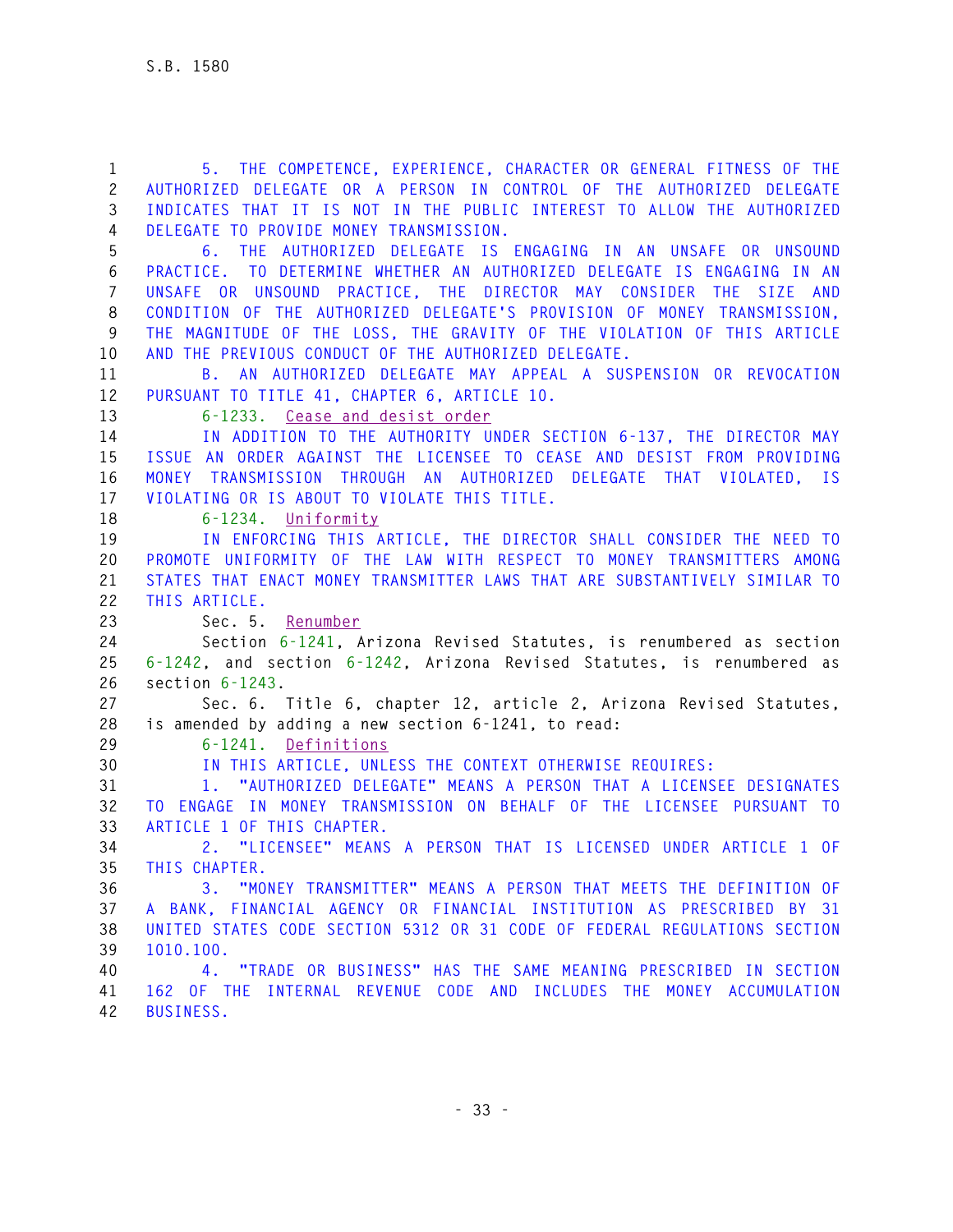**1 Sec. 7. Section 6-1242, Arizona Revised Statutes, as renumbered, is 2 amended to read:** 

- 
- 

**3 6-1242. Reports to the attorney general; investigation; 4 violation; classification**

**5 A. Within thirty days after any transaction or series or pattern of 6 transactions that is conducted or attempted by, at or through the business 7 and that involves or aggregates \$5,000 or more in funds or other assets, 8 each licensee and authorized delegate of a licensee and each money 9 transmitter shall file with the attorney general's office in a form 10 prescribed by the attorney general a report of the transaction or series 11 or pattern of transactions if the licensee, authorized delegate or money 12 transmitter knows, suspects or has reason to suspect that the activity 13 either:** 

**14 1. Involves funds that are derived from illegal activities, is 15 intended or conducted in order to hide or disguise funds or other assets 16 that are derived from illegal activities, including the ownership, nature, 17 source, location or control of the funds or other assets, as part of a 18 plan to violate or evade any law or regulation or to avoid any transaction 19 reporting requirement under this chapter or may constitute a possible 20 money laundering violation under section 13-2317 or another racketeering 21 violation as defined in section 13-2301.** 

**22 2. Has no business or apparent lawful purpose or is not the sort of 23 activity in which the particular customer would normally be expected to 24 engage and the licensee, authorized delegate or money transmitter knows of 25 no reasonable explanation for the activity after examining the available 26 facts, including the background and possible purpose of the activity.** 

**27 B. A licensee, authorized delegate or money transmitter that is 28 required to file a report regarding business conducted in this state 29 pursuant to the currency and foreign transactions reporting act (31 United 30 States Code sections 5311 through 5326, including any special measures 31 that are established under 31 United States Code section 5318A, and 31 32 Code of Federal Regulations chapter X or 12 Code of Federal Regulations 33 section 21.11) shall file a duplicate of that report with the attorney 34 general.** 

**35 C. All persons who are engaged in a trade or business and who 36 receive more than \$10,000 in money in one transaction or who receive more 37 than \$10,000 in money through two or more related transactions shall 38 complete and file with the attorney general the information required by 31 39 United States Code section 5331 and the federal regulations relating to 40 this section concerning reports relating to cash received in trade or 41 business.** 

**42 D. A licensee, authorized delegate or money transmitter that is 43 regulated under the currency and foreign transactions reporting act 44 (31 United States Code section 5325 and 31 Code of Federal Regulations 45 chapter X) and that is required to make available prescribed records to**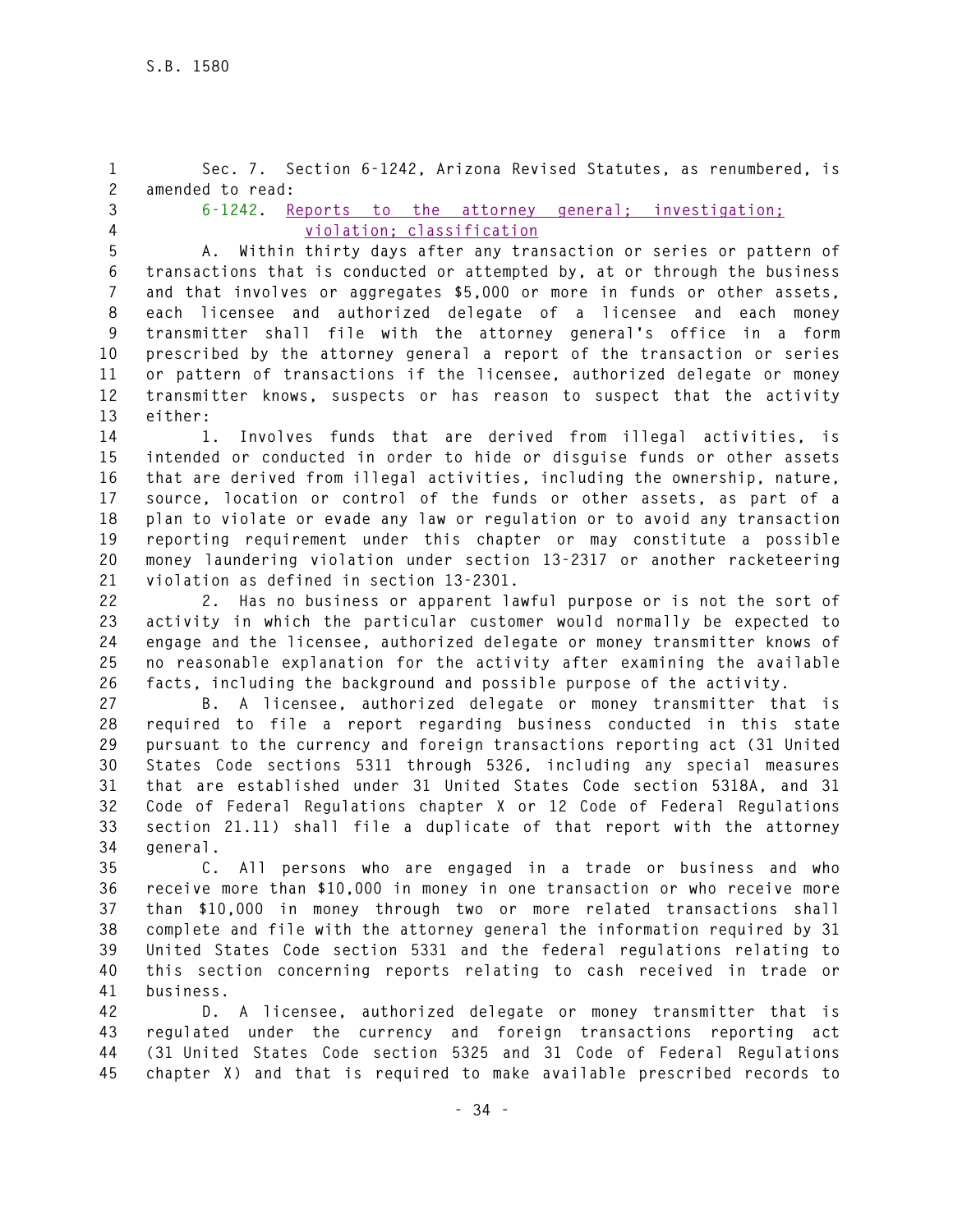**1 the secretary of the United States department of THE treasury on request 2 at any time shall follow the same prescribed procedures and create and 3 maintain the same prescribed records relating to each transaction.** 

**4 E. In addition to the requirements under subsection D of this 5 section and in connection with each transaction that involves transmitting 6 money in an amount of \$1,000 or more, whether sending or receiving, a 7 licensee or, for transactions conducted through an authorized delegate, an 8 authorized delegate shall retain a record of each of the following:** 

**9 1. The name and social security or taxpayer identification number, 10 if any, of the individual presenting the transaction and the person and 11 the entity on whose behalf the transaction is to be effected.** 

**12 2. The type and number of the customer's verified photographic 13 identification, as described in 31 Code of Federal Regulations section 14 1010.312.** 

**15 3. The customer's current occupation.** 

**16 4. The customer's current residential address.** 

**17 5. The customer's signature.** 

**18 F. Subsection E of this section does not apply to transactions by**  19 which the licensee's customer is making a bill payment either to **20 commercial creditor pursuant to a contract between the licensee and the 21 commercial creditor or to a utility company.** 

**22 G. E. Each licensee shall create records that reflect the 23 provision of updated operating policies and procedures pursuant to section 24 6-1208 6-1222, subsection B A, PARAGRAPH 1 and of instruction that 25 promotes compliance with this chapter, title 13, chapter 23 and 31 United 26 States Code section 5318, including the identification of the provider and 27 the material and instruction that were provided.** 

**28 H. F. On request of the attorney general, a county attorney or the 29 deputy director, a licensee, authorized delegate or money transmitter 30 shall make any records that are created pursuant to this section available 31 to the attorney general, a county attorney or the deputy director at any 32 time.** 

**33 I. A licensee or, for transactions conducted through an authorized 34 delegate, an authorized delegate shall maintain any customer 35 identification records that are created pursuant to subsection E of this 36 section for three years. After three years, the licensee or, for 37 transactions conducted through an authorized delegate, the authorized 38 delegate shall deliver the customer identification records to the attorney 39 general. The attorney general shall make the records available on request 40 to the deputy director or a county attorney but shall not otherwise 41 distribute the customer identification records without a court order. The 42 customer identification records shall not be used for any purpose other 43 than for criminal and civil prosecution and the prevention and detection 44 of fraud and other criminal conduct.**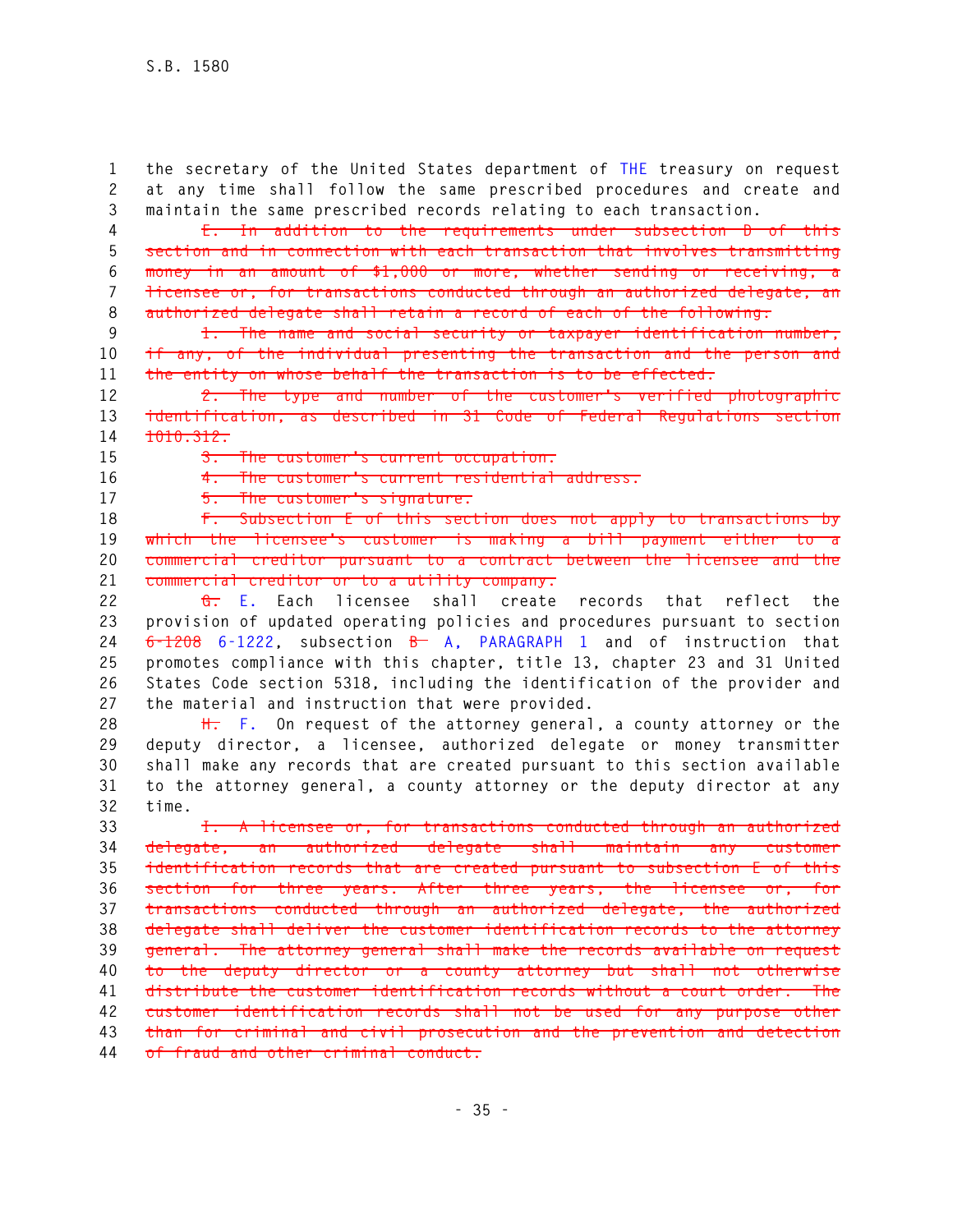**1 J. G. If the deputy director or the attorney general finds that 2 reasonable grounds exist for requiring additional recordkeeping and 3 reporting in order to carry out the purposes of this chapter and to 4 prevent the evasion of this chapter, the deputy director or the attorney 5 general may:** 

**6 1. issue an order requiring any group of licensees, authorized 7 delegates or money transmitters in a geographic area to do any of the 8 following:** 

**9 (a) 1. Obtain information regarding transactions that involve 10 total dollar amounts or denominations of \$500 or more, including the names 11 of any persons participating in those transactions and any persons or 12 entities on whose behalf they are to be effected.** 

**13 (b) 2. Maintain records of that information for at least five 14 years and make those records available to the attorney general and the 15 deputy director.** 

**16 (c) 3. File a report with the attorney general and the deputy 17 director regarding any transaction in the manner prescribed in the order.** 

**18 2. Issue an order exempting any group of licensees or authorized 19 delegates from the requirements of subsection E of this section based on 20 the geographic area, the volume of business conducted, the record of 21 compliance with the reporting requirements of this chapter and other 22 objective criteria.** 

23 **K.** H. An order issued pursuant to subsection  $\frac{1}{\sqrt{1-\theta}}$  G of this section **24 is not effective for more than one hundred eighty days unless renewed 25 after finding that reasonable grounds exist for continuation of CONTINUING 26 the order.** 

**27 L. I. The timely filing of a report required by this section with 28 the appropriate federal agency shall be deemed compliance with the 29 reporting requirements of this section, unless the attorney general has 30 notified the deputy director that reports of that type are not regularly 31 and comprehensively transmitted by that federal agency to the attorney 32 general.** 

**33 M. J. This chapter does not preclude a licensee, authorized 34 delegate, money transmitter, financial institution or person engaged in a 35 trade or business from instituting contact with and disclosing customer 36 financial records to appropriate state or local law enforcement agencies 37 if the licensee, authorized delegate, money transmitter, financial 38 institution or person has information that may be relevant to a possible 39 violation of any criminal statute or to the evasion or attempted evasion 40 of any reporting requirement of this chapter.** 

**41 N. K. A licensee, authorized delegate, money transmitter, 42 financial institution, person engaged in a trade or business or director, 43 officer, employee, agent or authorized delegate of any of them that keeps 44 or files a record as prescribed by this section, that communicates or 45 discloses information or records under subsection M J of this section or**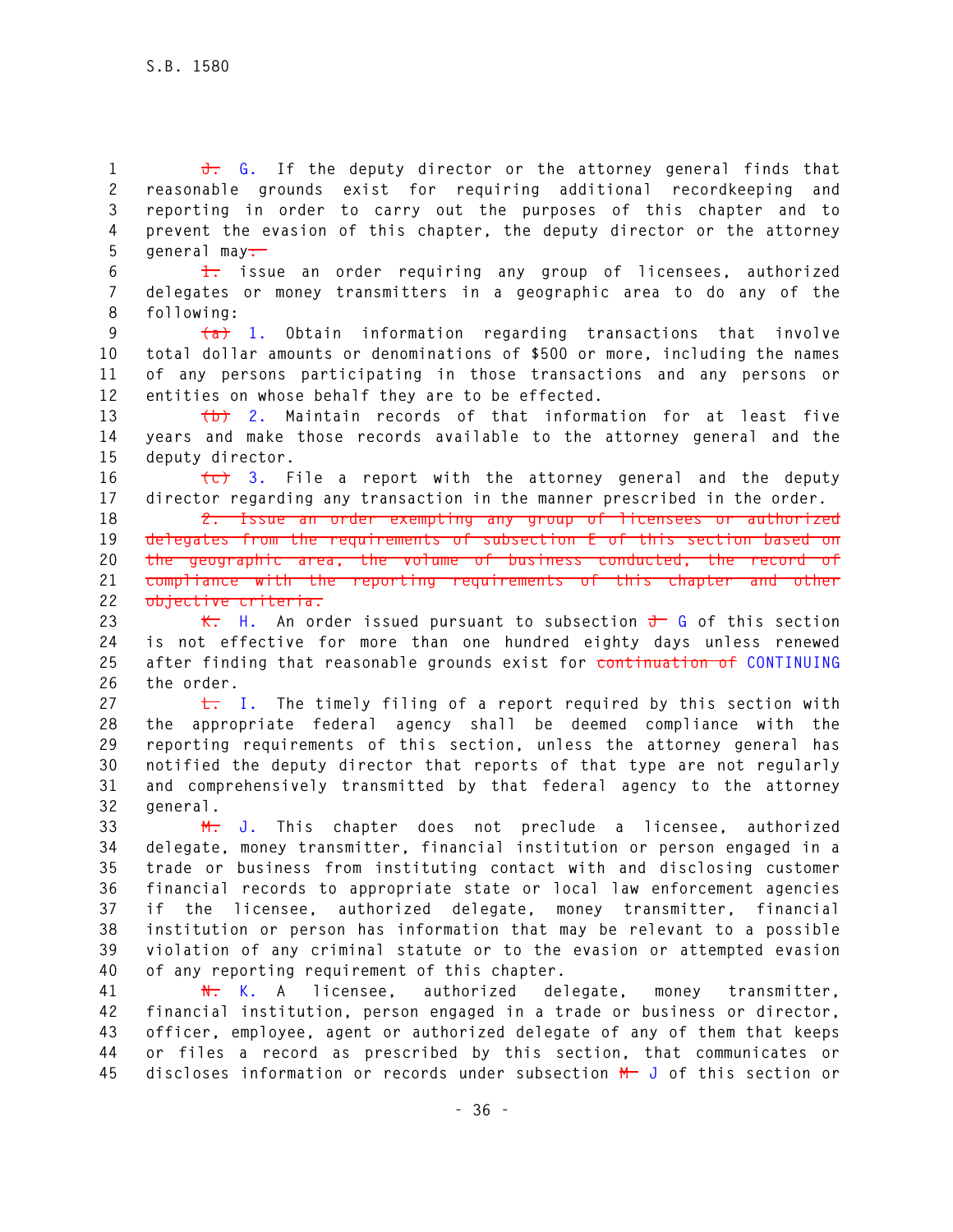**1 that requires another to make any such disclosure is not liable to any 2 person under any law or rule of this state or any political subdivision of 3 this state or under any contract or other legally enforceable agreement, 4 including any arbitration agreement, for the disclosure or for the failure 5 to provide notice of the disclosure to the person who is the subject of 6 the disclosure or to any other person who is identified in the disclosure. 7 This subsection is consistent with 31 United States Code section 8 5318(g)(3).** 

**9 O. L. The attorney general may report any possible violations 10 indicated by analysis of the reports required by this chapter to any 11 appropriate law enforcement agency for use in the proper discharge of its 12 official duties. If an officer or employee of this state or any political 13 subdivision of this state receives a report pursuant to 31 United States 14 Code section 5318(g), the report shall be disclosed only as provided in 31 15 United States Code section 5318(g). A person who releases information 16 received pursuant to this subsection except in the proper discharge of 17 official duties is guilty of a class 2 misdemeanor.** 

**18 P. M. The requirements of this section are consistent with the 19 requirements of the currency and foreign transactions reporting act (31 20 United States Code sections 5311 through 5326 and federal regulations 21 prescribed under those sections) unless the context otherwise requires.** 

**22 Q. N. A person who refuses to allow any lawful investigation by 23 the deputy director, a county attorney or the attorney general or who 24 refuses to make records available to the deputy director, a county 25 attorney or the attorney general pursuant to subsection H F of this 26 section is guilty of a class 6 felony.** 

**27 Sec. 8. Section 6-1305, Arizona Revised Statutes, is amended to 28 read:** 

## **29 6-1305. Registration; renewal; reporting requirements**

**30 A. The deputy director shall register the applicant as an advance 31 fee loan broker when an applicant has fully complied with this chapter and 32 the rules prescribed by the deputy director.** 

**33 B. The deputy director shall immediately notify the applicant by 34 mail on registering the applicant as an advance fee loan broker.** 

**35 C. A registered advance fee loan broker shall apply for renewal as 36 prescribed by the deputy director not later than June 30 of each year. A 37 registration for which a renewal application is not received by the deputy 38 director by June 30 is suspended and the registered advance fee loan 39 broker may not act as an advance fee loan broker until the registration is 40 renewed or a new registration is issued pursuant to this article. The 41 registration of an advance fee loan broker that has not filed a renewal 42 application and paid the renewal fee by July 31 expires. A registration 43 may not be granted to the holder of an expired registration except as 44 provided in this article for the issuance of an original registration.**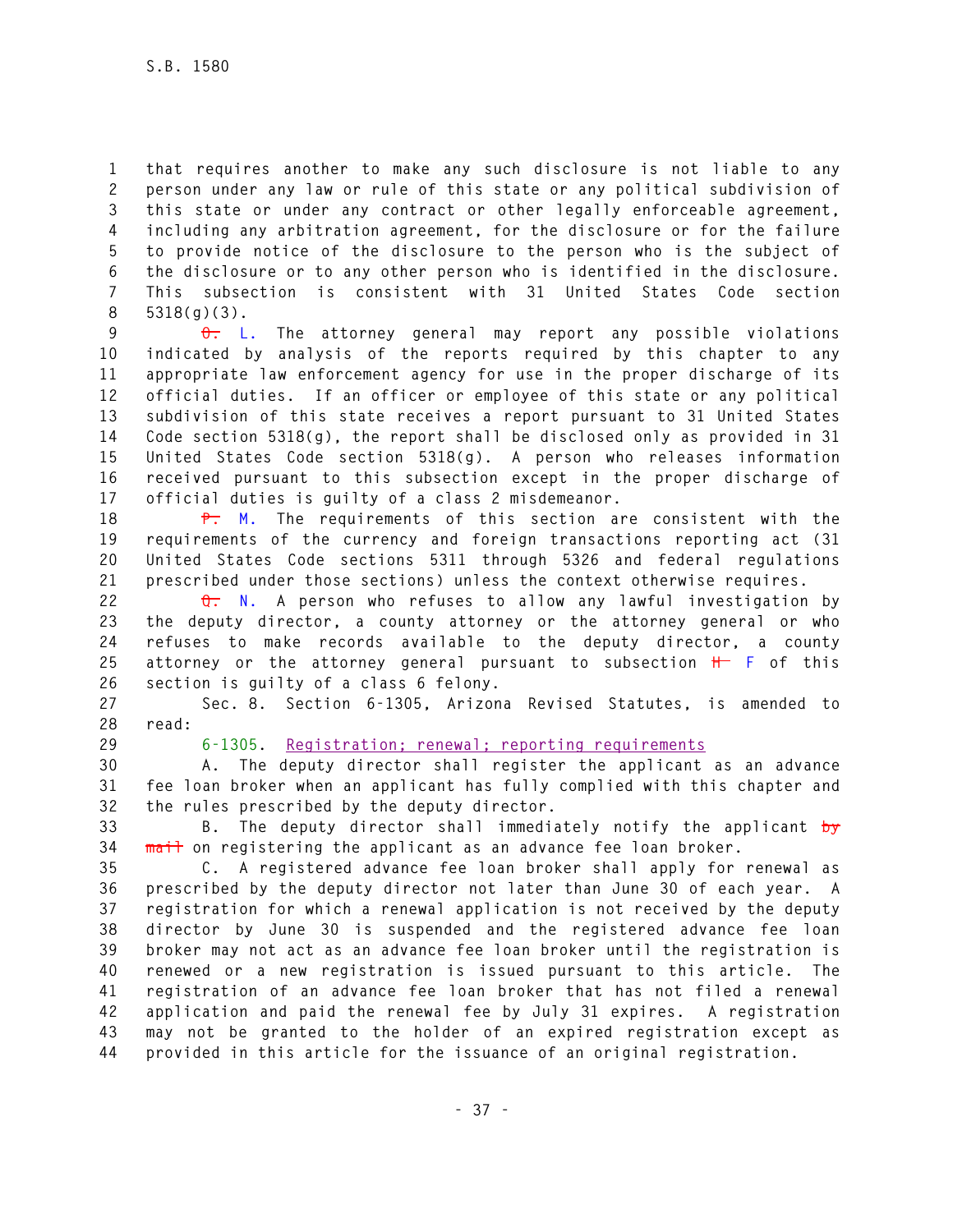**1 D. An advance fee loan broker may annually renew the broker's 2 registration by filing a supplemental statement showing any changes in the 3 facts set forth in the original application for registration or any 4 previously filed supplemental statement made at the time of annual 5 renewal. 6 E. An advance fee loan broker shall file a supplemental statement 7 showing any changes in the facts set forth in the original application or 8 in any supplemental statement made at the time of annual renewal within 9 thirty days after a change in any material fact. 10 Sec. 9. Repeal 11 Section 6-1306, Arizona Revised Statutes, is repealed. 12 Sec. 10. Section 13-2317, Arizona Revised Statutes, is amended to 13 read: 14 13-2317. Money laundering; classification; definitions 15 A. A person is guilty of money laundering in the first degree if 16 the person does any of the following: 17 1. Knowingly initiates, organizes, plans, finances, directs, 18 manages, supervises or is in the business of money laundering in violation 19 of subsection B of this section. 20 2. Violates subsection B of this section in the course of or for 21 the purpose of facilitating terrorism or murder. 22 B. A person is guilty of money laundering in the second degree if 23 the person does any of the following: 24 1. Acquires or maintains an interest in, transacts, transfers, 25 transports, receives or conceals the existence or nature of racketeering 26 proceeds knowing or having reason to know that they are the proceeds of an 27 offense. 28 2. Makes property available to another by transaction, 29 transportation or otherwise knowing that it is intended to be used to 30 facilitate racketeering. 31 3. Conducts a transaction knowing or having reason to know that the 32 property involved is the proceeds of an offense and with the intent to 33 conceal or disguise the nature, location, source, ownership or control of 34 the property or the intent to facilitate racketeering. 35 4. Intentionally or knowingly makes a false statement, 36 misrepresentation or false certification or makes a false entry or omits a 37 material entry in any application, financial statement, account record, 38 customer receipt, report or other document that is filed or required to be 39 maintained or filed under title 6, chapter 12. 40 5. Intentionally or knowingly evades or attempts to evade any 41 reporting requirement under section 6-1241 SECTIONS 6-1220 AND 6-1242, 42 whether by structuring transactions as described in 31 Code of Federal 43 Regulations chapter X, by causing any financial institution, money 44 transmitter, trade or business to fail to file the report, by failing to 45 file a required report or record or by any other means.**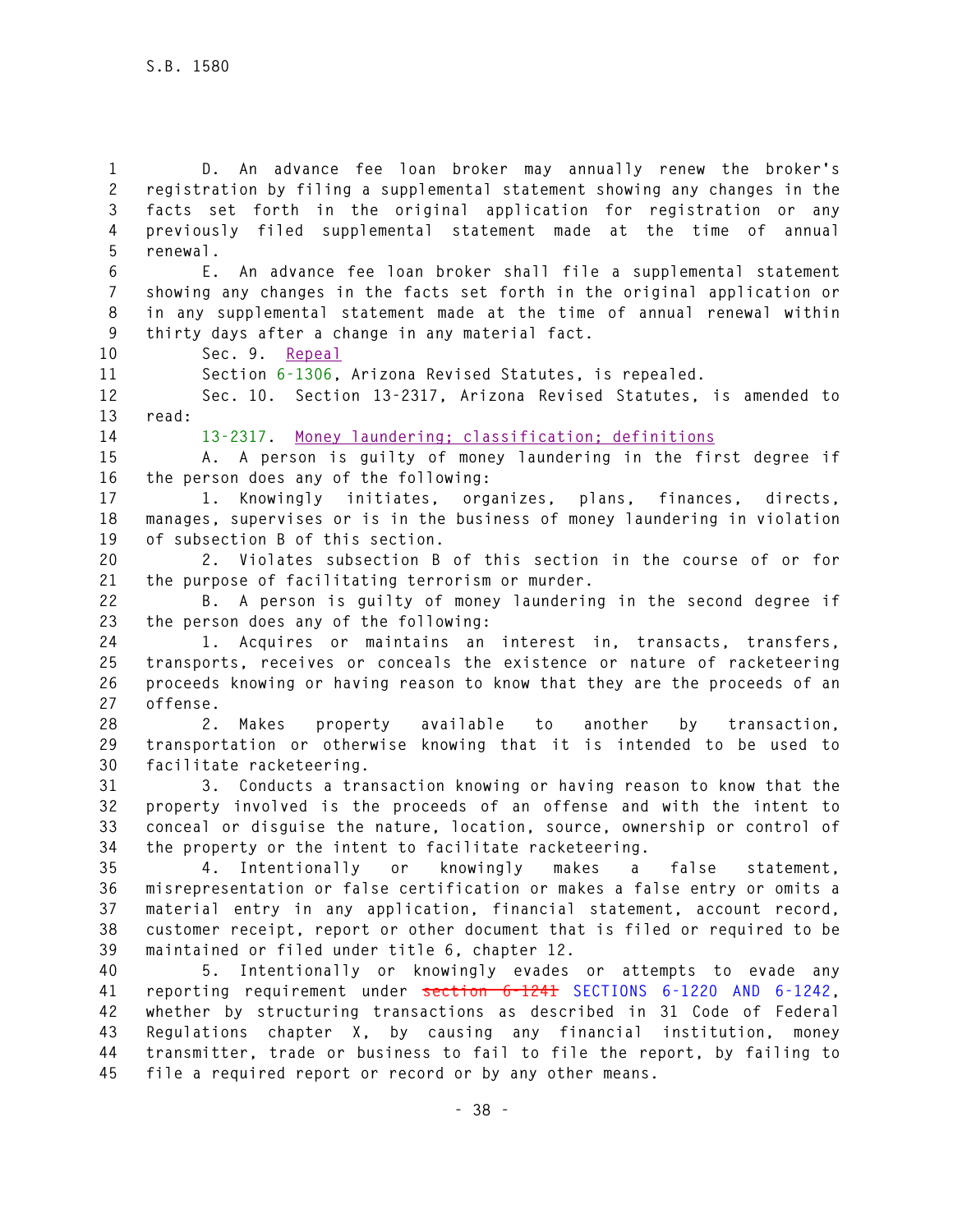**1 6. Intentionally or knowingly provides any false information or 2 fails to disclose information that causes any licensee, authorized 3 delegate, money transmitter, trade or business to either:** 

**4 (a) Fail to file any report or record that is required under 5 section 6-1241 SECTIONS 6-1220 AND 6-1242.** 

**6 (b) File such a report or record that contains a material omission 7 or misstatement of fact.** 

**8 7. Intentionally or knowingly falsifies, conceals, covers up or 9 misrepresents or attempts to falsify, conceal, cover up or misrepresent 10 the identity of any person in connection with any transaction with a 11 financial institution or money transmitter.** 

**12 8. In connection with a transaction with a financial institution or 13 money transmitter, intentionally or knowingly makes, uses, offers or 14 presents or attempts to make, use, offer or present, whether accepted or 15 not, a forged instrument, a falsely altered or completed written 16 instrument or a written instrument that contains any materially false 17 personal identifying information.** 

**18 9. If the person is a money transmitter, a person engaged in a 19 trade or business or any employee of a money transmitter or a person 20 engaged in a trade or business, intentionally or knowingly accepts false 21 personal identifying information from any person or otherwise knowingly 22 incorporates false personal identifying information into any report or 23 record that is required by section 6-1241 SECTIONS 6-1220 AND 6-1242.** 

**24 10. Intentionally conducts, controls, manages, supervises, directs 25 or owns all or part of a money transmitting business for which a license 26 is required by title 6, chapter 12 unless the business is licensed 27 pursuant to title 6, chapter 12 and complies with the money transmitting 28 business registration requirements under 31 United States Code section 29 5330.** 

**30 C. A person is guilty of money laundering in the third degree if 31 the person intentionally or knowingly does any of the following:** 

**32 1. In the course of any transaction transmitting money, confers or 33 agrees to confer anything of value on a money transmitter or any employee 34 of a money transmitter that is intended to influence or reward any person 35 for failing to comply with any requirement under title 6, chapter 12.** 

**36 2. Engages in the business of receiving money for transmission or 37 transmitting money, as an employee or otherwise, and receives anything of 38 value on an agreement or understanding that it is intended to influence or 39 benefit the person for failing to comply with any requirement under 40 title 6, chapter 12.** 

**41 D. In addition to any other criminal or civil remedy, if a person 42 violates subsection A or B of this section as part of a pattern of 43 violations that involve a total of \$100,000 or more in any twelve-month 44 period, the person is subject to forfeiture of substitute assets in an**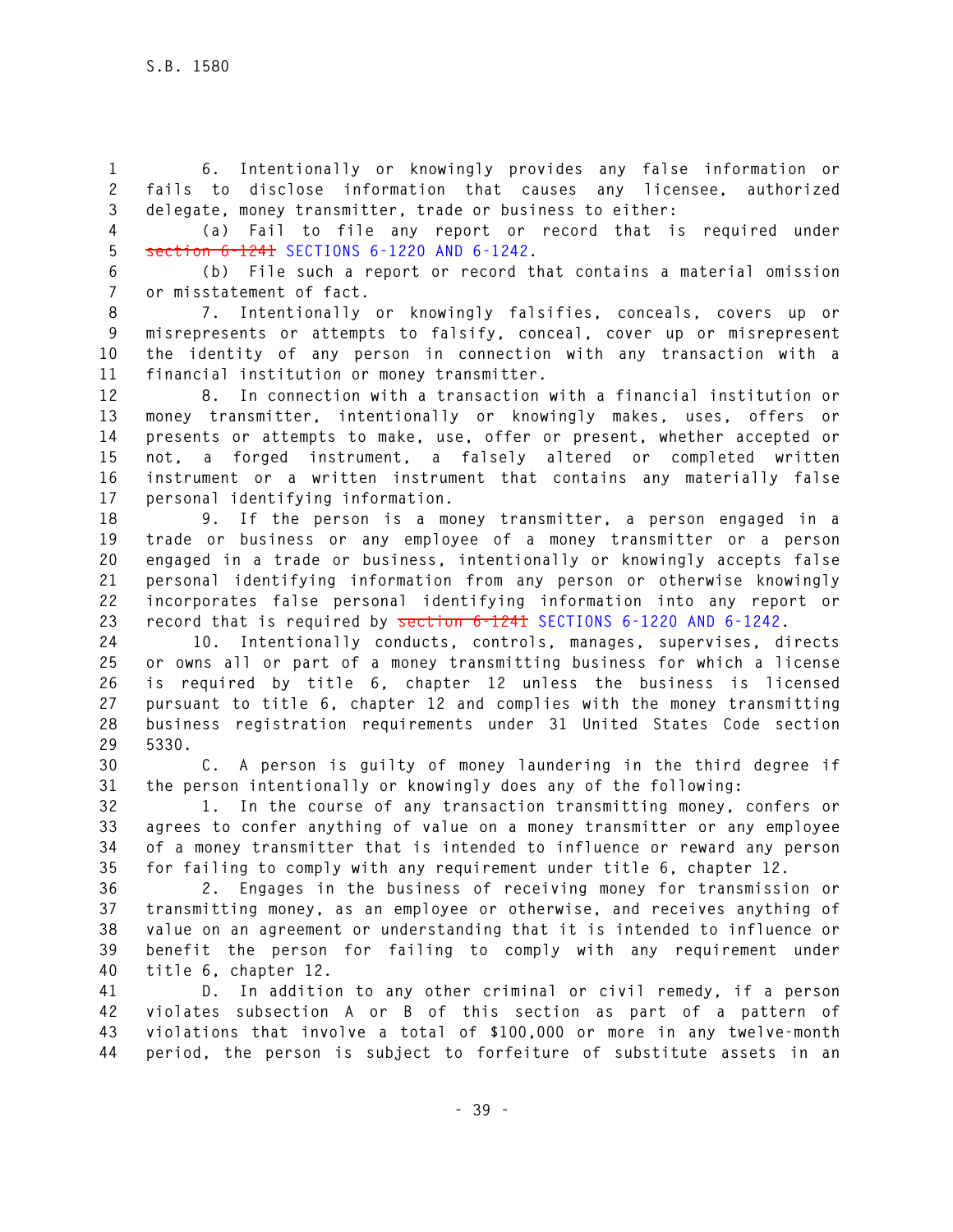**1 amount that is three times the amount that was involved in the pattern, 2 including conduct that occurred before and after the twelve-month period. 3 E. Money laundering in the third degree is a class 6 felony. Money 4 laundering in the second degree is a class 3 felony. Money laundering in 5 the first degree is a class 2 felony. 6 F. THE EXCEPTION THAT IS ESTABLISHED BY 31 UNITED STATES CODE 7 SECTION 5331(c)(1) DOES NOT APPLY TO PERSONS WHO ARE ENGAGED IN THE MONEY 8 ACCUMULATION BUSINESS. 9 F. G. For the purposes of this section: 10 1. The following terms have the same meaning MEANINGS prescribed in 11 section 6-1201 6-1241: 12 (a) "Authorized delegate". 13 (b) "Licensee". 14 (c) "Money accumulation business". 15 (d) (c) "Money transmitter". 16 (e) (d) "Trade or business". 17 (f) "Transmitting money". 18 2. The following terms have the same meaning MEANINGS prescribed in 19 section 13-2001: 20 (a) "Falsely alters a written instrument". 21 (b) "Falsely completes a written instrument". 22 (c) "Falsely makes a written instrument". 23 (d) "Forged instrument". 24 (e) "Personal identifying information". 25 (f) "Written instrument". 26 3. The following terms have the same meaning MEANINGS prescribed in 27 section 13-2301: 28 (a) "Financial institution". 29 (b) "Financial instrument". 30 (c) "Racketeering", except that for the purposes of civil remedies 31 sought by the attorney general, racketeering includes any act, regardless 32 of whether the act would be chargeable or indictable under the laws of 33 this state or whether the act is charged or indicted, that is committed 34 for financial gain, punishable by imprisonment for more than one year 35 under the laws of the United States and described in section 36 274(a)(1)(A)(i), (ii) or (iii) or (a)(2) of the immigration and 37 nationality act (8 United States Code section 1324(a)(1)(A)(i), (ii) or 38 (iii) or (a)(2)) if persons acting in concert in the conduct acquire a 39 total of more than \$5,000 through the conduct in a one-month period. For 40 the purpose of forfeiture of property other than real property, the 41 conduct must involve more than three aliens in a one-month period. For 42 the purpose of forfeiture of real property, the conduct must involve more 43 than fifteen aliens in a one-month period.**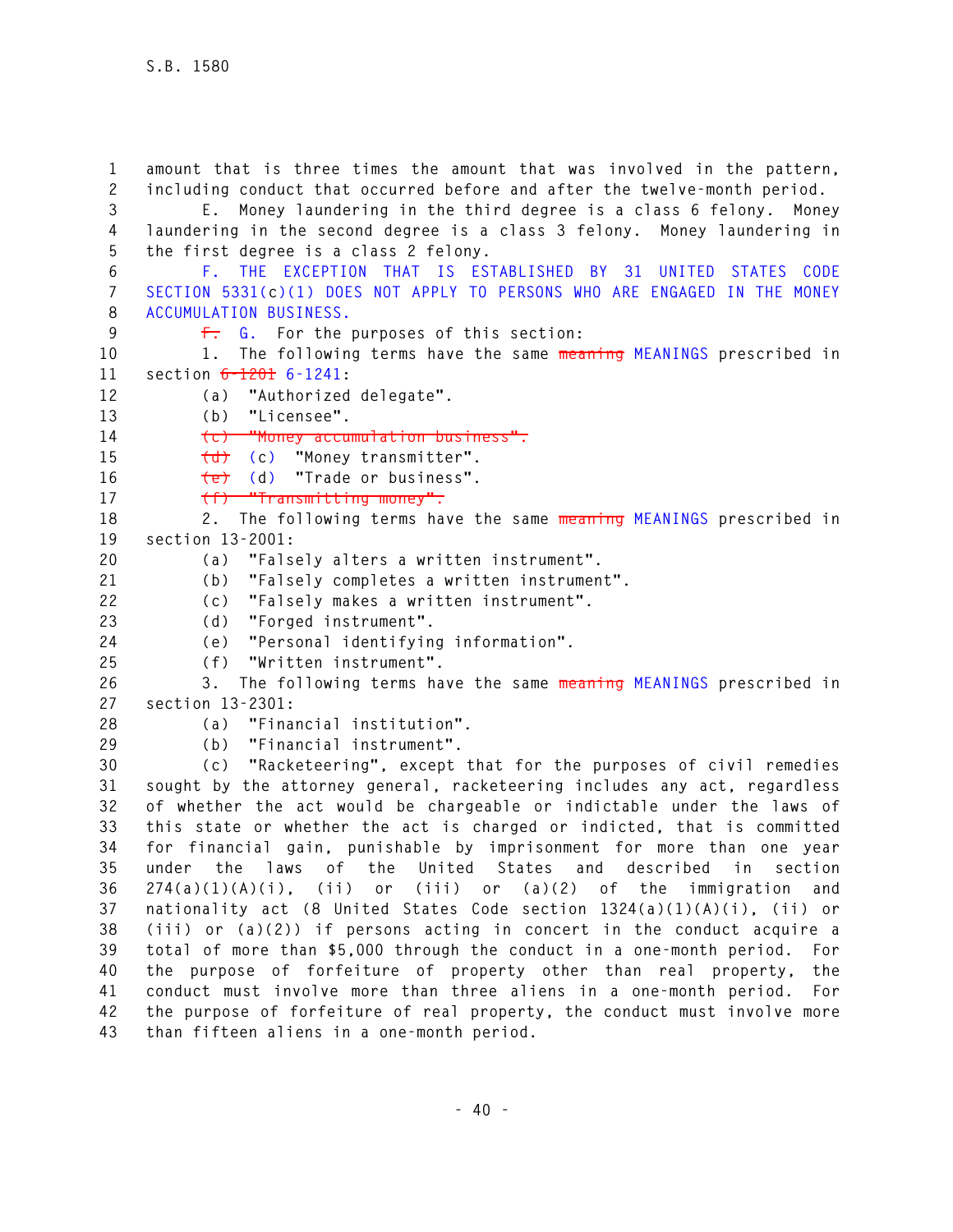**1 4. The following terms have the same meaning prescribed in section 2 13-2314: 3 (a) "Acquire". 4 (b) "Proceeds". 5 G. H. For the purposes of this section: 6 1. "Deputy director" has the same meaning prescribed in section 7 6-101. 8 1. "MONEY ACCUMULATION BUSINESS": 9 (a) MEANS OBTAINING MONEY FROM A MONEY TRANSMITTER AS PART OF ANY 10 ACTIVITY THAT IS CONDUCTED FOR FINANCIAL GAIN IF THE MONEY THAT IS 11 OBTAINED BY ALL PERSONS ACTING IN CONCERT IN THE ACTIVITY, IN AMOUNTS OF 12 \$1,000 OR MORE, TOTALS OVER \$50,000 IN THE PRECEDING TWELVE-MONTH PERIOD. 13 (b) DOES NOT INCLUDE A PERSON WHO IS SUBJECT TO THE REPORTING 14 REQUIREMENTS UNDER 31 UNITED STATES CODE SECTION 5313. 15 2. "Offense" has the same meaning prescribed in section 13-105 and 16 includes conduct for which a sentence to a term of incarceration is 17 provided by any law of the United States. 18 3. "Transaction" means a purchase, sale, trade, loan, pledge, 19 investment, gift, transfer, transmission, delivery, deposit, withdrawal, 20 payment, transfer between accounts, exchange of currency, extension of 21 credit, purchase or sale of any financial instrument or any other 22 acquisition or disposition of property by whatever means. 23 4. "TRANSMITTING MONEY" MEANS THE TRANSMISSION OF MONEY BY ANY 24 MEANS, INCLUDING TRANSMISSIONS WITHIN THIS COUNTRY OR TO OR FROM LOCATIONS 25 ABROAD BY PAYMENT INSTRUMENT, WIRE, FAX, INTERNET OR ANY OTHER ELECTRONIC 26 TRANSFER, COURIER OR OTHERWISE. 27 Sec. 11. Section 41-5605, Arizona Revised Statutes, is amended to 28 read: 29 41-5605. Scope 30 A. If the attorney general approves an application for entry into 31 the regulatory sandbox, the applicant is deemed a sandbox participant and 32 both of the following apply: 33 1. The sandbox participant has twenty-four months after the date of 34 approval to test the innovation described in the sandbox participant's 35 application. 36 2. The attorney general must issue the sandbox participant a 37 registration number. 38 B. Innovations tested within the regulatory sandbox are subject to 39 the following restrictions: 40 1. Consumers must be residents of this state, except for 41 transactions that involve an innovation provided by a sandbox participant 42 testing financial products or services as a money transmitter as defined 43 in section 6-1201 6-1241 or A related innovation, in which case only 44 physical presence of the consumer in this state at the time of the 45 transaction may be required.**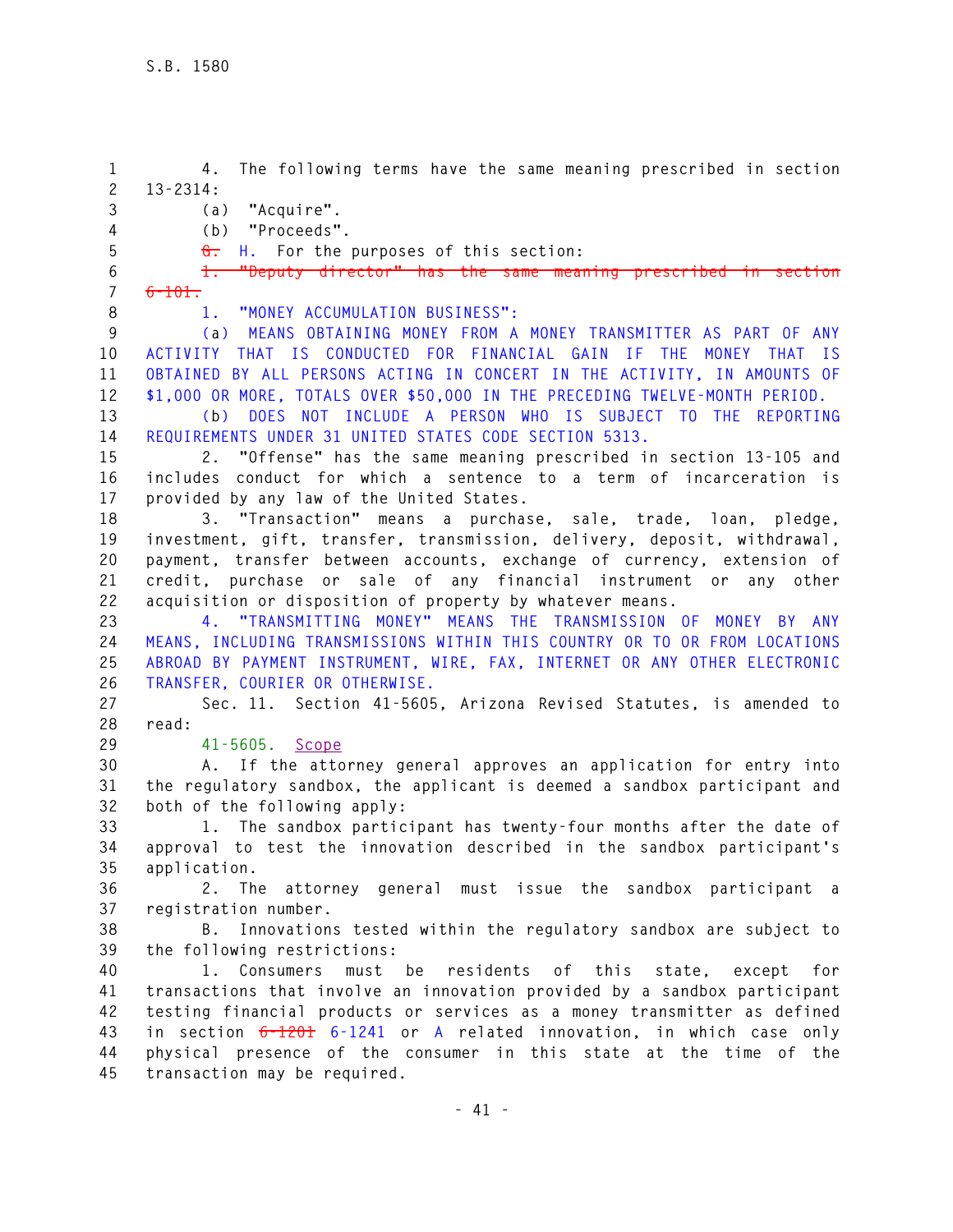**1 2. Except as provided in subsection C of this section or section 2 41-5608, an innovation may not be tested with more than ten thousand 3 consumers.** 

**4 3. For a sandbox participant testing consumer lender loans as 5 defined in section 6-601, an individual consumer lender loan may be issued 6 for up to \$15,000, except that aggregate loans per consumer may not exceed 7 \$50,000. All consumer lender loans issued in the regulatory sandbox, 8 including loans in excess of \$10,000, are subject to all of the following:** 

**9 (a) Section 6-114. 10 (b) Section 6-632.** 

**11 (c) Section 6-635, subsections A, B and C.** 

**12 (d) Section 6-637.** 

**13 4. Except as provided in subsection C of this section, for a 14 sandbox participant testing financial products or services as a money 15 transmitter as defined in section 6-1201 6-1241, individual transactions 16 per consumer may not exceed \$2,500 and aggregate transactions per consumer 17 may not exceed \$25,000.** 

**18 5. For sandbox participants testing financial products or services 19 as a sales finance company as defined in section 44-281, all of the 20 following apply:** 

- **21 (a) Section 44-286.**
- **22 (b) Section 44-287, except subsection B, paragraph 8.**
- **23 (c) Section 44-288.**
- **24 (d) Section 44-289.**

**25 (e) Section 44-290.** 

- **26 (f) Section 44-291.**
- **27 (g) Section 44-293.**
- **28 (h) Section 47-9601.**

**29 6. For sandbox participants testing financial products or services 30 that provide investment management that is regulated pursuant to title 44, 31 chapter 13:** 

**32 (a) Section 44-3241 applies.** 

**33 (b) The corporation commission rules adopted pursuant to title 44, 34 chapter 13 apply as they relate to dishonest and unethical practices.** 

**35 C. If a sandbox participant demonstrates adequate financial 36 capitalization, risk management process and management oversight, the 37 attorney general may allow either or both of the following:** 

**38 1. Except as provided in section 41-5608, an innovation may TO not 39 be tested with more than seventeen thousand five hundred consumers.** 

**40 2. For a sandbox participant testing products or services as a 41 money transmitter as defined in section 6-1201 6-1241, individual 42 transactions per consumer that do not exceed \$15,000 and aggregate 43 transactions per consumer that do not exceed \$50,000.**